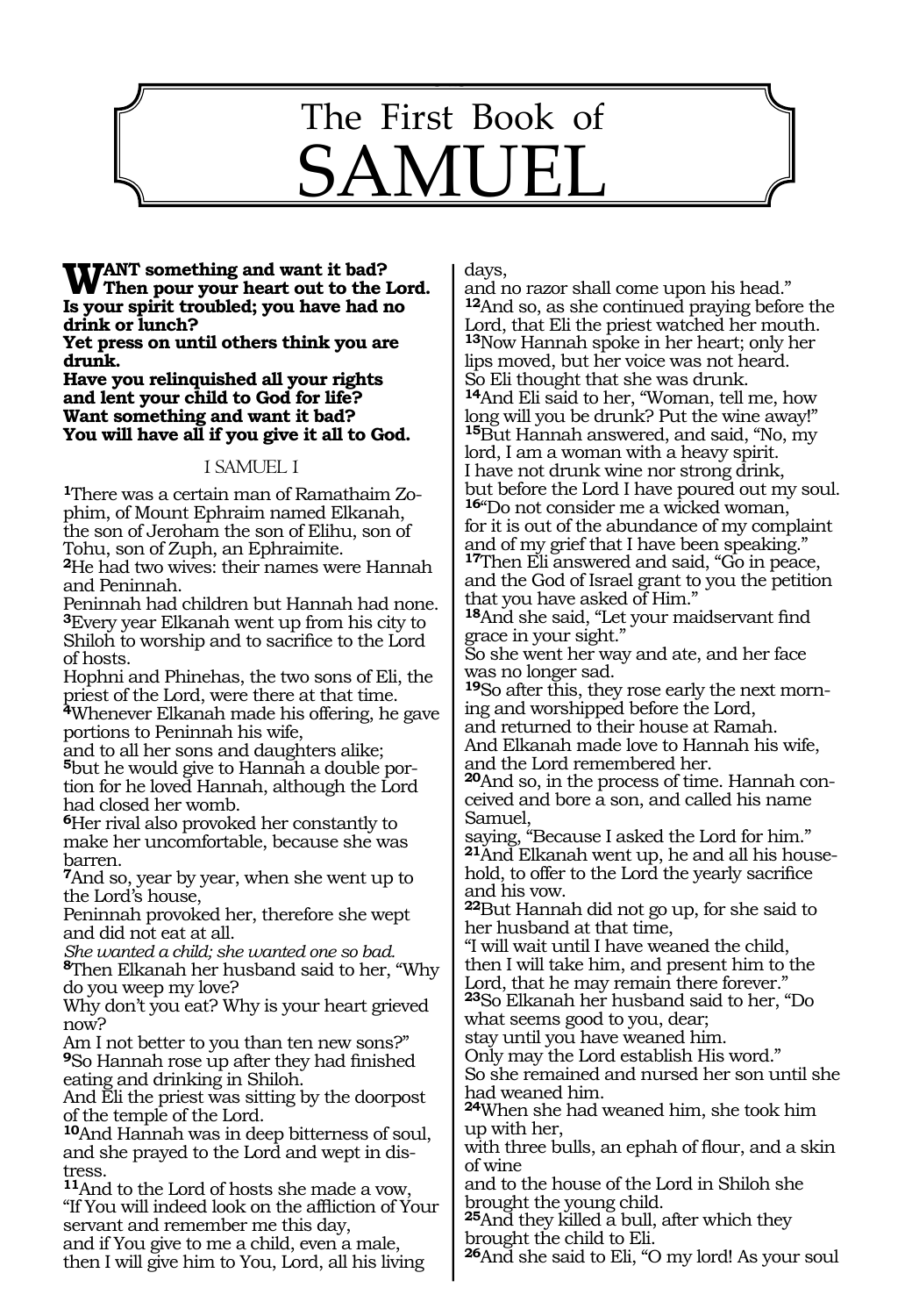lives,

I am the woman who stood here by you praying to the Lord.

**<sup>27</sup>**"This is the child I prayed for, and the Lord has granted me my petition which I requested of Him.

**<sup>28</sup>**Therefore I also have lent him to the Lord for as long as he lives."

So they worshipped the Lord there.

*@She was very distressed because she wanted a son so very bad.*

*Now she got the son she desired but she gave him back to God.*

#### **CWDS Bible Quotes**

- *1. You target your love with hatred when you show partiality; partiality inspires jealousy which ignites hatred.*
- *2. Your good fortune is good reason to stay humble, since the high ride of pride crashes in a-basement.*
- *3. When you pour out your problems on people who cannot help, you magnify and multiply your problems; when you pour it out on God He takes them and relieves you.*
- *4. When your soul is heavy or your heart is broken, pour it out at the altar, you will leave with a restored soul and a whole heart.*
- *5. Get passionate in prayer to generate power; foolish to man is attractive to God; fervency opens heaven's door.*
- *6. Drunk in His presence is the most sober state of a person in heaven's eyes.*
- *7. There is nothing like the agreement and blessings of a man of God who understands and is operating in his anointing.*
- *8. What you give to God may leave your hand but it will never leave your life; what you give places your life in God's hand.*
- *9. Any person fully consecrated to God is not subject to the laws of ancestry but to the rebirth of God's registry. God will make that person the first of a new generation.*
- *10. Never hold on to the answer you promised to God; never love anything too much to let it go; prepare and position your blessing for kingdom use.*
- *11. Even before conception, commit your children to God for life, this is the true life of your child; then prophesy over them in the womb and present them to the Lord at birth.*
- *12. A wise person lends to God. It is a secret investment to a generous source with returns that cannot be kept secret. God is no man's debtor.*
- *13. Nothing is really yours unless it is submitted to God; nothing is really yours unless you are free to release it.*

#### **PRAYER POINTS**

- Let every spirit agitating jealousy in the body of Christ be nullified by the blood of Jesus; let righteousness underpin every relationship of believers. Amen.
- O God my Father, never let me forget the source of my blessings, or exasperate myself in the courts of men, in the name of Jesus.
- By the power in the blood of Jesus, I forcefully and passionately tap into the power at the altar to dissolve my burdens. Amen.
- Lord God of my blessings, I hold nothing too precious to release to You, in the name of Jesus.
- I come into agreement with everyone who believes by faith that this is the day of their destinychanging turnaround, in the name of Jesus.
- My Father and God, I commit all my children to You; take them into Your loving care; use them mightily and elevate them to greatness, in the name of Jesus. Amen.

## **WORDS** of wisdom from a woman of<br>Where heart was sight, who cought for (

**Whose heart was right, who sought for God. Forsake pride and the arrogant way, For the Lord God knows and your action He weighs.**

**Words of wisdom for one and all, Priest or king, whether great or small, Acknowledge God in everything you do, For the Lord your God acknowledges you.**

#### 1 SAMUEL 2

*@Hannah spoke strong words joyfully, words of wisdom and prophecy.* **<sup>1</sup>**She prayed and said: "My heart rejoices in the Lord; my horn is exalted in the Lord. What do my enemies have to say, for I rejoice, Lord, in Your saving grace? **<sup>2</sup>**"There is no one holy like the Lord, for there is none besides You, nor is there any rock like our God. **<sup>3</sup>**"Do not talk so proudly anymore. Let no arrogant words come from your mouth, for the Lord is the God of knowledge, and by Him every action is weighed. **<sup>4</sup>**"The bows of the mighty men are broken, and those who stumble He girds with strength.

**5**"Those who were full have now hired themselves out for bread,

and the hungry have ceased to be hungry again.

To the barren seven sons are born; and she who had many children has become feeble.

**<sup>6</sup>**"The Lord kills and the Lord makes alive; He brings down to the grave and He brings up to the skies.

**<sup>7</sup>**"The Lord makes one poor and He makes rich.

He brings low and He lifts.

**<sup>8</sup>**"He raises the poor from the dust and lifts the beggar from the dunghill. To set them among princes and make them to inherit the throne of glory.

For the pillars of the earth belong to God, and He has set the world upon them.

**<sup>9</sup>**"He will guard the feet of His saints, but the wicked shall be silent in darkness.

For by strength shall no man prevail. **<sup>10</sup>**"The adversaries of the Lord shall be broken

into pieces. He will thunder against them from out of heaven.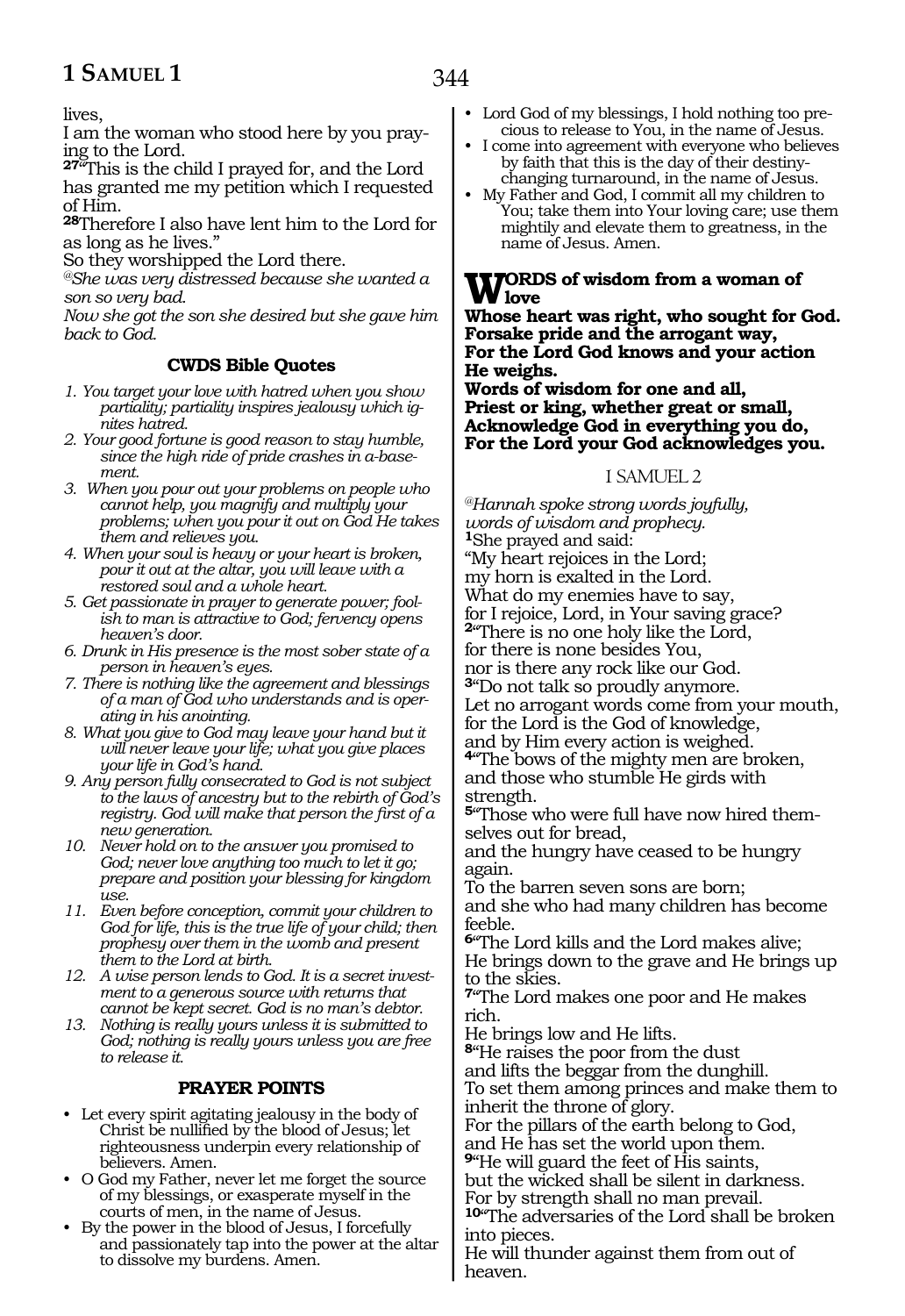The Lord will judge the earth, even to the very ends.

He will give strength to His kings, and exalt the horn of His anointed."

**<sup>11</sup>**And Elkanah returned to his house in Ramah after this;

but the child ministered to the Lord before Eli the priest.

*Yet Hannah's words of wisdom, were not heeded by Eli's sons.*

**<sup>12</sup>**The sons of Eli were wicked men; they did not know the Lord.

**<sup>13</sup>**And they abhorred the sacrifices offered; for the rule of the priests with the people was that when any person offered a sacrifice, the servant of the priest would come with a fork of three prongs in his hand while the meat was boiling.

**<sup>14</sup>**Then they would thrust it into the pot or cauldron,

and the priest would take for himself anything the fork brought up.

They did this in Shiloh to all the Israelites who came there.

**<sup>15</sup>**But before they burnt the fat, the servants of the priests would come and say to the man who sacrificed,

"Give us meat to be roasted for the priest, for he will not take boiled meat from you but raw."

**<sup>16</sup>**And if the man said to him, "Let me burn the fat first, then you may take as much as you want,"

he would answer and say, "No, give it to me now or I will take it by force."

**<sup>17</sup>**Therefore the sin of the young men was great before the Lord, for they abhorred the offering of the Lord.

**<sup>18</sup>**But Samuel ministered before the Lord, as a child, wearing a linen ephod.

**<sup>19</sup>**Also, his mother made him a little coat, and brought it to him each year,

when she came up with her husband to offer the yearly sacrifice.

**<sup>20</sup>**And Eli would bless Elkanah and his wife, and say,

"The Lord give you children of this woman, for this loan you have given to the Lord."

Then they would return home.

*The Lord is no man's debtor, this they were to know.*

**<sup>21</sup>**The Lord visited Hannah and she conceived. And she bore three sons and two daughters. And the child Samuel grew before the Lord.

**<sup>22</sup>**And Eli was very old; and he heard all that his sons did to all Israel,

how they lay with the women who assembled at the door of the tabernacle of congregation. **<sup>23</sup>**So he said to them, "Why is it that you do these things?

For all the people tell me of your evil doing. **<sup>24</sup>**"No my sons! This is not a good report I hear!

You make the Lord's people to transgress.

*@And the words of wisdom from a woman of love were now repeated by Eli to his two sons.* **<sup>25</sup>**"If any man sins against a man, God will

judge him;

but if a man sins against the Lord, who will intercede for him?"

*Words of wisdom they both received;* but they did not give heed to their father's voice,

because the Lord wanted to kill them both. *Judgment prevails, where wisdom fails.*

**<sup>26</sup>**And the child Samuel grew in stature, and in favor with both God and man.

**<sup>27</sup>**Then a man of God came to Eli and said to him,

"This is what the Lord says, 'Did I not plainly appear to the house of your father when you were in Egypt in Pharaoh's house?

**<sup>28</sup>**'Did I not choose him out of all the tribes of Israel to be My priest,

to offer upon My altar, to burn incense, and to wear an ephod before Me as well? And did I not give to the house of your father all the offerings that the children of Israel made by fire?

**<sup>29</sup>**'Why then do you kick at My sacrifice and My offering,

which I commanded in My dwelling place, and honor your sons above Me,

to make yourself fat with the best of the offerings of My people Israel?'

**<sup>30</sup>**"Therefore, says the God of Israel,

'I said that your house and your father's house would remain before Me forever.'

But now the Lord says, 'Let it be far from Me; for I will honor those who honor Me,

and those who despise Me I will lightly esteem. **<sup>31</sup>**'Behold the day is coming that I will cut off your arm and the arm of your father's house, so that there will not be an old man in your house.

**<sup>32</sup>**'In My habitation you will see an enemy, in spite of all the good which God does for Israel.

And there shall not be an old man in your house forever.

**<sup>33</sup>**'And your men whom I do not cut off from My altar shall grieve your heart and consume your eyes.

And in their youthful days all the descendants of your house shall die.

**<sup>34</sup>**'Now this shall be a sign to you that will come upon your two sons, Hophni and Phinehas: in one day they will both die.

**<sup>35</sup>**'And I will raise up for Myself a faithful priest, who will do according to all that is in My heart and in My mind.

I will build him a sure house,

and he shall walk before My anointed forever. **<sup>36</sup>**'And it shall be, that everyone who is left in your house shall come and bow down to him for a piece of silver and a morsel of bread, saying, "Please, put me in one of the offices of the priest that I may eat a piece of bread.'"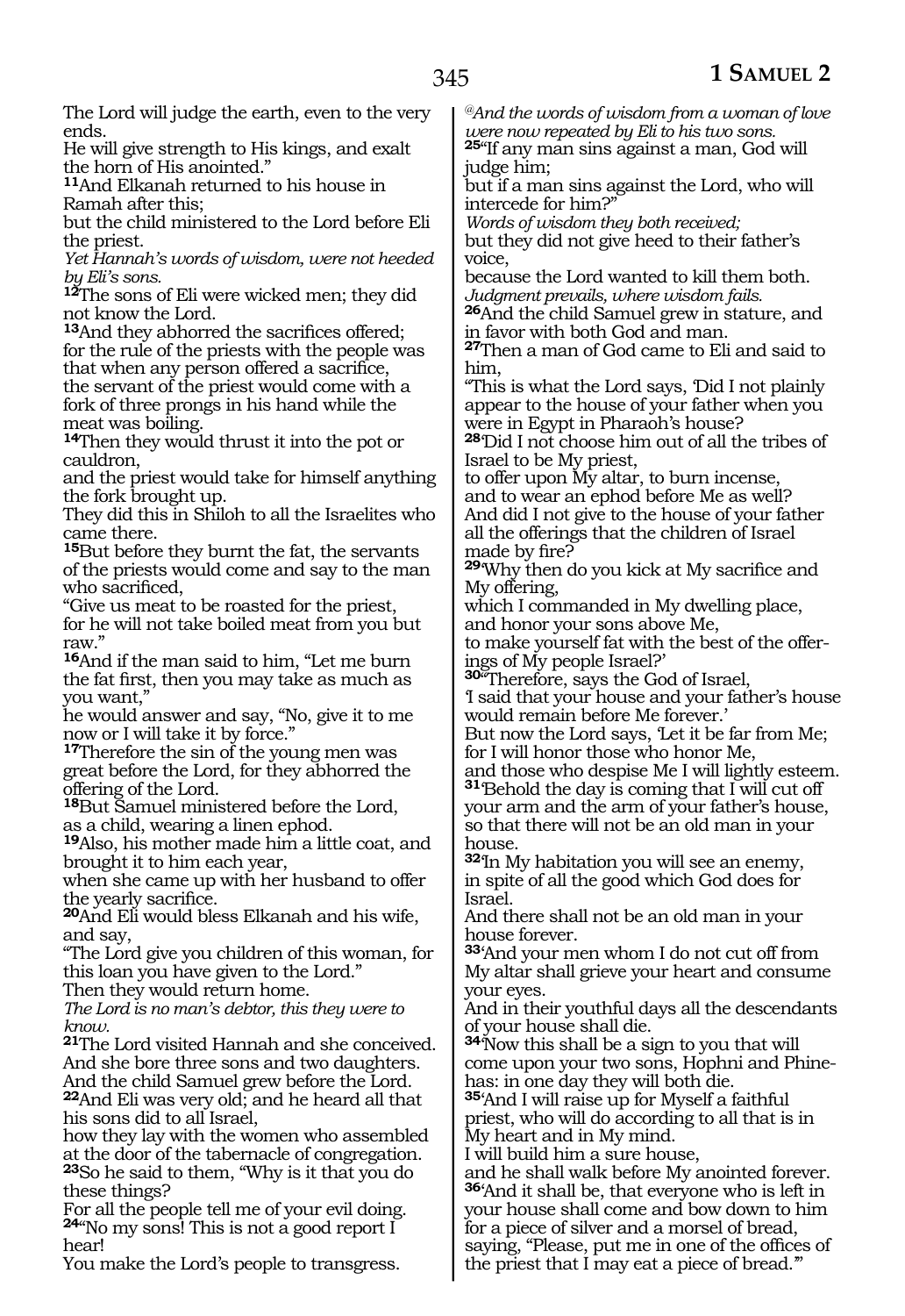*@Yet Hanah had said, "Talk no more exceeding proud.*

*Let no more arrogant word come from your mouth. For the Lord God knows your every way, and by Him your every action is weighed."*

#### **CWDS Bible Quotes**

*1. If you are happy sing psalms, rejoice in the Lord, count your blessings and bless Him.*

- *2. Weigh your words because the Lord weighs your actions; balance your motives or the Lord will tip the scale.*
- *3. Your bad situation is not your defining situation if you can find the Lord who is the Door to your good situation and your complete turnaround.*

*4. Never be too preoccupied with holy things that you become presumptuous with holiness; there are rules governing the temple and your body.*

*5. The golden law of ministry is to know Him and to make Him known; you cannot represent what you have not experienced.* 

*6. Cultivate the consciousness of the Lord in an environment of Godly fear because you will reap what you sow in an environment of judgment.*

*7. You know you are blind when your flesh dictates your vision and your appetite blots out your discipline.*

*8. You are not too young to distinguish yourself in God's service; you are not too small to exemplify yourself in an evil world.*

*9. Wisdom lends to the Lord knowing He is no man's debtor; a fool ignores this investment opportunity.*

*10. Whatever you place above God you lose; whatever you place above God places you on the altar of His judgment.*

*11. Leadership demands that you never reprimand what you should command or publicly remove.*

*12. God's everlasting promises to you last as long as your faithfulness to Him does.*

*13. You cannot pass responsibility; take responsibility for judgment will not pass you. The sacrifice you kick at will kick you from your seat of complacency.*

#### **PRAYER POINTS**

• Awesome and amazing God, Your love is wonderful and amazing; thank You for the joy You bring to my life and Your bountiful mercies, in the name of Jesus.

• I command my words, my meditation and my actions in the fear of the holy Lord. Amen.

• I soak myself in the blood of Jesus Christ and make Him my hiding place from every spirit of presumption, in the name of Jesus.

• My Father my God, help me to proclaim You from the platform of relationship. I refuse to preach what I do not practice, in the name of Jesus.

• Abba Father, I will serve You with distinction all the days of my life. Amen.

## **WHEN** the lamp is out and the light<br> **W** is dim <br> **In the quist gight with all election**

**In the quiet night with all sleeping, You hear a voice; the source you seek; Be still and know the Lord God speaks. Will precious words come to your ear? He speaks to you, if you will hear. No open vision, but in the quiet night Be still and know the Lord God's voice!** 

#### 1 SAMUEL 3

**<sup>1</sup>**The boy Samuel ministered to the Lord before Eli.

In those days the word of the Lord was scarce; there was no open vision.

**<sup>2</sup>**And at that time, while Eli was lying down, his eyes had begun to grow dim and his sight was gone,

**<sup>3</sup>**and before the lamp of God went out in the temple,

*in the quiet night when the willows weep,*  and Samuel laid down himself to sleep,

**<sup>4</sup>**the faithful boy heard his name out loud; and he answered, "Here am I!"

**<sup>5</sup>**So he ran to Eli and said, "Eli, my lord, I am here; you called."

But he said, "I did not call, my son, go lie; go lie down again, it was not I."

So he went back to lay down.

**<sup>6</sup>**Once again he heard his name aloud. The Lord called again, "Samuel!"

So Samuel went to Eli, and said, "Here I am, you called me."

He answered, "Not me my son, go lie back down."

**<sup>7</sup>**(Samuel did not know the Lord as yet, nor was the word of the Lord revealed to him then.)

*@The most precious thing one could impart, a most noble gift, a servant's heart.*

*"It was not I," when twice he came,* 

*yet "Samuel," and he ran once again.* 

**<sup>8</sup>**The Lord called Samuel the third time, so he rose up and returned to Eli.

He said, "Here I am, this time I am sure you called."

Then Eli perceived it was the Lord who called the boy.

**<sup>9</sup>**Therefore Eli said to Samuel, "Go, lie down; and it shall be,

if He calls again then say, 'My Lord please speak;

speak, my Lord, Your servant hears.'" **@***So in the quiet night, he could not sleep; on his mind the words, "Speak, my Lord, speak!" With no open vision, and God's words were choice,* 

*would he once again hear the Lord God's voice?*  **<sup>10</sup>**Then the Lord came and stood and called as times before;

"Samuel! Samuel!" he heard once more. *And with a confidence he could not describe,*  Samuel said, "Speak my Lord, Your servant hears Your voice."

**<sup>11</sup>**Then the Lord said to Samuel, "I will do a thing in Israel at which both the ears of everyone who hears will tingle.

**<sup>12</sup>**"In that day I will perform against Eli, all I have spoken against his house, from beginning to end.

**<sup>13</sup>**"For I declared that I will judge his house forever for the iniquities he knows about, because his sons made themselves vile and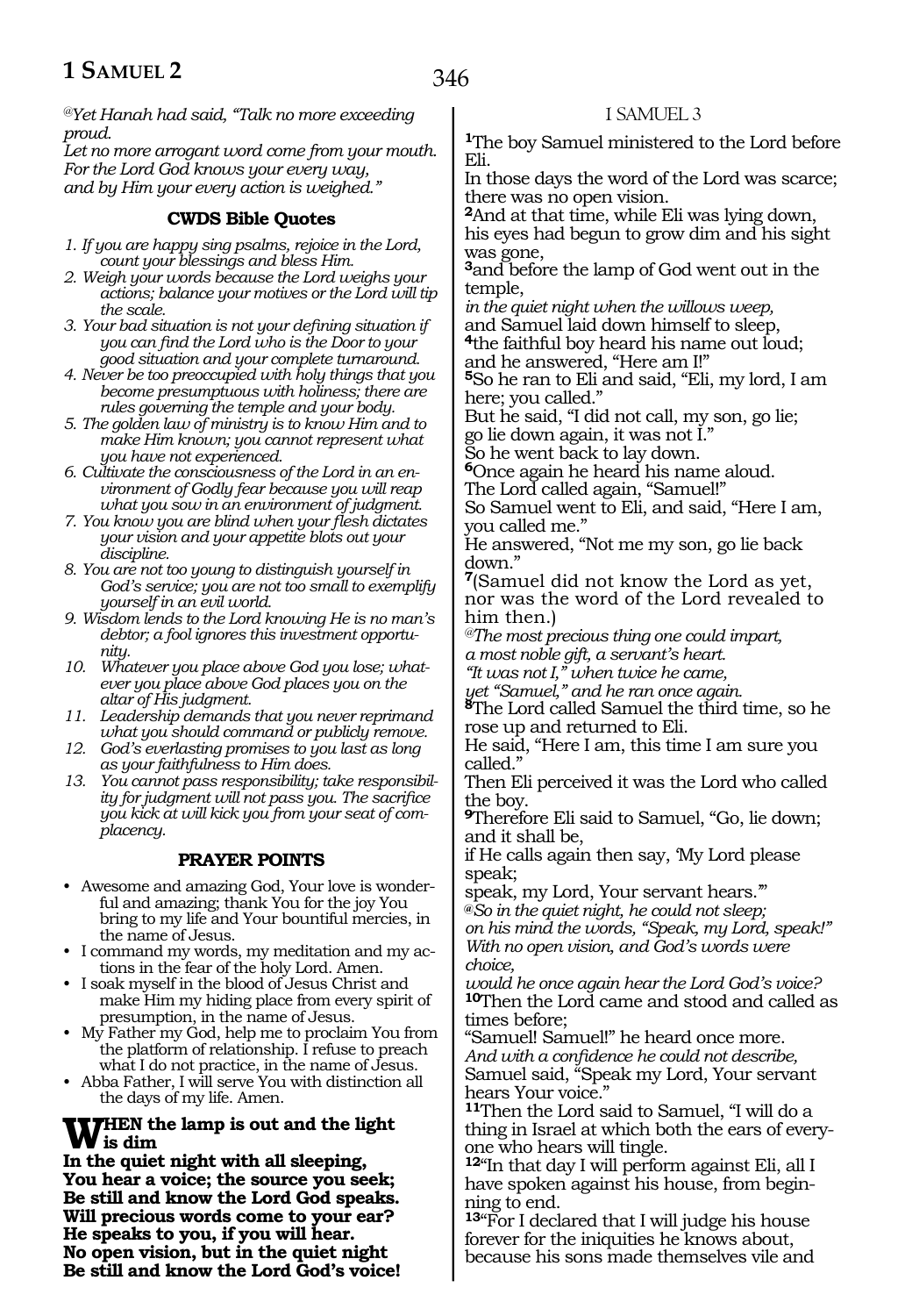despise My name,

and Eli has heard and he did not restrain them.

**<sup>14</sup>**"I have taken offerings and sacrifices for sins,

but I have sworn that, forever, the iniquities of Eli's house will not be atoned for by sacrifices or offerings."

**<sup>15</sup>**So in the quiet night Samuel lay back down,

and he was there until the morning dawned. He opened the door to the house of the Lord, but He was afraid to tell Eli the vision.

**<sup>16</sup>**"Samuel my son," he knew the voice;

"Here I am, I come," it was Eli.

**<sup>17</sup>**And Eli said, "What is the word the Lord spoke to you?

Tell me all, please do not hide a thing. God do so to you, and more also, if you hide anything from me of all that He has shown you."

**<sup>18</sup>**So Samuel told him all he would, everything, he hid nothing of the word of God. And Eli said, "It is the Lord, let Him do what seems good to Him."

*From the night that Samuel heard God's voice, he was renewed; it changed his life.* 

**<sup>19</sup>**He grew in God, and he was sound. The Lord was with him and did not permit any of his words to fall to the ground.

*In a time when the words of the Lord were scarce,*  **<sup>20</sup>**all Israel from Dan to Beersheba knew that Samuel was established as a prophet of the Lord.

**<sup>21</sup>**And the Lord appeared again in Shiloh. For the Lord revealed Himself to Samuel in Shiloh by His word.

@*In the quiet night when all are asleep, to you, Himself, the Lord reveals. Don't run, don't hide, don't search! Be still! Your life changes when you hear Him.* 

#### **CWDS Bible Quotes**

- *1. God will step over a generation to reach you if you will step away from a generation to find Him.*
- *2. The scarcity of the word of God is normally a direct result of the scarcity of hungry people desiring the ways of God.*
- *3. The higher calling is a promotion by God, in God; your faithfulness and attitude in your current area of assignment is your qualification.*
- *4. The heart of a servant defines leadership; the heart of a servant cannot be promoted but recognized.*
- *5. You know God can disturb your sleep to command a moment with Him when duty can disturb your sleep to demand service or stir prayer.*

*6. When you catch God's attention with your faithfulness, hunger and zeal for Him, God will come calling, seeking to catch your attention.*

*7. Be still and know God; He knows you.*

- *8. When you live in reverential fear of the living God, you qualify yourself for divine secrets. When you live in presumption you qualify yourself for divine rejection.*
- *9. Hearing God does not disqualify duty but instead qualifies humility and intensifies service.*

*10. The word of God dignifies and distinguishes you in your generation and beyond. Seek it, hear it, speak it and position yourself to receive revelations.*

#### **PRAYER POINTS**

- Most Glorious Lord, my eyes are fixed on You; I refuse to be distracted by, or attracted to, this sinful world, in the name of Jesus.
- Most high God, I hunger and thirst for righteousness; I will be satisfied when I awake in Your likeness. Amen.
- By the power in the blood of Jesus, I shall justify my calling in Christ Jesus. Father, let faithfulness be the platform on which I build my life. Amen.
- Father God, make me a candidate for divine secrets today, in the name of Jesus. Help me to hear You with clarity and follow You with distinction. Amen.
- Thank You for knowing me by name, Father; show Yourself strong in me today. Amen.

#### **THe Ark came up and their voices rang! Was it the Ark, or is He the One Who delivered you when the battle was sore,**

**when you were down and could take no more?**

**Now the Ark is taken; where is your strength?**

**Who is your help? Where is your confidence?**

**A new day has dawned and things are looking bad;**

**A new child was born; they called him Ichabod!**

#### 1 SAMUEL 4

**<sup>1</sup>**The word of Samuel came to all Israel. And Israel went out to battle against the Philistines.

Israel camped beside Ebenezer, while the Philistines camped in Aphek.

**<sup>2</sup>**Against Israel the Philistines fought,

and Israel was defeated by the Philistines. About four thousand men of their army died in the field.

**<sup>3</sup>**And when the people returned to the camp, the elders of Israel questioned,

"Why has the Lord defeated us before the Philistines today?

Let us bring the ark of the covenant of the Lord from Shiloh, that it may save us from our enemies."

*Forgetting that the Lord, yes, He is the One.* **<sup>4</sup>**So the people sent to Shiloh, to bring from there the ark of the covenant of the Lord of hosts who dwells between the cherubim, and the two sons of Eli, Hophni and Phinehas, were there with the ark of the covenant of God.

**<sup>5</sup>**And when Israel saw the Ark of the Covenant of the Lord coming into the camp, they shouted with a shout so loud that the earth shook,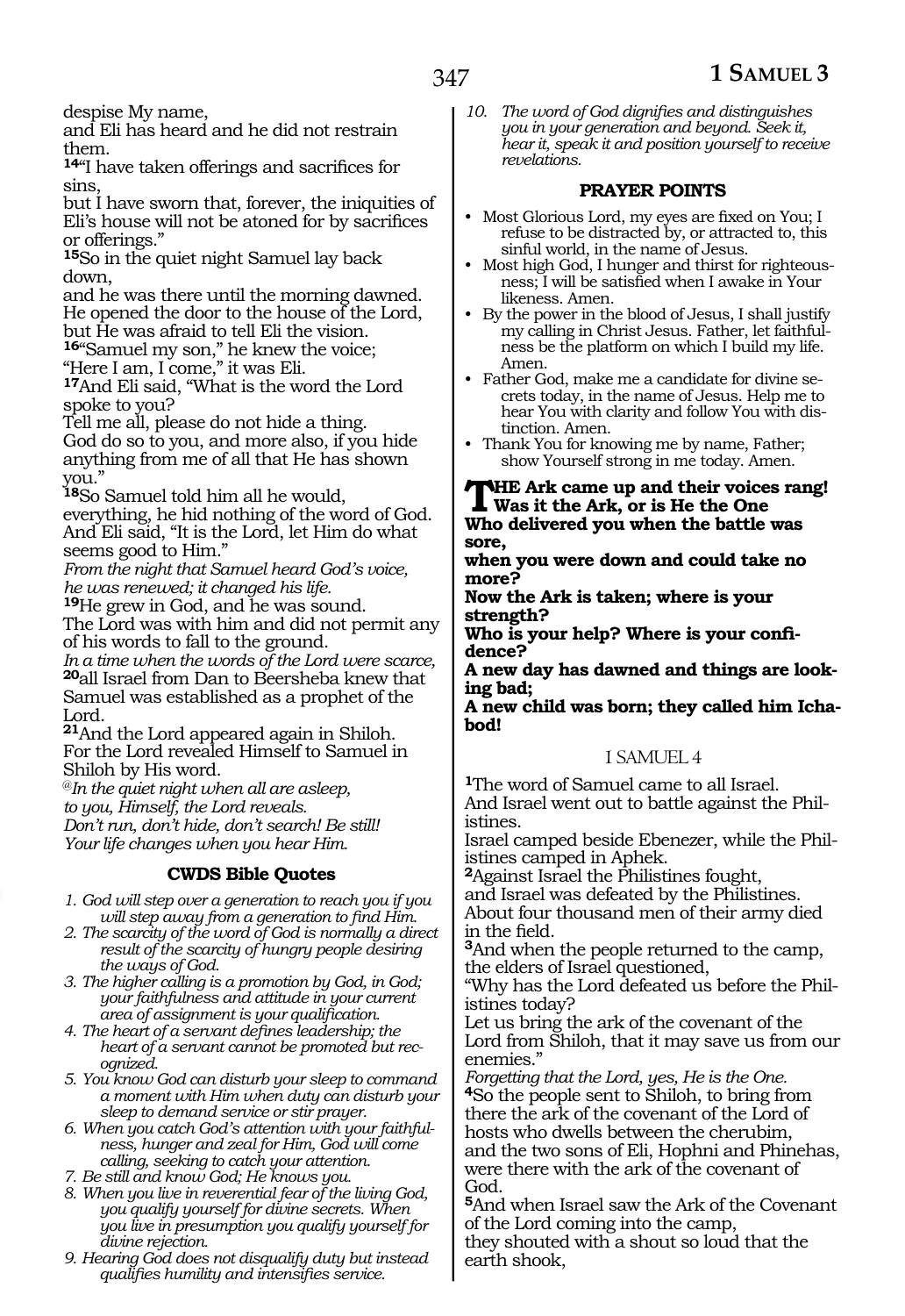such was their renewed confidence.

**<sup>6</sup>**When the Philistines heard the noise of the great shout,

and they wondered, "What is this mighty shout in the camp of the Hebrews all about?" When they understood that the ark of the Lord had come into the camp,

**<sup>7</sup>**they were afraid, for they said, "Their God has come into the camp!"

And they said, "Woe to us! For such a thing has never happened before.

**<sup>8</sup>**"Woe to us! Who will deliver us out of the hand of these mighty gods?

They are the gods who struck the Egyptians with all the plagues in the wilderness.

**9**"Be strong, you Philistines, and steel yourselves like men,

that as the Hebrews have served you, you do not become servants to them.

Steel yourselves like men and fight!"

**<sup>10</sup>**So the Philistines fought, and they defeated Israel, and every man fled to his tent.

There was a great slaughter and about thirty thousand foot soldiers of Israel fell.

*@The great shout of victory was now a pall of gloom.*

*No, the Ark cannot save you when His glory is gone.*

**<sup>11</sup>**The Ark of God was captured, and they also killed Hophni and Phinehas, Eli's two sons.

**12**And there came a man of Benjamin, running from the battle to Shiloh that same day, his clothes were torn, and dirt was on his head.

**<sup>13</sup>**When he came, Eli was sitting by the way- side watching,

for his heart trembled for the Ark of God. And when the man came and told it in the city, they all cried out.

*It was not the earth-moving victory shout.* **<sup>14</sup>**When Eli heard the outcry, he said, "What does this tumult mean?"

And the man came hastily and told Eli everything.

**<sup>15</sup>**Eli was ninety-eight years old, and his eyes were so dim, he could not see.

**<sup>16</sup>**Then the man said to Eli, "I am he who fled today from the battle and have come."

And Eli said, "Tell me what has happened, my son."

**17**So the messenger said, "Israel has fled before the Philistines,

and there has been a great slaughter among the people.

Also your two sons, Hophni and Phinehas are dead."

*Eli held strong even after he heard of them;* "And the ark of God is taken."

*To him this was everything.*

**18**It came to pass, when the man made mention of the ark,

Eli fell backward off the seat by the side of the gate and broke his neck.

He was an old man, and heavy, and he fell

dead there.

And he judged Israel for forty years. **<sup>19</sup>**Now his daughter-in-law, Phinehas' wife,

was pregnant, and her time of delivery was close.

And when she heard the news that the ark of God was taken

and that her father-in-law and her husband were dead,

her labor pains came upon her, and she bowed and gave birth.

**<sup>20</sup>**And about the time of her death, the women who stood by her said to her,

"Do not fear, for you have borne a son." But she did not answer, or acknowledge the good news.

**<sup>21</sup>**Then she named the child Ichabod, saying, "The glory has departed from Israel!"

Because the ark of God was taken and because her father-in-law and her husband were dead.

**<sup>22</sup>**And she said, "The glory is departed from Israel, for the ark of God is captured."

#### **CWDS Bible Quotes**

- *1. Position yourself for battle by being rightly positioned with God; failing your strength will cause your strength in battle to fail.*
- *2. The Presence is a Person and not a symbol, for if the symbol is present and the Person is absent then the problem remains.*
- *3. Shout because of relationship not because of proximity to God, for proximity will destroy you if relationship does not enjoy you.*
- *4. They have every reason to fear and tremble before your God, but no reason to fear you if your God is not with you.*
- *5. You defeat yourself when you destroy your relationship with God; the enemy only factors in when God is factored out.*
- *6. You carry the ark of God, your body, His temple into battle, but are you carrying your God?*
- *7. The enemy may take the symbols of your righteousness but they cannot touch or handle the power. Power over form means: it is not the form of godliness that matters but the power.*
- *8. When you fail to live in fear of God, you sit in fear of the news.*
- *9. The ark cannot be taken unless the Presence is forsaken; never presume strength when you pursue weakness.*
- *10. When you depart from the glory of God the glory departs from you; it is not wise to wait until battle to discover this.*
- *11. There is no glory in good-news if the God-news is bad; there is no glory in giving birth if you cannot leave a Godly heritage for your child, (if you must deliver your child to the bondage of your Satanic enemy.)*

#### **PRAYER POINTS**

- Heavenly Father, my relationship with You is foremost to me; if You are not with me I refuse to do battle, in the name of Jesus.
- Loving Father, give me the joy that keeps me shouting for You, in the name of Jesus.
- I declare by the power in the blood of Jesus, that I am relationship driven. I prize my relationship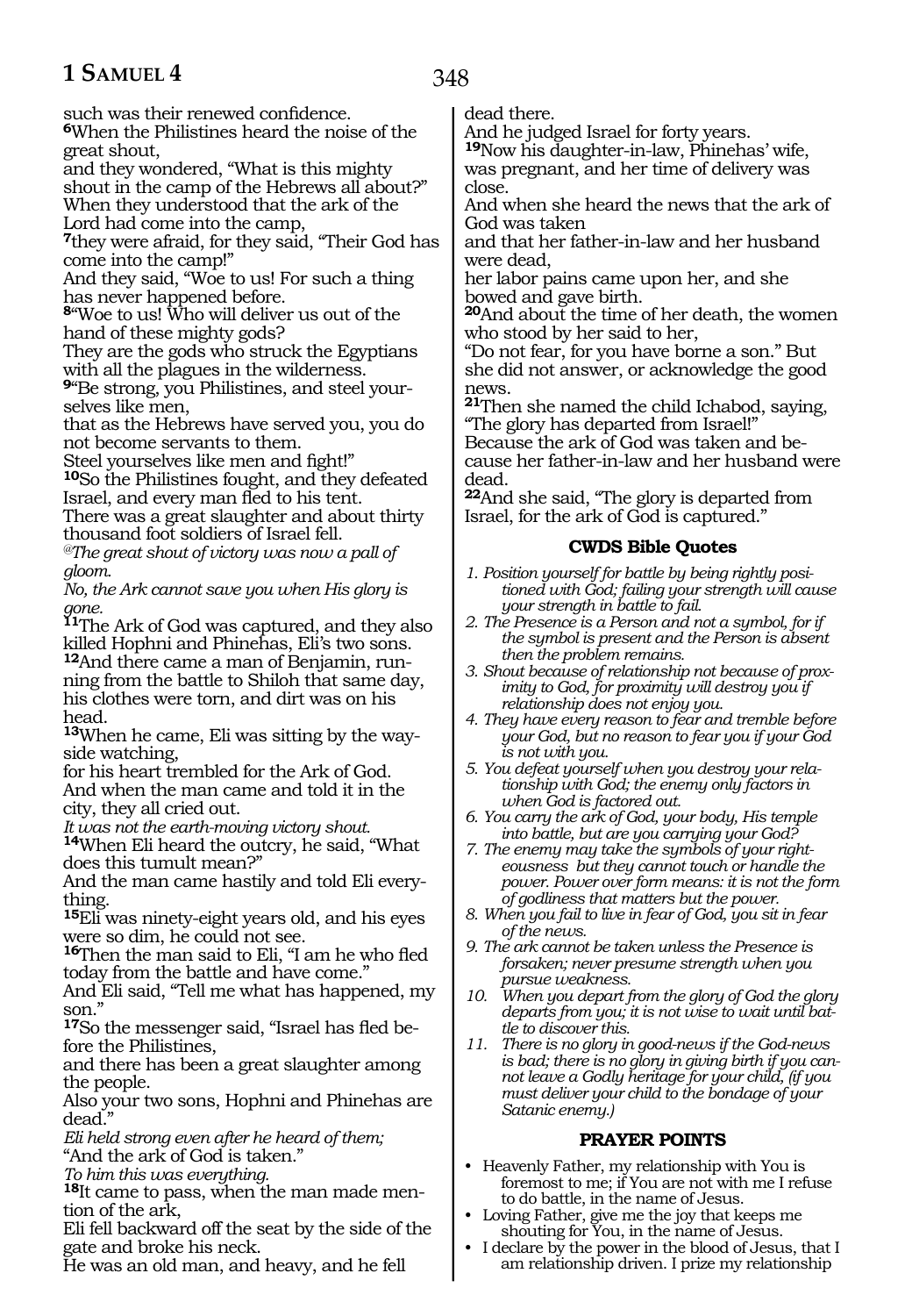with You Lord Jesus. Amen.

- Let the Presence that causes my enemies to tremble envelop me now, in the name of Jesus.
- Holy Spirit, I consecrate my temple to You. I live in recognition and awe of You living in me. Amen.
- By the power in the blood of Jesus, the glory shall never depart from my house; I will create an atmosphere of prayer and word for my children to grow in. Amen.

#### **When you bring our God before your own,**

**then know that your gods must all fall down.**

**When the ark of God is brought before the fake,**

**we call their bows, "palm breaking haste." When you bring the good among the bad, When you bring the Lord among the gods, Nothing can stand; you will be disgraced. You have the ark; now you need His grace.**

#### 1 SAMUEL 5

**<sup>1</sup>**The Philistines brought the ark of God from Ebenezer to Ashdod,

**<sup>2</sup>**when they took the ark of God, they brought it into the house of Dagon their god, and set it beside Dagon.

**<sup>3</sup>**When the people of Ashdod rose up early the next day,

there was Dagon fallen on his face;

the image had fallen to the earth before the ark of the Lord.

*For indeed, all gods must fall.*

So they took Dagon and set it once more in its place.

**<sup>4</sup>**When they woke up, early the next day,

there was Dagon, once more it had fallen on its face;

it had fallen to the ground before the ark of the Lord.

This time the head of Dagon and both palms of its hands were broken off,

only the stump of Dagon remained.

@*Cannot force Dagon, it cannot stand in place; for before the Lord, all gods fall in disgrace.* 

**<sup>5</sup>**Therefore neither the priests of Dagon, nor any of its worshippers walked on the threshold of Dagon in Ashdod ever again.

**<sup>6</sup>**And the hand of the Lord was heavy on the people of Ashdod;

He destroyed them and struck them with tumors, both Ashdod and all its territory.

And the men decided to send the Ark away. **7**When the men of Ashdod saw what was happening, they said,

"The ark of the God of Israel must not stay with us,

for His hand is heavy on us and on Dagon our god!"

*@They did not know the presence they were in, but they knew the tumors on their skin.*

*They did not know the presence they were in, but they knew this Presence was awesome.*

**<sup>8</sup>**Therefore they sent and gathered all the lords of the Philistines, and said,

"What shall we do with the ark of the God of Israel?"

And they said, "Let the ark of the God of Israel be carried away to Gath."

So they carried the ark of God to Gath.

**<sup>9</sup>**And it happened, after they carried the Ark of God there,

the hand of the Lord was against the city with a very great destruction;

and He struck the men of the city, both small and great, and tumors broke out on them.

**<sup>10</sup>**Therefore they sent the ark of God to Ekron. And when the ark of God came to Ekron, the Ekronites cried out, saying,

"They have brought the ark of the God of Israel to us, to kill us and our people here!" **<sup>11</sup>**So they sent and gathered together all the lords of the Philistines, and said,

"Send away the ark of the God of Israel.

Let it go back to its place so it does not kill us and our people."

For throughout all the city there was a deadly destruction;

the hand of God was very heavy on everyone. **<sup>12</sup>**And the men who did not die were stricken with tumors,

and the cry of the city went up to heaven. *@They learnt the lesson:* 

*You cannot bring God's presence in an unconsecrated place;* 

*false gods will fall in disgrace.*

*You cannot treat God's presence just any way, or from His presence you must escape.*

#### **CWDS Bible Quotes**

- *1. You defeated the people of God does not mean you have defeated their God; learn to fear Him early and step away.*
- *2. Your idol is not able to stand to receive the credit you give it; only one God will be 'out' standing in the final analysis.*
- *3. Let history educate you never to put anything before, or compare anything to the living God, or it too will become history.*
- *4. All your excuses for not honoring God break down and break apart in the presence of the living God.*
- *5. When your excuse for not honoring God is on its face, repent, do not wait until your excuse is stumped to do so.*
- *6. Never invite the Presence you are not consecrated to contain, it will devastate you; never play with the Presence, it is no play.*
- *7. Not because it is granted means you should take it for granted; learn the history to eliminate the misery.*
- *8. You may pass the problem around but the problem will not pass unless it is addressed.*
- *9. It is foolish to hold on to things that are destroying you, or to hang on until it hangs you; wisdom does not play, it learns quickly and steps away.*
- *10. Do not wait until judgment to determine you have a crisis; measure yourself with the word of God today.*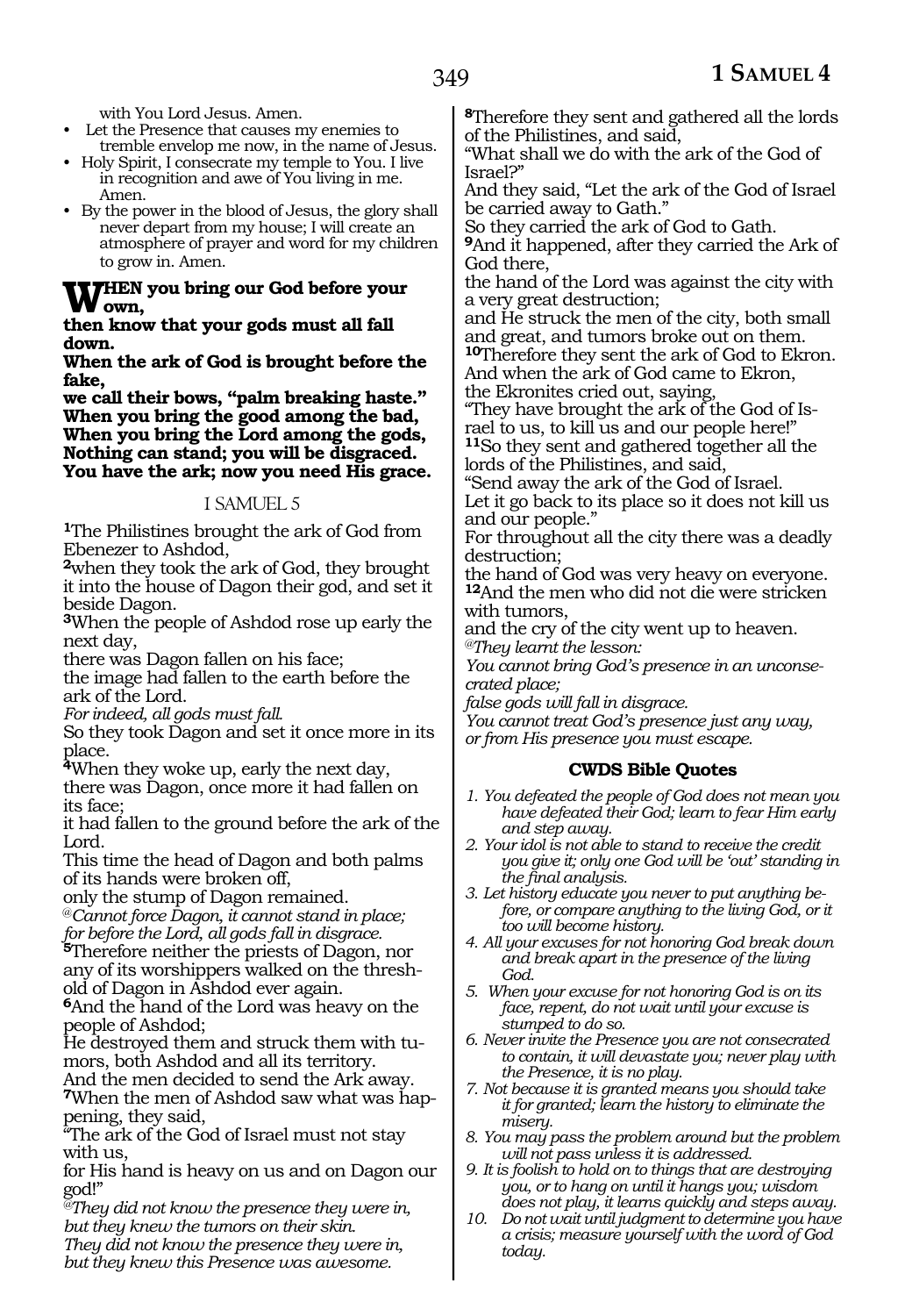#### **PRAYER POINTS**

- O Eloheim, let every power and authority in the earth melt away and fall before Your awesomeness. Amen.
- Outstanding God, let every idol, philosophy, or distraction crash and be disgraced before Your amazing presence, in the name of Jesus.
- I consecrate my body to You Father; let the weight of Your presence rest upon me today, in the name of Jesus.
- Father God, I will learn of You and approach You with awe and fear, in the name of Jesus.
- Most High God, I fall before Your face and repent. Let everything in my life creating problems for me be exposed and uprooted now, in the name of Jesus.

## **You can look upon God's Ark, but here is something to look into,**

**Five golden tumors and five golden mice, for the plagues that have come on you. If you cannot handle God's presence, it is best to step away** 

**And watch in awe as His presence sets its own and awesome way.** 

**You can look upon God's presence, but you must treat it right;** 

**It is not something to gaze into, or you just may lose your sight.** 

#### 1 SAMUEL 6

**<sup>1</sup>**For seven months the Philistines had the ark of the Lord.

*@Seven painful months where death reigned although there was no war.* 

**<sup>2</sup>**And the Philistines called together the priests and diviners, saying, "What shall we do with the ark of the Lord? How can we find grace? Tell us how we should send it to its place."<br>One cannot gaze into God's glory, so they said, <sup>3</sup>"If you send away the ark of the God of Israel, do not send it away empty;

but return it to Him with a trespass offering. Then you may be healed, and you will know why His hand is on you.<sup>"</sup>

**<sup>4</sup>**Then they said, "What is the trespass offering we shall give to Him?"

And they answered, "Five golden tumors and five golden rats, according to the number of lords of the Philistines,

for these were the plagues on you all and on your lords.

**<sup>5</sup>**"Therefore make images of your tumors and of the rats that plagued the land,

and you shall give glory to Israel's God; then perhaps He will remove His hand from you, from your gods, and from your land. **<sup>6</sup>**"Why do you harden your hearts then, as the

Egyptians and Pharaoh did?

Did they not let the people go to depart, when He did mighty things in their midst?

**<sup>7</sup>**"Therefore now, make a brand new cart, and take two mother cows which have never been yoked before and hitch them to the cart; and take their calves home away from them.

@*Have not been yoked, means they are not trained,* 

*and missing their calves, means they would naturally misbehave.*

**<sup>8</sup>**"Then take the ark of the Lord, and place it on the cart;

and put the golden articles of your trespass offering in a chest beside it and send it off.

**<sup>9</sup>**"Then let us watch, if it goes up the road to its own land, to Beth-shemesh, then we know this great evil on us was the work of the Lord, but if it does not, then we know it is not the hand of the Lord but simply chance."

**<sup>10</sup>**So the men did just that; they hitched the mother cows to the cart and shut up their nursing calves at home.

**<sup>11</sup>**And they set the ark on the cart with the chest with gold rats and images of their tumors.

**<sup>12</sup>**As they watched in awesome wonder, the cows took the highway,

missing their calves and lowing, but they did not turn aside to the right or left.

Without a driver they continued, as the lords of the Philistines followed them,

until they reached the border of Beth-shemesh.

**<sup>13</sup>**The people of Beth-shemesh were reaping wheat harvest in the field;

they lifted their eyes and saw the ark and rejoiced to see it.

**14**Then into the field of Joshua of Beth-shemesh, the cart came and stood;

in that place there was a large stone.

So they split the wood of the cart and offered the cows as a burnt offering to the Lord.

**<sup>15</sup>**Then the Levites took down the ark of the Lord and the chest with it with the articles of gold,

and they put them on the large stone. And the men of Beth-shemesh offered burnt offering and made sacrifices that same day to the Lord.

**<sup>16</sup>**When the five lords of the Philistines saw it all, they were convinced and amazed,

and they returned to Ekron that same day. **<sup>17</sup>**These are the golden tumors the Philistines returned as a trespass offering to the Lord:

one each from Gaza, from Ashdod, from Ekron, from Gath, and from Ashkelon;

**<sup>18</sup>**and the golden rats, according to the num- ber of the cities of the Philistines that belonged to the five lords,

both walled cities and remote villages as far as the large stone of Abel on which they placed the ark\_\_

this stone remains to this day in the field of Joshua of Beth-shemesh.

*@The Philistines knew it; God's presence was no play;* 

*the plague was destructive on them and so they stepped away.* 

*Oh, men of Beth-shemesh, won't you look into these things?*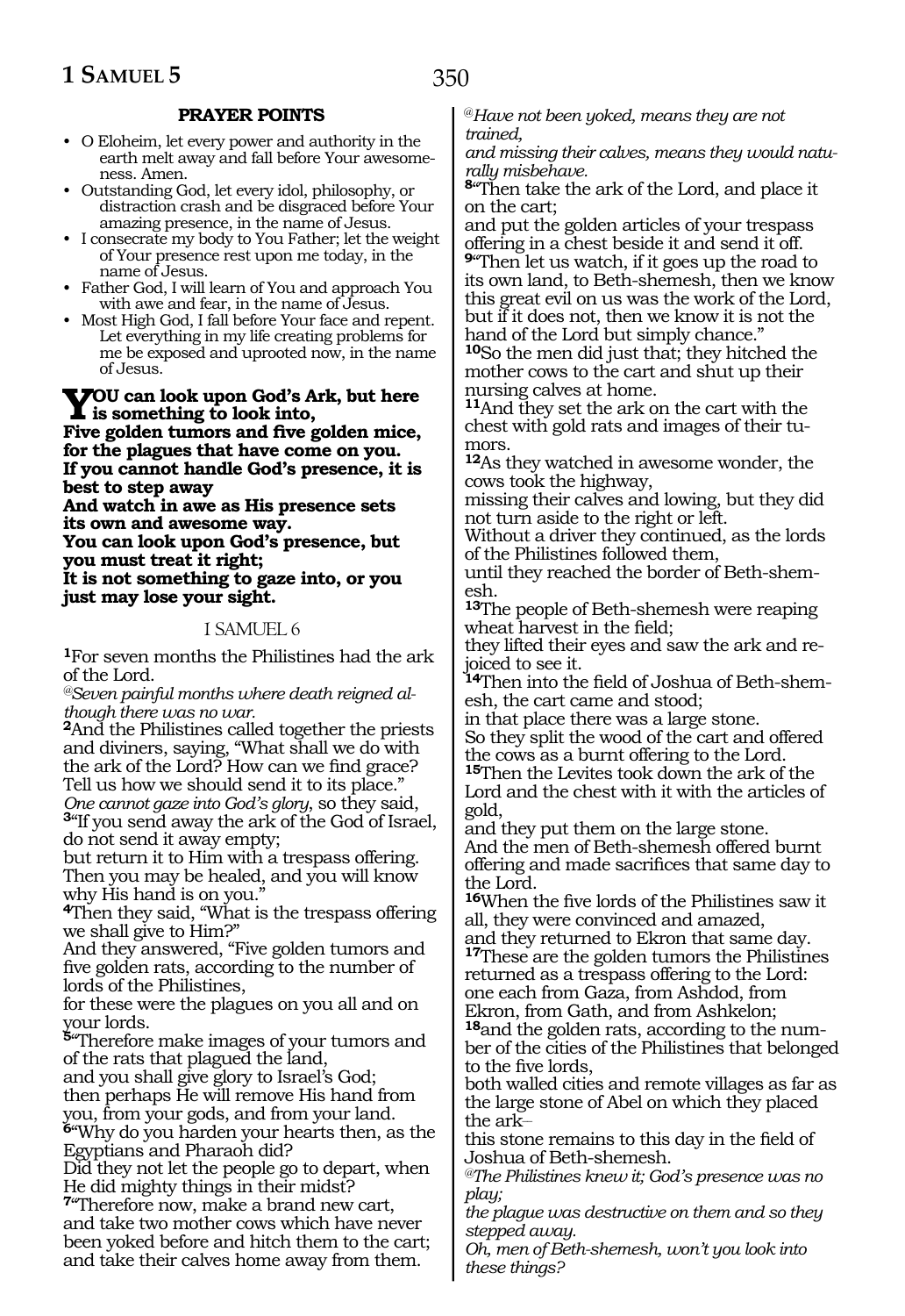*Do not look into the Ark or your spirit will take wings.* 

*Got to fear before Him, and simply step away, or you may be left looking into your own disgrace and dismay.* 

**<sup>19</sup>**God struck the men of Beth-shemesh, for they looked into the ark of the Lord to gaze; fifty thousand and seventy men of the people died that day.

And the people mourned because the Lord struck the people then,

with such a great slaughter that had come upon them.

**<sup>20</sup>**The men of Beth-shemesh were fearful of God's presence, fearful for their lives.

They said, "Who can stand before God's presence? Where can we send the ark at this time?"

**<sup>21</sup>**So they sent messengers to the people of Kiriath-jearim saying,

"The Philistines feared God's presence, and have returned the ark of the Lord;

come down and take it from us." *@Now they feared to keep the ark.* 

*Got to revere the Lord's presence, though He is* 

*great to have around;*

*if you cannot handle the presence, you will pass the ark around.* 

#### **CWDS Bible Quotes**

*1. If you cannot contain the Presence of God never try to entertain it; it is best to step away.*

- *2. God is more than able to defend Himself, but He needs you to stand up in defence of those who do not know Him.*
- *3. Your sin is anything that does not measure up to the laws of God; your sins are anything that cannot stand in the Presence of God; acknowledge your sins and step away.*
- *4. Resistance falls when humility rises; do it with grace; bring an appropriate offering (your heart) to acknowledge the power that plagues you because of sin; rather, acknowledge His offering on Calvary's altar, and step away.*
- *5. You have Egypt for your reference and a great cloud of witnesses, why do you need your own painful experience?*
- *6. Your life is a lesson board from which God will be magnified; be among those who teach faith by determination rather than by default.*
- *7. The science of the impossible eliminates the probable and magnifies the awesomeness of God. (Mother cows lowing after their calves will never go in the opposite direction from them.)*
- *8. Unwilling mother cows missing their calves submit to the leading of the mighty God, why should human hearts resist?*
- *9. It is devastating to play with the Presence of the living God and deleterious to come close to marginalize it; wisdom fears God and remains respectful.*
- *10. Graze in, rather than gaze at the presence of God.*
- *11. Lack of understanding causes men to treat the Presence of the living God in them and among them with presumptuous disregard.*
- *12. Never get presumptuous or familiar with the Presence of God; He is and always will be a*

*consuming fire; rather appreciate your privilege to come close, even to be able to approach the throne of grace.*

#### **PRAYER POINTS**

- Spirit of madness that causes Christians to play with the Presence living in them, depart by the blood of Jesus. Amen.
- Let the spirit of blindness be driven from the eyes of sinners so they will cease to remain casual with eternal things, in the name of Jesus.
- Father God, increase Your anointing upon believers so that every sinful thing loses confidence and melts away in their presence. Amen.
- By the power in the blood of Jesus, I refuse to rewrite history by my own obstinacy, but I will learn from history to fear God. Amen.
- Father, Your ways are too wonderful for me; I refuse to be a gazer but I will instead feed on relationship and graze in Your presence. Amen.

#### I<sup>T</sup> thundered<br> **The Land thung t thundered a great thunder, and all the**

**The Lord thunders on your behalf if you put away strange gods.**

**Would you recover cities, and things that you have lost?**

**Will you listen to His prophets and give heed to His voice?**

**Hey, you there lamenting, why don't you change your course?**

**For then, the Lord will thunder with a great thunder on your foes.**

#### 1 SAMUEL 7

**<sup>1</sup>**The men of Kirjath-jearim came and took the ark of the Lord, and brought it to the house of Abinadab on the hill

and they consecrated his son Eleazer and entrusted it to his keeping.

**<sup>2</sup>**And so the ark remained in Kirjath-jearim for twenty years in all,

and all the house of Israel lamented after the Lord.

*Will you listen to the prophet? Will you give heed to his voice?*

**<sup>3</sup>**Samuel spoke to Israel then, saying, "If you return to the Lord with all your hearts, make Him your only choice,

then put away the foreign gods and the Ashtoreths from you,

and prepare your hearts to seek the Lord, and to serve Him alone,

and He will deliver you from the hand of the Philistines."

*@Say, would you have the Lord your God thunder on your behalf?* 

*Then return to Him with all your hearts.* **<sup>4</sup>**So the children of Israel put away the Baals and the Ashtoreths, and they served the Lord in truth.

**5**And Samuel said, "Gather all Israel to Mizpah, and I will pray to the Lord for you." **<sup>6</sup>**So they gathered together at Mizpah and drew water, and before the Lord they poured it out.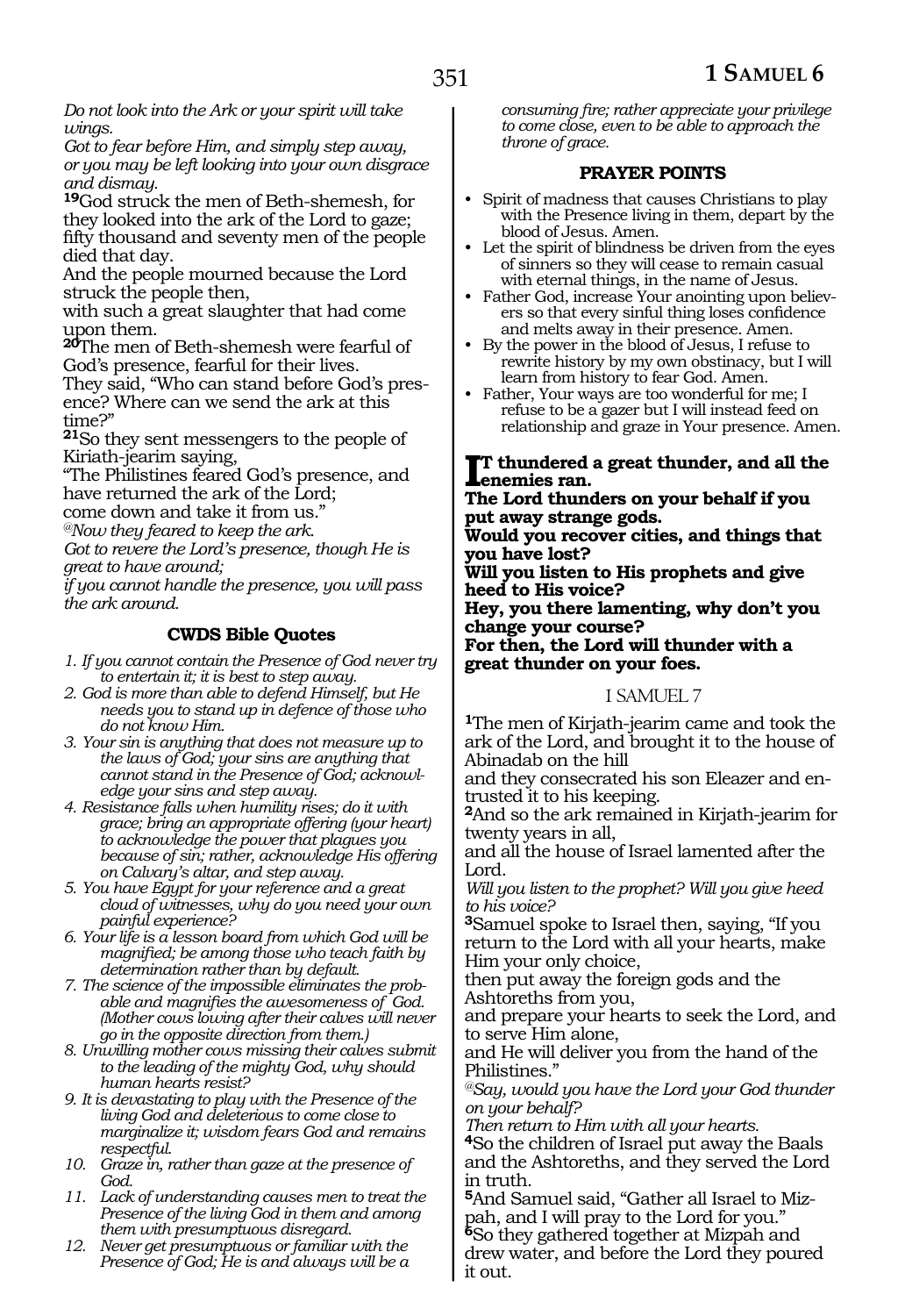352

And they fasted on that day and confessed their sins with their mouths,

saying, "We have sinned against the Lord." And Samuel judged all Israel at Mizpah.

**<sup>7</sup>**When the Philistines heard that the children of Israel had gathered at Mizpah,

the lords of the Philistines went up against Israel.

When the children of Israel heard it, the Philistines made them afraid.

**<sup>8</sup>**So the children of Israel said to Samuel, "Cry to God for us! Do not cease to pray,

so that He may save us from the hand of the Philistines.

*@Our hearts and hands are weak but He is thunder, pray to Him."*

**<sup>9</sup>**So Samuel offered to the Lord a suckling lamb as a whole burnt offering,

then Samuel cried out to the Lord for Israel, and the Lord heard him.

**10**And as Samuel was offering up the burnt offering, the Philistines advanced and drew near to battle against Israel.

But the Lord thundered with a loud thunder upon the Philistines that day,

and it confused them and Israel defeated them there.

*@They knew the sound of thunder but this was not the same;*

*they expected the weaknesses of Israel, but everything changed.*

**<sup>11</sup>**They were stricken before Israel; Israel went out of Mizpah that day,

and pursued the Philistines and drove them back as far as beyond Bethcar.

**12**And Samuel took a stone, and set it up between Mizpah and Shen,

"So far the Lord has helped us," they heard him as he said.

**<sup>13</sup>**So the Philistines were subdued; they came no more in the land of Israel;

and the hand of the Lord was against the Philistines all the days of Samuel.

**<sup>14</sup>**Then the cities which the Philistines had taken from Israel were all restored to them, from Ekron to Gath;

and Israel took back all its territory from the Philistines' hands.

And there was peace at that time also between Israel and the Amorites.

**<sup>15</sup>**And Samuel judged Israel all the days of his life.

**<sup>16</sup>**He went from year to year on a circuit to Bethel, Gilgal, and Mizpah;

and he judged Israel in all those places.

**<sup>17</sup>**But he always returned to Ramah, for his house was at Ramah,

and there he judged Israel and built an altar to the Lord.

*Yes, God will thunder on your enemies if you will regard His word.*

#### **CWDS Bible Quotes**

*1. Because you have the ark does not mean the ark* 

*has you; begin to pay deliberate attention to the person and the presence of the Holy Spirit in your life.*

- *2. When you faith your weakness you fail your strength; know your strength and remove your foreign gods.*
- *3. Your dedicated quest for God will attract your dedicated enemies; your commitment to Him will attract committed foes.*
- *4. The road to glory is littered with failed and fallen enemies; the fight makes the prize, glory, more glorious.*
- *5. Your great confidence in your battles is in abilities neither you nor the enemy possess; your secret weapon is the secret place.*
- *6. Never be distracted by the gathering storm; do battle in worship and God will battle your enemies in war.*
- *7. Be on the right side of Thunder(God) and the thunder that causes your enemy to scatter, trembling, will cause you to soar in confidence.*
- *8. When you cannot squeak because of fear, speak to Him who hears; the thunder of the Lord will add volume and voltage to your voice.*
- *9. Set up your monuments for every victory knowing the Lord who has helped you thus far will bring His work in your life to completion.*
- *10. You know it is God when your true enemy is a subdued enemy, and everything that is yours is in your hands and not in theirs.*
- *11. Build your altar to present yourself to God; build a culture of ministering to present God to a people. Build your altar to know God; build a good work ethic to make Him known.*

#### **PRAYER POINTS**

- Holy Spirit, possess me, control me; let Your fruit be abundant from me and let Your glory be revealed through me. Amen.
- Wisdom of the living God fall upon believers; let them refuse to put confidence in things that make them weak, in the name of Jesus. Amen.
- Father God, I commit myself to Your protective custody as I passionately pursue You. Amen.
- I summon my strong angels now; let everyone that hates my progress be clothed with shame, in the name of Jesus. Amen.
- My Father, my God, You are my boast and confidence. Your arm is strong and mighty; You clothe Yourself with power none can defeat. Amen.
- God of war and thunder; thunder upon my strong enemies and upon every gathering calling my name for harm; let them flee away scared and defeated, in the name of Jesus.

#### **To be a nation separated to God is a distinctive thing.**

#### **"No, we want to be just like the others; give to us a king;**

**Someone to judge us and fight our battles like all the nations have."**

**'Or someone to take your vineyards and make you cry, "O God!"'**

**If man is your standard, you cannot excel in His love;**

**Though you are among them, you are not of them; you are set apart, above.**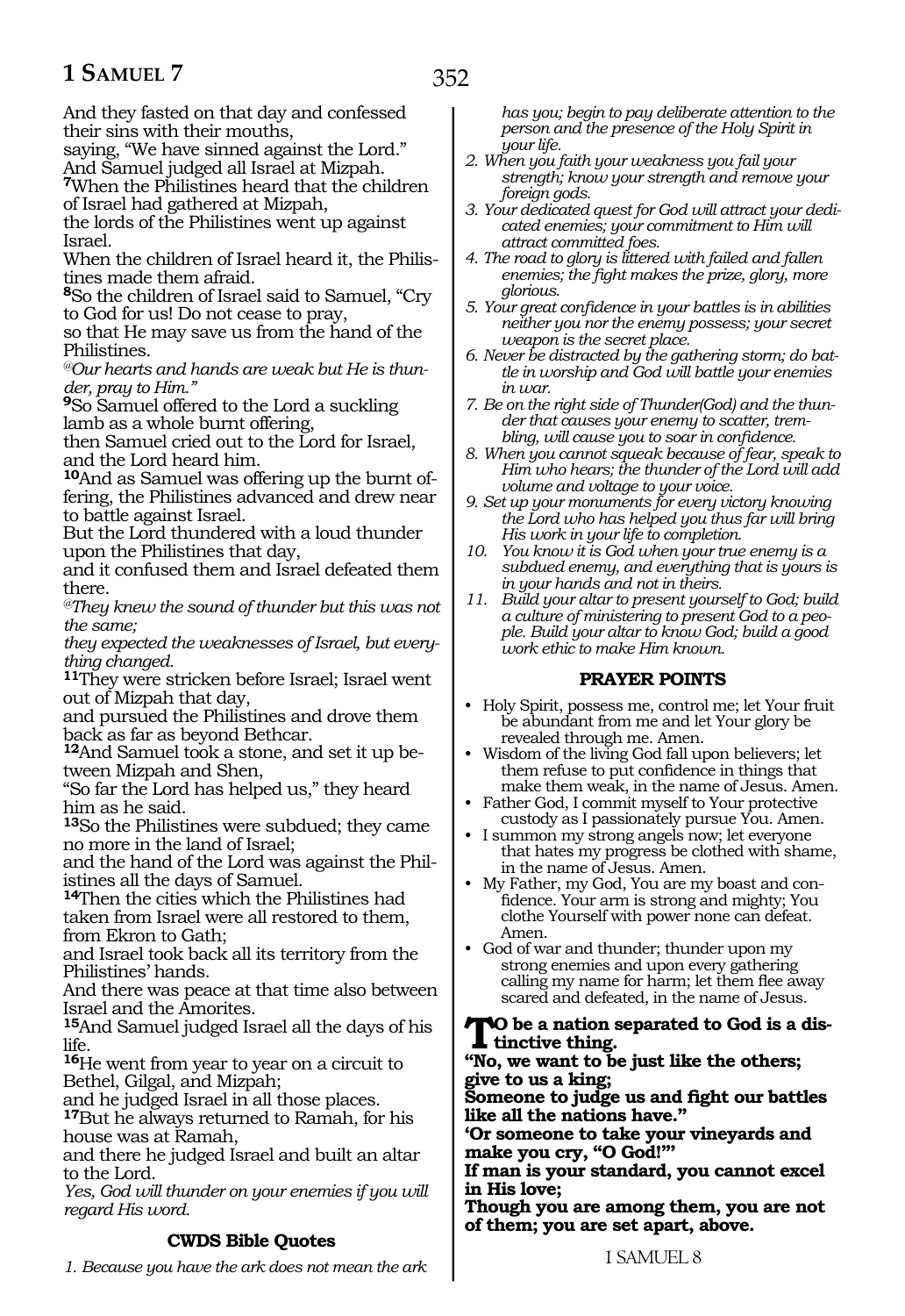**<sup>1</sup>**When Samuel was old, he made his sons judges over Israel.

**<sup>2</sup>**Abijah was the second, and the firstborn was named Joel;

both of them were judges in Beersheba then. **<sup>3</sup>**But his sons did not walk in the ways of Samuel;

they took bribes, perverted justice and followed after dishonest gain.

**<sup>4</sup>**Then all the elders of Israel gathered, and to Samuel at Ramah they came,

**<sup>5</sup>**and they said to him, "You are old, and your sons do not walk in your ways.

Make us a king to judge us, like all the nations do."

*@Israel, do you desire to be like others; is God not good enough for you?*

**<sup>6</sup>**This thing displeased Samuel, for he knew Israel was set apart;

yet they said, "Give us a king to judge us;" so he prayed to the Lord.

**<sup>7</sup>**And the Lord said to Samuel, "Listen to the voice of the people in all that they say to you; but they have rejected Me\_\_they have not rejected you-

that over them I should not reign.

**<sup>8</sup>**"According to all the works they have done since the day I brought them from Egypt to this day

\_\_in that they have forsaken Me and served other gods\_\_so they are doing to you also. **<sup>9</sup>**"Now therefore, heed their voice. However,

you must solemnly protest,

and show them the manner of the king who will reign over them."

**<sup>10</sup>**And Samuel told all the words of the Lord to the people who requested a king.

**<sup>11</sup>**He said, "This will be the manner of the king who will reign over you:

he will take your sons and appoint them for his personal use,

some for his chariots and for his horsemen, and some who will run before his chariots.

**<sup>12</sup>**"He will appoint captains over his thousands and captains over his fifties,

he will set some to plow his ground and to reap his harvest,

and some to make his weapons of war and equipment for his chariots.

**<sup>13</sup>**"He will make your daughters his bakers, cooks and perfumers.

**<sup>14</sup>**"And he will take the best of your fields, your vineyards, and your olive groves, and give them to his servants.

**<sup>15</sup>**"He will take a tenth of your grain and your vineyards, and give it to his officers and his servants.

**<sup>16</sup>**"And he will take your male and female serv- ants, your best young men and your donkeys, to work for him.

**<sup>17</sup>**"He will take a tenth of your sheep, and his servants you will be.

**<sup>18</sup>**"And you will cry out in that day because of the king you have chosen and his policies,

and the Lord will not hear you."

**<sup>19</sup>**However the people refused to heed the

warning of Samuel, his voice to obey;

they said, "No, but over us we will have a king to reign.

**<sup>20</sup>**"That we may be like all the nations, and that our king may judge us and go out before us to fight our battles\_\_someone we see

and not just God." *@It is best to listen to instructions, than to wish one day that you had.*

**<sup>21</sup>**And Samuel heard all the cries of the people, and he repeated them to the Lord.

**<sup>22</sup>**"And the Lord said to Samuel, "Heed their voice, and make them a king."

@*To be a nation set apart for God is a distinctive thing;*

*where God protests, provides, prospers, promotes and defends, and you look only to Him.* Samuel said to the men of Israel, "Go back to your cities every man."

*@The Lord heard the people's cry.* 

*Do you desire to follow your own laws? Are sinners the reason why?*

#### **CWDS Bible Quotes**

- *1. Invest time into your posterity or they will divest and divert your legacy.*
- *2. The world should follow you as you follow God, not lead you as you lead God.*
- *3. Allow God to set the trend for your life, rather than allowing the world to set the trend for your Godliness.*
- *4. God may permit but He will admit; He may permit you to have your way but He will admit to you the problems of doing it your way.*
- *5. When you fit the Lord out to fit the world in, the devil gets a perfect fit because you reject the power of your Godliness.*
- *6. It is normal to want to look normal, it is easy to want to have it easy; but it is more distinguished, dignified, defining, rewarding and refining to do it God's way.*
- *7. It is more exacting and punishing for you and your generations if you reject the knowledge of God to pursue the wisdom of man.*
- *8. It is best to limp in God's perfect will than to sprint and boast in His permissive will.*
- *9. It is unwise to be happy with the provision or the concession of God if God is not happy with you.*

#### **PRAYER POINTS**

- Let every spirit that is assigned to divert, distract and to nullify the anointing on the children of ministers, be dispelled by the blood of Jesus. Amen.
- My Father God, You have been a perfect example to me; help me to mirror You to my children and to my world, that they will follow You passionately. Amen.
- I refuse to let the world be the model of my righteousness; I will follow You Father. Amen.
- Let the spirit of the world that seeks to invade the church be scattered to desolation, in the name of Jesus.
- Lord Jesus, thank You for making me a peculiar treasure, set apart, a royal diadem, and the apple of Your eyes; I refuse to be normal. Amen.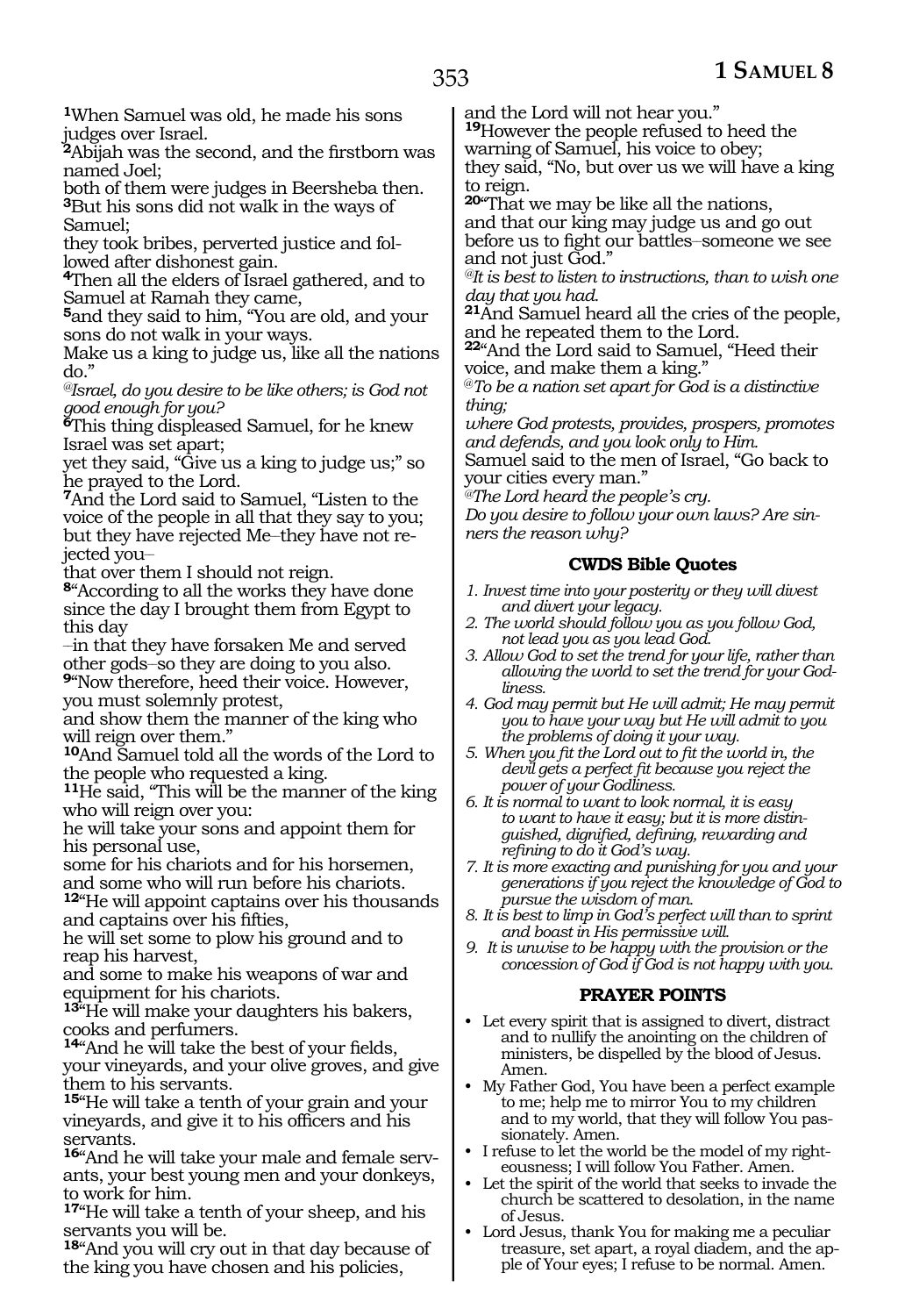#### **He was head and shoulders taller,**<br> **Handsome to the sight;**<br> **Hanger and the fatal big deplaces He went out to fetch his donkeys, but instead would find his life. Perhaps in a private moment, God will whisper in your ear, turning frustrations into platforms to set you up somewhere.**

1 SAMUEL 9

**<sup>1</sup>**He was a mighty man of power; a Benjamite, and Kish was his name. He was the son of Abiel, the son of Zeror, the son of Aphiah;

**<sup>2</sup>**he had a favorable and handsome son whose name was Saul.

There was none so handsome among the children of Israel at all.

He was head and shoulders taller than all the people in the land.

**<sup>3</sup>**And the donkeys of Kish, Saul's father, were lost, and Kish said to his son Saul,

"Please take one of the servants with you, rise up and go seek the donkeys."

**<sup>4</sup>**So they passed through the mountains of Ephraim and through the land of Shalisha, but they did not find the donkeys.

**<sup>5</sup>**When they came to Zuph, Saul said to his servant who went with him,

"Come, let us return, lest my father forgets about the donkeys and becomes worried about us instead."

**<sup>6</sup>**The servant said to him, "Let us go into this city; a man of God is there.

He is honorable, for all he says come to pass without fail;

perhaps he can show us the way we should go from here."

*@They went out to fetch the donkeys,*

*but to the man of God they were led.*

**<sup>7</sup>**Saul said to his servant, "But if we go, what shall we give this man?

*Empty handed we cannot go.*

The bread is finished from our vessels, and there is no present to bring him. What do we have?"

**<sup>8</sup>**The servant answered Saul and said,

"I have a fourth part of a shekel of silver.

I will give that to the man of God to tell us the way.

**<sup>9</sup>**In those days in Israel, when someone went to inquire of God, they said, "Come let us go to the seer";

for the person they now call a prophet was formerly called a seer.

**<sup>10</sup>**Then Saul said to his servant, "Certainly, come let us go."

So they went to the city where the man of God was.

**<sup>11</sup>**As they went up the hill to the city they met some young women going out to draw water, and they asked them, "Is the seer here?"

**<sup>12</sup>**And they answered them and said, "Yes, he is there in front of you.

Hurry now, for today he came to this city, for there is a sacrifice for the people on the high place.

**<sup>13</sup>**"As you enter the city, you will find him before he goes up to the high place to eat, because he blesses the sacrifice, and afterwards those who are invited sit to eat. Now therefore go up, for you will find him about this time.'

**<sup>14</sup>**And so they went up to the city.

As they were entering the city, there was Samuel, coming out to go up to the high place. **<sup>15</sup>**Now on the day before Saul came,

the Lord had spoken to Samuel, saying,

**<sup>16</sup>**"Tomorrow at about this time I will send a Benjamite to you;

you shall anoint him captain over My people Israel,

that he may deliver my people from the hand of the Philistines,

for I have looked on My people, because their cry has come to Me."

@*A frustrating search led Saul to Samuel, when he was about to return;*

*but all this time he was being set up for things he never earned.*

**<sup>17</sup>**When Samuel saw Saul coming, the Lord said to him,

"Behold the man I spoke to you about. He shall reign over My people."

**<sup>18</sup>**And Saul came close to Samuel in the gate, and said, "Please tell me where the seer lives." *@He was highly honored; he walked with God and anointed kings,*

*but looked fairly ordinary, without pomp or entourage; they did not recognize him.*

**<sup>19</sup>**And Samuel answered Saul and said, "I am the seer.

Go up before me to the high place, for you shall eat with me today;

and tomorrow I will let you go and tell you all that is in your heart.

@*Do not set your mind on those donkeys, they were never really lost.*

**<sup>20</sup>**As for the donkeys you lost three days ago, do not be anxious about them, for they have already been found.

And on whom is the desire of all Israel? Is it not on you and on all your father's house?"

**<sup>21</sup>**And Saul protested, saying, "Why do you speak to me this way,

am I not a Benjamite, of the smallest of the tribes of Israel,

and my family, the least of all the families in the tribe of Benjamin?"

**<sup>22</sup>**And Samuel took Saul and his servant and brought them into the room,

and made them sit in the highest place among those who were invited;

there were about thirty persons there.

**<sup>23</sup>**And Samuel said to the cook, "Bring me the portion I gave you and told you to set aside."

**24**So the cook took up the thigh and set it be-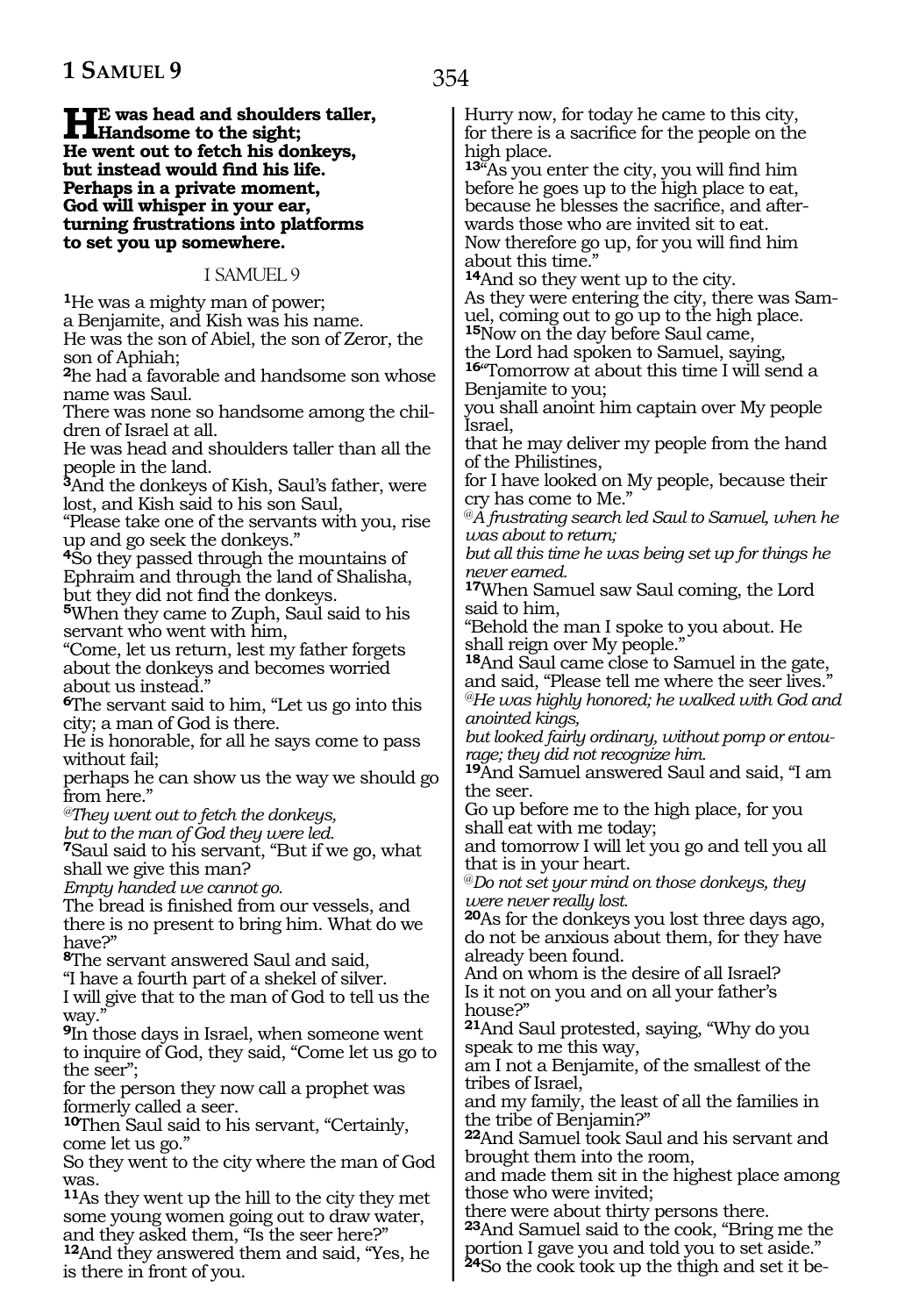fore Saul; *giving him a royal surprise.*

And Samuel said, "Eat, for until now it has been kept for you, since I invited the people." So Saul ate with Samuel that day.

**<sup>25</sup>**And when they had come down from the high place into the city,

Samuel communed with Saul on the housetop.

**<sup>26</sup>**And they rose early. It was just about dawn when Samuel called Saul to the top of the house, saying,

"Come, let me send you away."

And Saul rose up and went outside with Samuel.

**<sup>27</sup>**And as they neared the end of the city, Samuel said to Saul, "Tell your servant to go on ahead of us."

*@There are stages in your journey, that you must take alone,*

*or at least change your company for where you are about to go*.

So the servant travelled on.

And Samuel said, "You stand here,

that I may declare to you the word of God."

#### **CWDS Bible Quotes**

*1. The solution to your problem may be the answer to your destiny.*

- *2. The problem you set out after may be the decoy for the purpose you are called out to.*
- *3. The prophecy you reach out for is made minuscule by the prophecy that has been reaching out for you.*
- *4. It is standard protocol to bring a gift or a blessing to the source of your blessing even if it is not stipulated or required.*
- *5. Though the incidences coincide it may not be a coincidence, but divine orchestration with divine timing.*
- *6. Looking for him who is looking for you with anticipation; the eyes of your destiny helpers are turned to the beat of God's heart.*
- *7. You may need to lose your donkeys(mundane pursuits) to find your calling; your donkeysearch will lose its relevance when your calling is found.*
- *8. Provision and preparation is already made in the spirit for each stage of your journey to destiny. God knows where you are now and where He is taking you.*
- *9. Not everything the Lord gives you is for everyone you have with you; the Lord may call you out and call you away to call you to a higher place.*

#### **PRAYER POINTS**

- Father God, let the problems that will open the door to my destiny arise in my life now, in the name of Jesus.
- Marvelous God, my destiny is in Your hands; continue to amaze me with Your divine works as You unravel Your plans for my life. Amen.
- Let every word issued from Glory for my life and my destiny, locate me today, in the name of Jesus.
- Heavenly Father, give me a generous spirit towards Your church and Your ministers, in the name of Jesus. Amen.
- Most High God, help me to lose everything that I

am pursuing that is blocking or diverting the pursuit of Your high calling on my life, in the name of Jesus.

**Do you care for an incision, Someone cutting you apart? And with gentle care the Doctor, Gives to you a brand new heart? Do you care for provision? Do you care to prophesy? Do you care for His Spirit? Do you want the flesh to die? Know that God is calling you, even while you are yet in sin, And takes you from your place of hiding To make you a priest and king.**

#### 1 SAMUEL 10

**<sup>1</sup>***Do you care for the anointing?*  Samuel took a flask of oil and poured it on Saul's head.

And he kissed him then, and to him he said, "Is it not because the Lord has appointed you captain of his inheritance?"

*@Do you care for your donkeys,*

*be at peace for they are found.* 

**<sup>2</sup>**"When you leave me today, you will find two men at Rachel's tomb, in Benjamin at Zelzah, and they will say to you, 'The donkeys you went searching for are found;

now your father is not worried about them but is worried about you.

He is saying, "What shall I do about my son?'" *Do you care for provision? It is provided for you then.* 

**3**You shall go forward and on the plain of Tabor,

you shall meet three men going up to Bethel, one carrying three goat kids, another three loaves of bread, and the other a skin of wine. **<sup>4</sup>**"They will greet you and give you two loaves

of bread; you shall receive it from their hands.

*Do you care for His Spirit? Do you care to prophesy?* 

**<sup>5</sup>**After this you shall come to the hill of God where the garrison of the Philistines is. And when you arrive at the city, you will meet a company of prophets coming down from the high place with a psaltery, a tambourine, a flute and a harp before them, and they will be prophesying.

**<sup>6</sup>**"The Spirit of the Lord will come upon you then,

and you will prophesy with them and you shall be a different man.

**<sup>7</sup>**"And when these signs come on you, do as the need requires there,

for God is with you,

*and for you the Lord God cares.* 

**<sup>8</sup>**"You shall then go down before me to Gilgal; and surely I will come down to you,

to offer burnt offerings and make sacrifices of peace offerings.

You shall wait seven days, until I come to you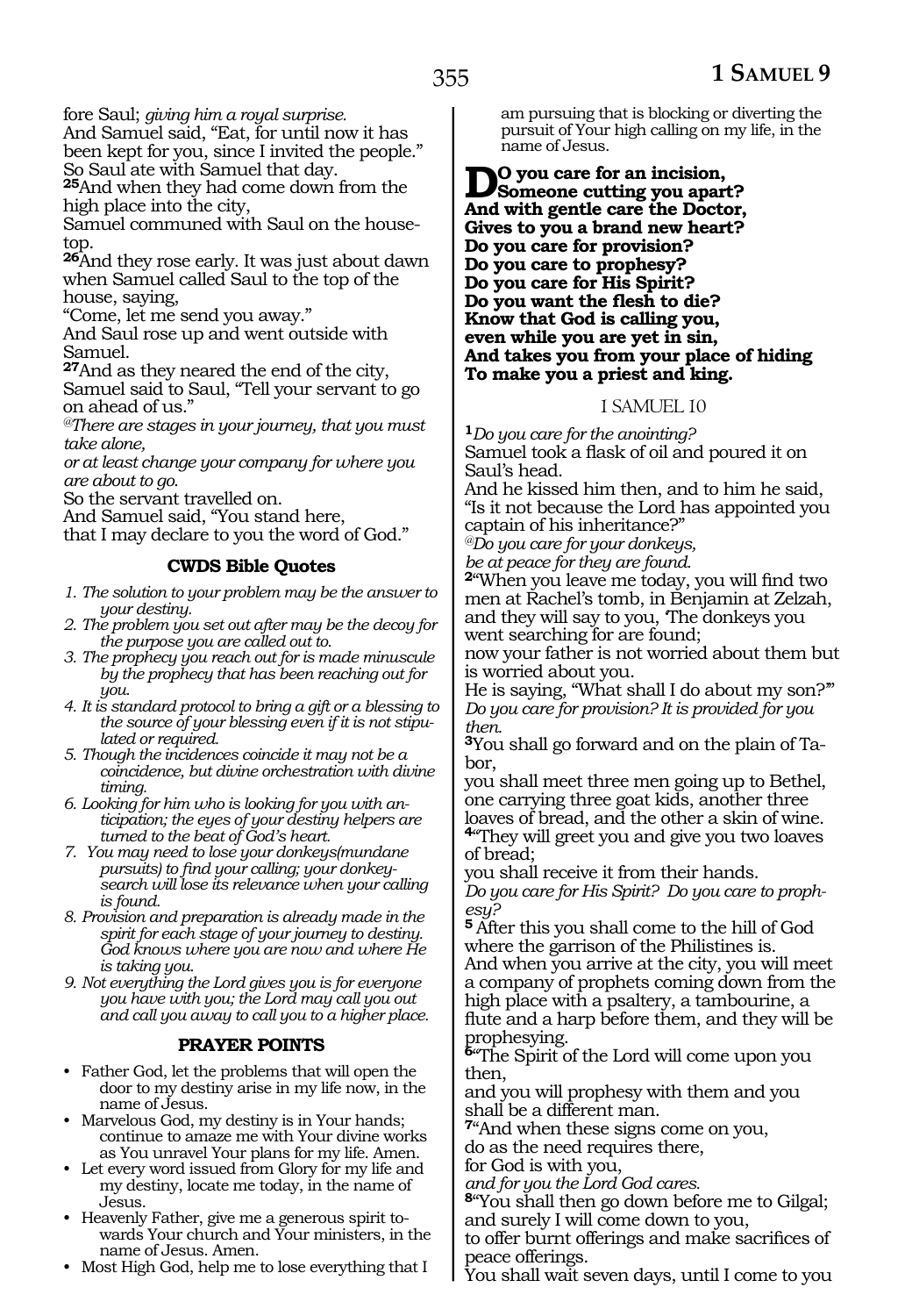and show you what you are to do." **<sup>9</sup>**And as he turned away from Samuel, Saul was being transformed. God gave him a brand new heart. *A heart transplant was performed.*  All those signs came to pass that day. **<sup>10</sup>**When they came there to the hill, there was a company of prophets to meet him; and the Spirit of God came upon him, and he prophesied among them. **<sup>11</sup>**And so when all who knew him formerly saw him prophesy with the prophets, to each other they said, "What is this that has happened to the son of Kish? Is Saul also among the prophets?" **<sup>12</sup>**Then a man from there answered, "But who is their father?" Therefore it became a proverb: "Is Saul among the prophets?" **<sup>13</sup>**When he had finished prophesying, he went up to the high place. **14**Then Saul's uncle said to him and his servant, "Where did you go?" So he said, "To look for the donkeys. We went to Samuel when we saw that they were nowhere to be found." **<sup>15</sup>**And Saul's uncle said to him, "Please tell me what Samuel said to you." **<sup>16</sup>**And Saul said to his uncle, "He told us plainly that the donkeys are found." But he did not tell him what Samuel said about the matter of the kingdom. **<sup>17</sup>**And Samuel called the people together to the Lord at Mizpah, **<sup>18</sup>**and to the children of Israel Samuel said, "Thus says the Lord God of Israel: 'I brought you out of Egypt, and delivered you from the Egyptians and from all kingdoms and from those who oppressed you. **<sup>19</sup>**"But you have rejected your God this day, who by Himself saved you from all your adversities and your tribulations; and you have said to him, 'No, we want a king to reign over us!' Now therefore, present yourself before the Lord by your tribes and by your families." **<sup>20</sup>**And when Samuel had caused all the tribes of Israel to come near, he chose the tribe of Benjamin. **<sup>21</sup>**From the tribe of Benjamin he chose the family of Matri. And Saul the son of Kish was chosen. But when they sought for him they could not find him. **<sup>22</sup>**They inquired of the Lord further; "Has the man come here yet?" And the Lord answered, "He is right there, hiding among the supplies." **<sup>23</sup>**So they ran and brought him from there; and when he stood among the people, he was taller than them all from his shoulders up. *@He will take you from your place of hiding,*  Lord. *date.*

*when in your eyes you are very small, and make you head and shoulders higher, distinct and standing tall. He was to appease the sight of Israel.* **<sup>24</sup>**Samuel said, "Do you see the person the Lord has chosen, that there is none like him among the people?"

And all the people shouted, and said, "Long live the king!"

**<sup>25</sup>**Then Samuel explained to the people how the kingdom would operate,

and he wrote it in a book and laid it before the

Then he sent the people away, every man to his house.

**<sup>26</sup>**And Saul went home to Gibeah;

and with him went a band of valiant men, whose heart God had touched;

*speaking service to them.*

**<sup>27</sup>**But some troublemakers said, "How can this man save us?"

They reviled him and brought him no present, *@but he did not respond to them.*

*When they revile you and despise you,*

*it is the right thing to behave.* 

*Do not care for their presents; care for God's man-*

*Care for the new heart He gives you, and if you care, seek the Lord and wait.* 

#### **CWDS Bible Quotes**

- *1. The anointing is initiation it is not arrival, it is activation not conclusion.*
- *2. God will show you snapshots to let you know He has control of the full picture; God will give you a short term preview to let you know the video of your life is already complete.*
- *3. You are a prophet before you are a king; learn to hear God clearly and follow Him precisely to operate in your dominion mandate.*
- *4. Lose yourself in God before you loose yourself in service; be made new in order to be used.*
- *5. Your validity is in your heredity; your potency is in your paternity; your works must declare who your father is.*
- *6. Not everything you know is for the ears of everyone you know; not everything about you is for your own tongue to declare.*
- *7. Tongue and timing must be tied or you will become tongue-tied; understand the timing before you speak.*
- *8. God will exalt you from your place of hiding and self-abasement but will abase you from your place of pride and self-exaltation.*
- *9. People will know they have the right choice if you stand out when you stand up; God knows He has the right choice when He stands out when you stand up.*
- *10. Your shout is empty if you shout for what God has permitted and not what He had perfected.*
- *11. Your detractors are those who are attracted to your past in the presence of your magnificent future; they will magnify the negative they know and use it to minimize the positives on show; they will not shut up until your distinction shuts them out.*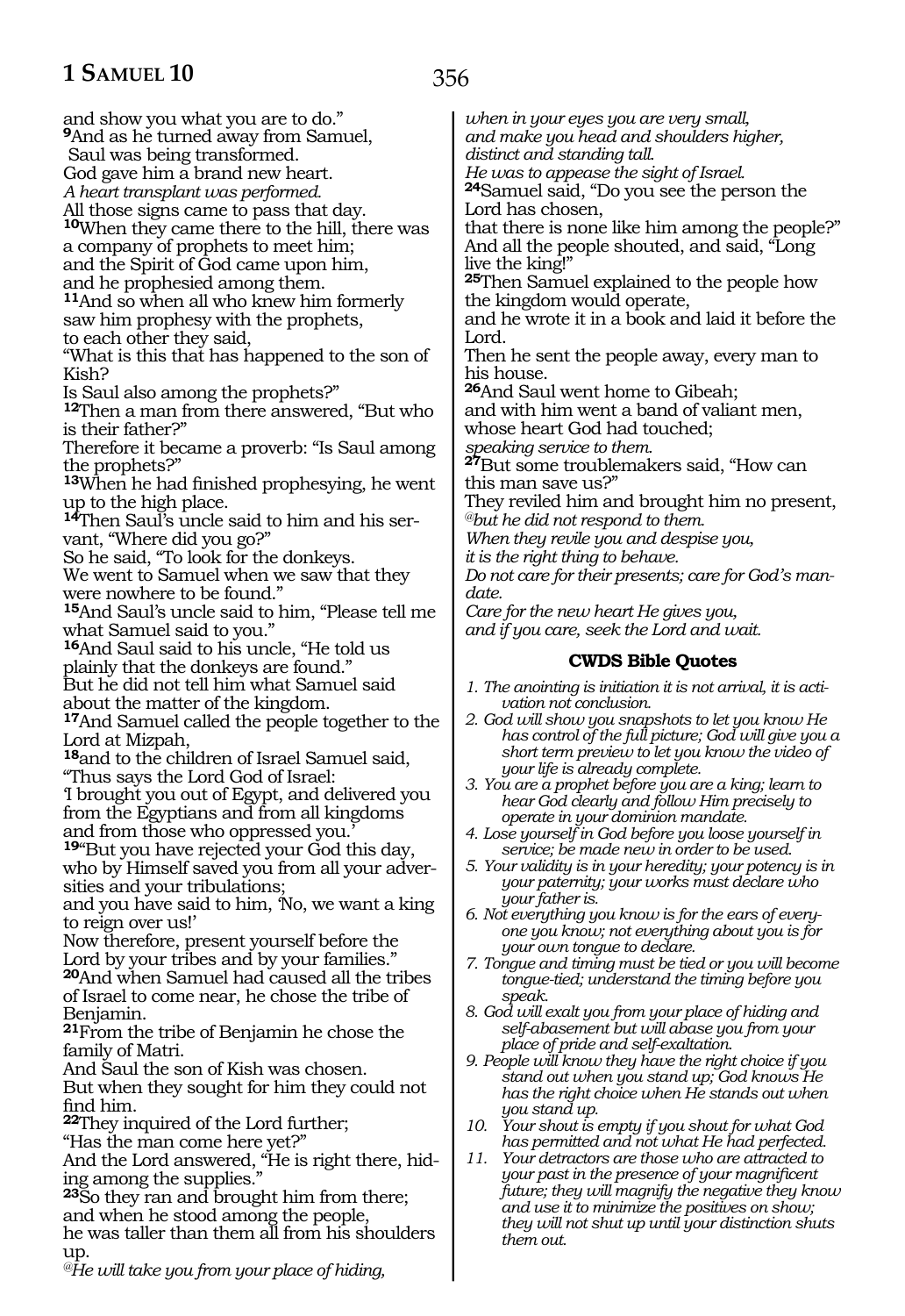#### **PRAYER POINTS**

- Heavenly Father, let the anointing upon my life unlock every hidden potential in me; clothe me with the power of fulfilment. Amen.
- I declare that my way will grow brighter to that perfect day, in the name of Jesus. Thank You Father for every encounter and experience of You on my path to fulfilments. Amen.
- Power to hear God with clarity; spirit to follow God whole-heartedly envelope my life now, in the name of Jesus.
- Father God, fill me with an insatiable passion and desire for Your presence and let service flow from my relationship with You. Amen.
- I am a completely new creation; a seed of righteousness; a partaker of God's divine nature; the change in me will be a true representation of my Father, God. Amen.

## **HOLY** anger, indignation, just to hear<br> **Then** will also be set your area in achine.

**They will pluck out your eyes in asking that their sinfulness you serve. While the brotherhood is weeping, is there one to take a stand? Holy anger, indignation, for a battle must be won.**

#### 1 SAMUEL 11

**<sup>1</sup>**His name was Nahash the Ammonite, against Jabesh-gilead he came.

"Make a covenant with us and we shall serve you," the men of Jabesh said.

**<sup>2</sup>**But Nahash would not have it, instead he answered in return,

"I will make a covenant with you on this con- dition alone;

that I may pluck out all your right eyes and bring on all Israel a reproach!"

@*Know the enemy is not satisfied just to have God's people serve,*

*but he would like to see the brethren also be embarrassed and reproached.*

**<sup>3</sup>**And the elders of Jabesh replied, "Give us a grace period of seven days,

and we will send messengers throughout all Israel to see if any will come to save.

If there is no one to save us, we will come out to you.'

**<sup>4</sup>**When the messengers came to Gibeah of Saul, and to the people the news was told, all the brethren lifted up their voices and wept; there was *none to stand and to be bold.* 

*@When we weep at every problem, how will the strongholds yield?*

*Holy anger, indignation, was coming up from the field!*

**<sup>5</sup>**Now Saul was coming behind the herd from the field just then.

"What troubles all the people that they weep?" he was moved to ask of them.

Then they told him the words of the men of Jabesh.

**<sup>6</sup>**And the Spirit of God came upon Saul when he heard this news.

His anger was kindled greatly; he was not amused.

**<sup>7</sup>***Filled with indignation*, he took a yoke of oxen and cut them in pieces,

and sent them throughout all Israel with a message, saying,

"Whoever does not go out with Saul and Samuel to battle, this shall be done to his oxen!" And on the people the fear of the Lord fell, so they came out with one consent.

**<sup>8</sup>**When they numbered them in Bezek, there were three hundred thousand men of Israel, and thirty thousand men of Judah with them. **<sup>9</sup>**And to the messengers who came they said, *Will brethren rise to help you, or will they not?* "Say to the men of Jabesh-gilead, 'You will have help tomorrow, by the time the sun is hot.'"

So the messengers came and reported it to the men of Jabesh, and they were very glad. *The mood had now changed; the war was on!* **<sup>10</sup>**The men of Jabesh said to Ammon, *for brethren would no longer cry but fight,*

"Tomorrow we will come out to you; do to us then what you think is right."

*Holy anger, indignation; ready to make a stand.* **<sup>11</sup>**Saul divided the people in three companies on the next day; in the morning watch they came into the midst of the camp.

They killed Ammonites until the heat of the day;

those who remained were scattered, no two of them were left together that day.

*For the enemy's hold is broken when brethren do battle and pray.*

**<sup>12</sup>***Holy anger, indignation;* to Samuel the peo- ple said,

"Who is he who said, 'Shall Saul reign over us?' Bring those men that we may put them to death.

**<sup>13</sup>**But Saul said to them, "No man shall be put to death this day,

for by the working of the Lord today, Israel has been saved."

*Holy anger and your zeal will testify of you.* **<sup>14</sup>**Samuel said to the people, "Come, let us go to Gilgal, there the kingdom to renew."

**<sup>15</sup>**So all the people went to Gilgal and there they crowned Saul king before the Lord. And they offered sacrifices of peace offerings

before the Lord, and Saul and all Israel rejoiced greatly.

*@They had seen God's deliverance, and with new confidence and faith,*

*they resolved, "Holy anger, indignation, shall guide us from this day."*

#### **CWDS Bible Quotes**

- *1. There is no casual covenant with the enemy; he is not satisfied with surrender; he wants to utterly devastate and embarrass you and the church.*
- *2. The church is alive when there are believers willing to stand up for and on behalf of those targeted by the enemy.*
- *3. Failure of the church to rise in defence of believers*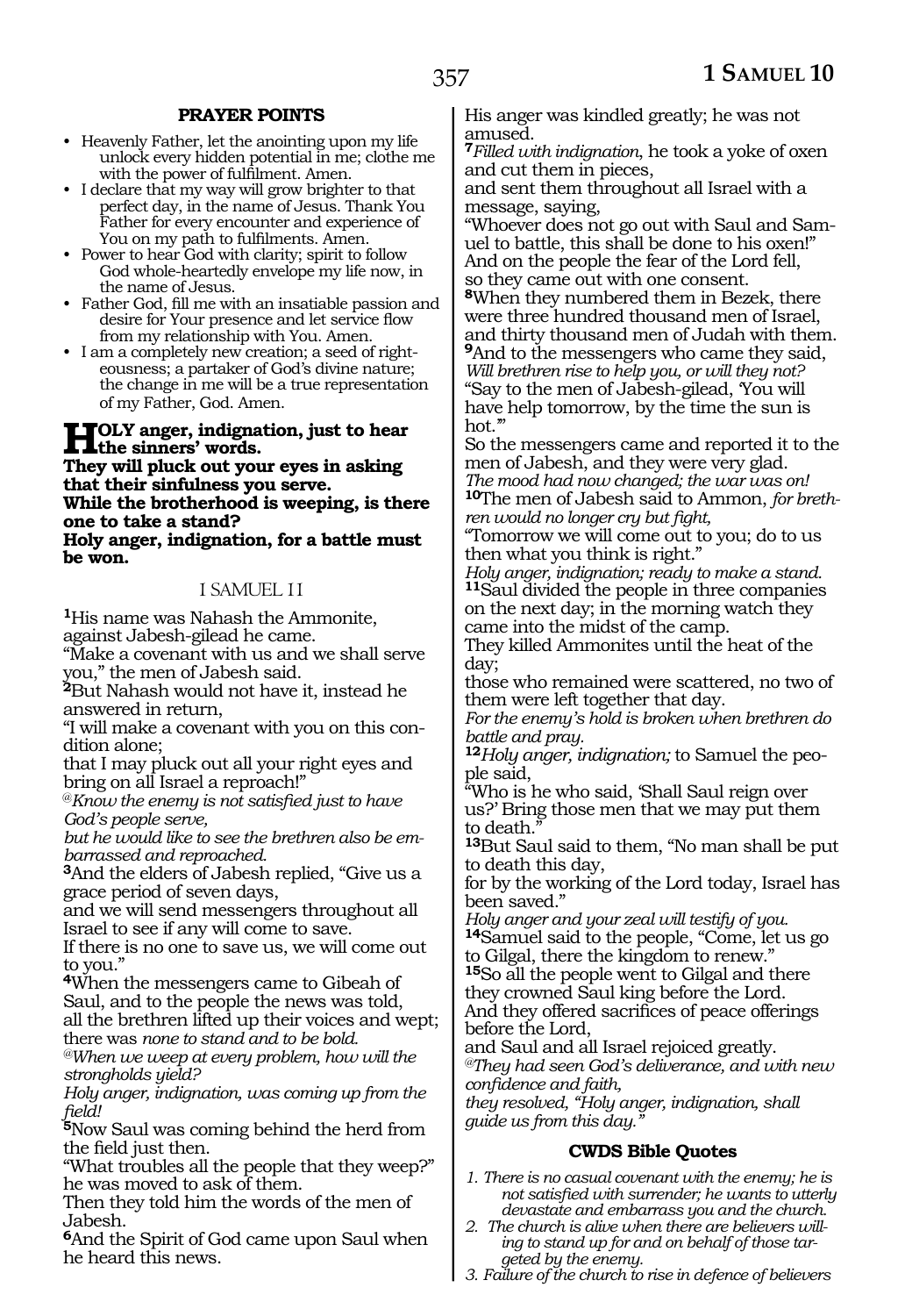*under attack is a reproach on the church.*

*4. If it moves you to tears, fear, discussion or indignation, it should move you to action...unless you are willing to see the kingdom reproached.*

*5. Live at the place of the anointing and you will move when He moves; responding to evil comes naturally.*

*6. The church has enough hands for the battle but not enough hearts; true fear of the Lord mobilizes.*

*7. It moves you to act when it gets personal (your own family or property is under threat); those who fail to act otherwise, do not take kingdom business personal.*

*8. You are ready to face your strong enemy when the brethren are ready to embrace their strength in God and fight.*

*9. It is time to show the enemy a picture of unity and strength instead of an image of weakness marked by division and non-action.*

*10. Victory is waiting to be won on the backs of resolve and willingness to engage.* 

*11. Your detractors may never accept you but they must accept your success and fear before you.*

*12. Mercy attracts mercy so give mercy; the best torture for your detractors is your success not your vindictiveness.*

#### **PRAYER POINTS**

• Let the blood of Jesus Christ repel every evil attempt of the enemy to gain a foothold in the lives of believers, in the name of Jesus.

• Power of the living God, breathe fiery indignation into the hearts of believers that will compel them to rise and defend brethren, in the name of Jesus.

• Fire of God, consume every attempt of the enemy to bring reproach upon the church, in the name of Jesus.

• By the love for the Father, let a burning hatred for evil that compels action envelop the church today, in the name of Jesus.

• By the power in the blood of Jesus Christ, let the church be strong and resilient against evil. Amen.

**Leaders, speak up, leaders, when your tenure is all done,**

**can you call all men to testify to the deeds that you have done?**

**Can you say, "Have I oppressed you? Or taken a bribe of any man?**

**Have I taken donkey or oxen? Or by fraud have done you wrong?"**

**When you see the rain and thunder, know that God is speaking too.**

**Leaders, lead in righteousness, or else you and the nation will be consumed.**

#### 1 SAMUEL 12

**1**Samuel was their leader, and he gave his account to all Israel.

"I have listened to you in all you said, and have anointed a king over you.

**<sup>2</sup>**"Now here is the king, walking before you; and I am old and grey-headed and my sons are with you.

I have walked before you ever since I was a child.

**<sup>3</sup>**"Here I am. Witness against me before the

Lord and before the one He has anointed. Whose ox or whose donkey have I taken, or whom have I defrauded? Whom have I oppressed, or from whose hand

have I taken bribe to blind my eyes? Tell me and I will restore it to you."

**<sup>4</sup>**And they said, "You have always done well. You have not defrauded or oppressed us, nor have you taken anything that we can tell." **<sup>5</sup>**"And he said, "The Lord is witness against you, and His anointed is witness this day, that you have found nothing in my hand." "He is witness," they all said.

**<sup>6</sup>**And Samuel said to the people, "It is the Lord who raised up Moses and Aaron

and who brought your fathers up out of Egypt. **<sup>7</sup>**"Now therefore, stand still and let me reason with you before the Lord,

of the righteous acts of the Lord which He did to you and to your fathers.

**<sup>8</sup>**"When Jacob had gone into Egypt, and to the Lord your fathers cried out there,

then the Lord sent Moses and Aaron, who brought your fathers out of Egypt and made them dwell here in this place.

**<sup>9</sup>**"And when they forgot the Lord their God, He sold them into the hand of Sisera, captain of the army of Hazor, into the hand of the Philistines, and into the hand of the king of Moab.

**<sup>10</sup>**"Then they cried to the Lord, and said, 'We have sinned, for we have forsaken the Lord and served the Baals and Ashtoreths; now please deliver us out of the hand of our enemies, and we will serve You.'

**<sup>11</sup>**"And the Lord sent Jerubbaal, Bedan, Jeph- thah and Samuel,

and delivered you out of the hand of the en- emies on every side; and in safety you dwelt.

**<sup>12</sup>**"But when you saw Nahash king of the Am- monites come against you, you said to me, 'No, but over us a king should reign!'

When the Lord your God was your King and

leader; *He made you to dwell here safe.* **<sup>13</sup>**"Now, behold, the king you have chosen, O Israel, the one whom you have desired.

Take note, the Lord has set a king over you; he is here before your eyes.

**<sup>14</sup>**"If you will fear the Lord and serve Him and obey His voice to do His words,

and you do not rebel against His commandments,

then both you and the king who reigns over you will continue before the Lord.

*@Leaders, speak up, leaders, for your king must know this too:*

**<sup>15</sup>**"If you do not obey the voice of the Lord, and rebel against His commands, His hand will speak up against you\_\_

as His hand was against your fathers, against you also it shall be.

**<sup>16</sup>**"The Lord is about to do a great thing in your eyes; now stand back and see.

**<sup>17</sup>**"Is it not wheat harvest today? I will call the Lord and He will send thunder and rain,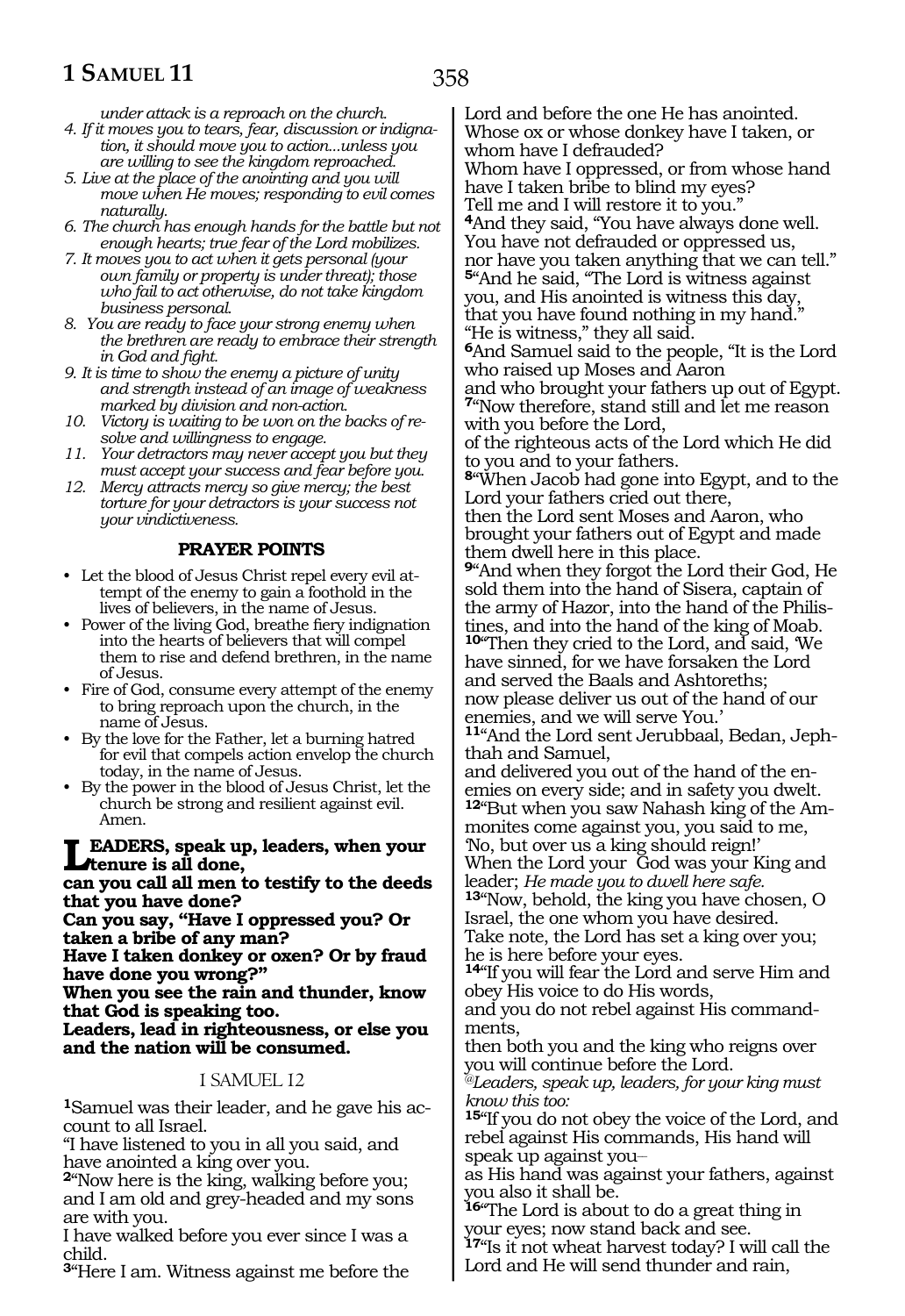that you may perceive and see this that your wickedness is great;

this wickedness you have done before the Lord in asking for a king."

**<sup>18</sup>**So Samuel called to the Lord, and they heard the mighty thundering-

the Lord sent thunder and rain that day; *it was so unusual for that time of year;*

and all the people feared the Lord and Samuel greatly.

**<sup>19</sup>**And the people said to Samuel, "Pray for your servants to the Lord, that we may not die for our sins;

for we have added to all our sins, this evil of asking for a king."

**<sup>20</sup>**Then Samuel said to the people, "Do not fear.

Though you have done all this wickedness, *you are still in His care;*

do not turn aside from following the Lord, but serve Him with all your heart.

**<sup>21</sup>**"And do not turn aside; for then you will be seeking vain things which cannot profit or deliver, for they are useless.

**<sup>22</sup>**"For the Lord will not forsake His people for His great name's sake;

because it has pleased the Lord to make you His people.

**<sup>23</sup>**"And, as for me, God forbid that I sin against Him in ceasing to pray for you;

but I will teach you the way that is good and right.

**<sup>24</sup>**"Only fear the Lord and serve Him with all your heart in truth;

for consider now the great things that the Lord has done for you.

**<sup>25</sup>**"But if you still do wickedly, you shall be consumed, both you and your king!"

*@Leaders, speak up, leaders; lead in righteousness and live.*

#### **CWDS Bible Quotes**

*1. Integrity is the only voice qualified to declare the legacy of a leader.*

- *2. Your rights should only determine your choice if it does not violate your integrity or objectivity. Integrity is the only claimant to the privileges and access of your position.*
- *3. Life will provide you with many opportunities to violate your standards and zero opportunity to regain your impeccable record.*
- *4. You live your life before others; consistency will ensure that what you say about you agrees with what they say about you.*
- *5. Be pure as your Father in heaven is pure and holy as He is; the devil will come looking but he must find nothing of and for him in you.*
- *6. You cannot afford to live for yourself alone; they invalidate the God you represent if they are able to invalidate you.*
- *7. It is a conflict to want the benefits of the kingdom without the governance of the kingdom; resolve your conflicts today.*
- *8. It is easy to be like everyone else; it is privileged to be unique. Never reject God for the systems and confusion of this world.*

*9. You may be excused to establish self-governance* 

*but it does not excuse you from accountability to God or exclude Him from holding you accountable.*

- *10. Not because they reject you and God, relieves you of your responsibility to represent them in prayer; it intensifies it. Failure to intercede is counted as sin against you.*
- *11. Intercession is the responsibility of believers; the less your spirit agrees with them is the more reasons for you to pray for them.*

#### **PRAYER POINTS**

- My Father, my God, let my integrity speak for me in heaven and on earth, let it put to silence the voice of the accuser, in the name of Jesus.
- I will walk before you Father in integrity; I refuse every opportunity and privilege that causes me to compromise my relationship with You and my assignment here. Amen.
- By the power of the Holy Spirit, I will walk with purity of heart and with clean hands before God and man. Amen.
- Father God, I accept Your lordship and Your governance; You dignify me and distinguish me among men. Amen.
- I refuse to elevate the systems of this world above the laws of my God; lead me to life O God and abundance of life, in the name of Jesus.
- Father I love them, not because I agree with what they do but because I am like You and Your love is in me; I refuse to sin against You by failing to pray for sinners, in the name of Jesus.

**Oh, no! The situation has turned! We have stricken their garrison; now they come to us in swarms. We have no sword nor spear for there is no blacksmith in the land; but we serve the Lord, the God of Israel, and depend solely on His hand. Israel is scattered! Where is Samuel? Is that the sacrifice that Saul burns? Oh, praise the Lord, here is Samuel! Oh, no! The situation has turned!**

#### 1 SAMUEL 13

*Behold; there is a king reigning in Israel. Saul reigned one year and all was going well.* **<sup>1</sup>**Now when he had reigned two years over Israel,

**<sup>2</sup>**Saul chose for himself three thousand men: two thousand were with him in Michmash, and one thousand were with Jonathan in Gibeah of Benjamin,

and he sent the rest of the people away, every man to his own tent.

**<sup>3</sup>***Oh, yes, a victory!* Jonathan attacked and struck the garrison of the Philistines in Geba there; and the Philistines heard.

Then Saul blew the trumpet throughout all the land, saying, "Let the Hebrews hear!" **4**And it was told to all Israel how Saul had at-

tacked a Philistine garrison, and that Israel had become an abomination to

the Philistines. And the people were called together to Saul at Gilgal.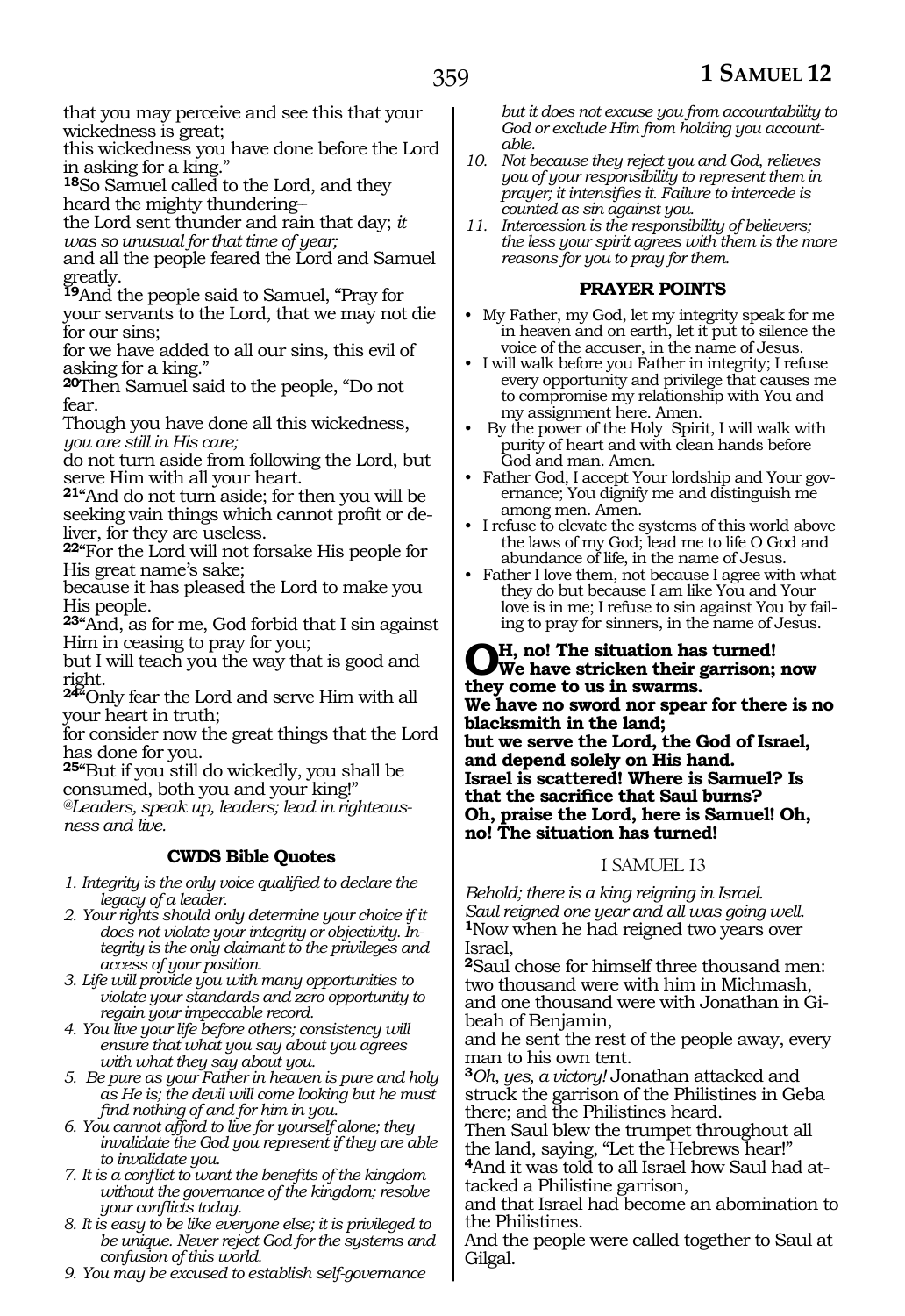**<sup>5</sup>**So the Philistines gathered together to fight Israel:

thirty thousand chariots, six thousand horse- men, and people as the sand on the seashore in strength.

And they came up and camped in Michmash, east of Beth-aven.

**6**When Israel saw that they were in a desperate situation,

*(the situation turned* and they were distressed), the people hid in caves, in thick bushes, in holes, in pits and in rocks.

**7**And some of the Hebrews crossed over Jordan to the land of Gad and Gilead.

But Saul remained in Gilgal;

and all the people who followed him were

trembling.<br>**8**According to the set time Samuel had ap-**<sup>8</sup>**According to the set time Samuel had ap- pointed, Saul waited seven days.

But Samuel did not come to Gilgal, and from Saul the people were scattered away.

**<sup>9</sup>**So Saul said, "Bring me a peace offering and a burnt offering."

And he offered the burnt offering that day. *Oh no, Saul, what are you doing?*

**<sup>10</sup>**As soon as he finished offering the burnt

offering, Samuel came; and Saul went to meet and to greet him.

**<sup>11</sup>**And Samuel said, "What have you done?" *@You fear the enemy but you had God! But now the situation has really turned.*

Saul said, "When I saw that the people were scattered from me,

and that you did not come within the ap-<br>pointed days,<br>and that the Philistines are gathered at Mich-

mash *I was moved by fear,*<br>12for I said, 'The Philistines will come down on me at Gilgal,

and I have not made supplication to the Lord!' And so I forced myself and offered a burnt offering."

**<sup>13</sup>**Then Samuel firmly said to Saul,

"You have done foolishly and have not kept the commandment that the Lord has commanded you,

for then the Lord would have established your kingdom over Israel forever.

**<sup>14</sup>**Now your kingdom shall not continue.

The Lord has sought for himself a man after His own heart,

and He has commanded him to be captain over His people,

because you have not kept what He has commanded you."

**15**Then Samuel arose and went up from Gilgal, to Gibeah of Benjamin.

And Saul numbered the people left with him, they were about six hundred men*.*

*But the Lord was gone from him.*

**<sup>16</sup>**In Gibeah of Benjamin, Saul, Jonathan his son, and the people present with him re- mained.

The Philistines were camped at Michmash,

**<sup>17</sup>**and from the Philistine camp raiders came. They came out in three companies: one turned onto the road to Ophrah, to the land of Shual, **18**another company took the road to Bethhoron,

and another company turned to the road of the border overlooking the Valley of Zeboim, towards the wilderness.

**<sup>19</sup>**Now throughout all the land of Israel there was no blacksmith to be found,

for the Philistines had said, "Lest the Hebrews make swords and spears."

@*The Philistines had fought their battle, even before the war was on.*

**20**And all Israel would go down to the Philistines, every man, to sharpen his plowshare, his mattock, his axe and his sickle.

**<sup>21</sup>**The charge for sharpening was a pim, for the plowshares, the mattocks, the forks and the axes and to set the points of the goads.

*@Israel was content to have no weapons; but now, oh, no, the situation changed. Never permit the enemy to strip you of your weapons; with the daily Word you must be armed. Be prepared in times of peace;* 

*you will need your sword in times of war.* **<sup>22</sup>**So in the day of battle, there was neither sword nor spear to be found in the hand of any of the people who were with Saul and Jonathan;

only with Saul and Jonathan his son alone. **<sup>23</sup>**And out to the passage of Michmash the garrison of the Philistines went.

#### **CWDS Bible Quotes**

- *1. The enemy of God must be the enemy of the servants of God and they must know it.*
- *2. The anointing stirring in you will stir you to stir up the enemy of the anointing; the anointing is powerful enough to settle its own quarrels.*
- *3. You magnify the strength of your God when you stand confidently before your strong enemy; you magnify your weakness when you hide and run away trembling.*
- *4. Be anxious for nothing, even in the most testing circumstances, for anxiety will override wisdom and judgment, and will magnify your problems.*
- *5. Move with God rather than move against Him; never make a move in the flesh or it will move you from His grace.*
- *6. When you are in a crisis find the peace where Christ is; it is a different picture when you fear and tremble before God instead of before your crisis.*
- *7. Your worse day begins when you deal with your situation your best way; your breakthrough is at hand but will ride away on the back of your breakdown.*
- *8. Your good excuse is a very bad excuse if it excuses God from the solution.*
- *9. Build your kingdom your own way and you break the only power to sustain your kingdom. Replace God from the solution and God will replace you from the answer.*
- *10. The enemy will always try to strip you of your sword, the word, to control you and make you*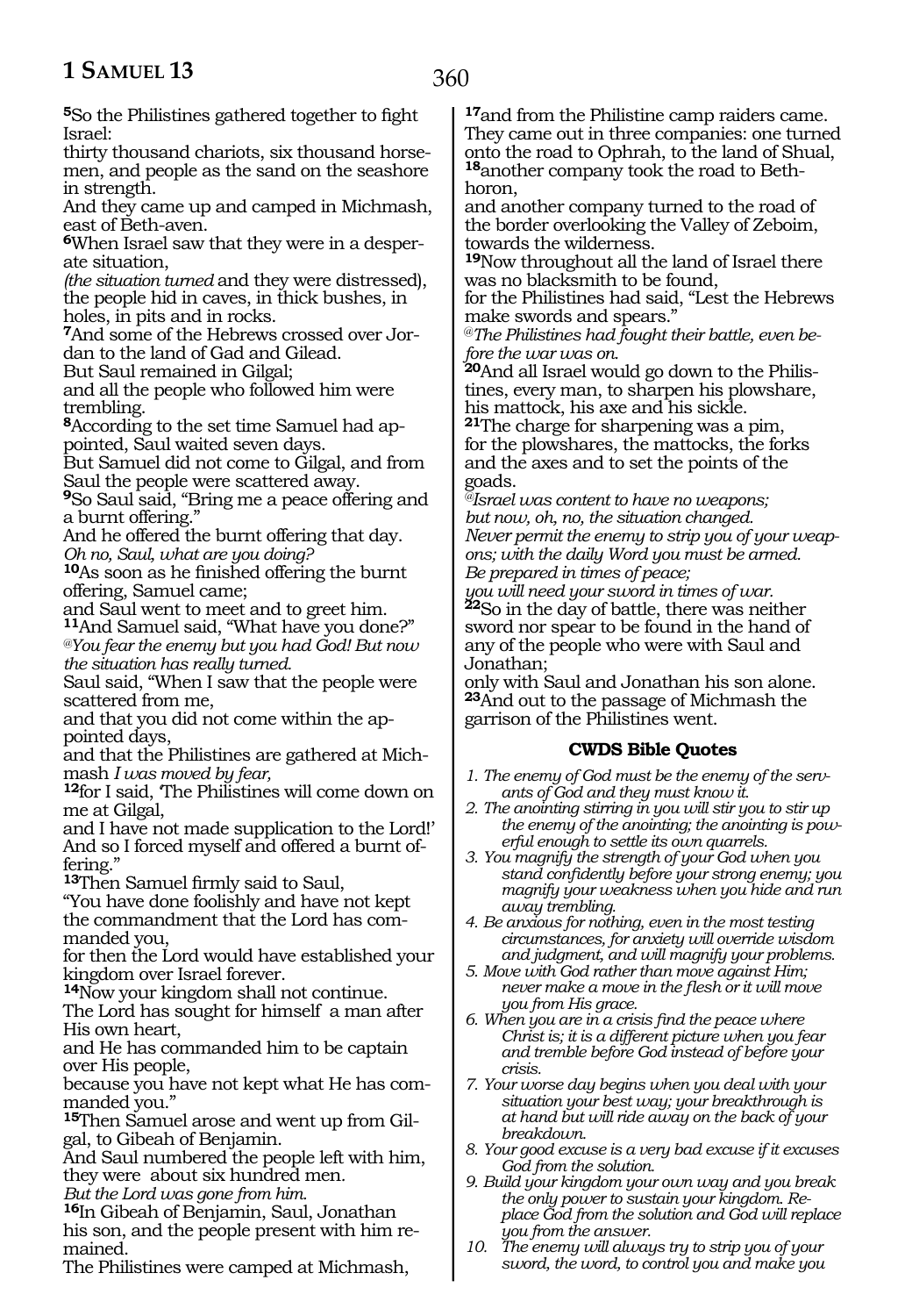*powerless against him.*

*11. The wicked will build a business out of debilitating and incapacitating you; they will have you pay them to prey on you and steal your own initiatives.*

#### **PRAYER POINTS**

- Father, my love for You is unquestionable; I refuse to be friendly with any spirit that hates You, but I am ready to die for sinners as You were. Amen.
- Amazing God, let the spirit of Christ in me agitate sinners to the battlefield of love, and let love settle the matter, in the name of Jesus.
- Omnipotent Father, Your strength is unsearchable and Your commitment to me unquestionable; I refuse to be afraid before my strong enemies. Amen.
- I know who I am and I know whose I am; I shall not be afraid; You are the strength of my life; why should I be afraid? Amen.
- Prince of Peace, my strong shelter, I run to You. You are my peace, I shall not be moved. Amen.

#### **He can deliver by many; He can deliver by one;**

**But God will not deliver sin.**

**He will cause your enemies to tremble, cause them to fear,**

**And with their swords their own throats they will tear.**

**But if the one by whom He delivers, does a sinful thing,**

**God is not partial, and He will not deliver sin.**

#### 1 SAMUEL 14

**<sup>1</sup>**"Let us not wait until they come up; over to the Philistines' garrison let us now go." It was the voice of Jonathan the son of Saul; to the young man who bore his armour he spoke,

but he did not tell it to his father.

**<sup>2</sup>**Saul was sitting on the outskirts of Gibeah, under a pomegranate tree in Migron.

Those who were with him were about six hundred men.

**<sup>3</sup>**Ahijah the son of Ahitub, Ichabod's brother, the son of Phinehas, son of Eli, priest of the Lord in Shiloh, was wearing an ephod. The people did not know that Jonathan had gone up.

**<sup>4</sup>**And there between the passages by which Jonathan sought to pass to go over to the Philistines' garrison,

there were sharp rocks on either side. The name of one was Bozez, and Seneh was the name of the other one.

**<sup>5</sup>**One faced northward opposite Michmash, and the other southward opposite Gibeah. **<sup>6</sup>**And Jonathan said to his armorbearer,

"Come, let us go over to the garrison of these uncircumcised;

it may be that the Lord will work for us, for the Lord is not restrained by number; He can save by many or by few."

**<sup>7</sup>**So his armorbearer said to him,

"Do all that is in your heart; I am with you." *@He can deliver by one indeed, but He will not deliver sin.*

**<sup>8</sup>**Jonathan said, "Good, let us cross over to these men, and show ourselves to them.

**<sup>9</sup>**Through them the Lord will show us what to do;

if they say to us, 'Wait and we will come up to you!',

then we will remain in our place and not go up.

**<sup>10</sup>**But if they say, 'Come up to us.',

then we will go up at that time,

for the Lord has delivered them into our hands; this shall be our sign."

**11**So they both showed themselves to the Philistines' garrison.

And the Philistines said, "Look, the Hebrews are coming out from the holes they have been hiding in.'

**12**Then the men of the garrison called to Jonathan and his armorbearer, saying,

"Come up to us, and we will show you something.'

And Jonathan said to his armorbearer then, "Come up after me, for the Lord has delivered them into the hands of Israel."

**<sup>13</sup>**And on his hands and knees, Jonathan climbed up to them;

and his armorbearer came up after him. And before Jonathan the Philistines fell. And as he went, his armorbearer killed after him.

**<sup>14</sup>**And the first slaughter which Jonathan and his armorbearer made was about twenty men in half an acre of space.

**<sup>15</sup>**And there was trembling in the camp, in the field, and among all the people there.

The garrison and the raiders also trembled, and the earth quaked.

**<sup>16</sup>**And the watchmen of Saul in Gibeah looked, and they saw the multitude melt away;

and they were beating down each other.

**<sup>17</sup>**Then Saul said to the people with him that day,

"Take the roll and see who is gone out from us."

And Jonathan and his armorbearer were not found with them.

**<sup>18</sup>**And Saul said to Ahijah, "Bring the ark of God here." (For at that time the ark was with the children of Israel.)

**<sup>19</sup>**Now, while Saul talked to the priest, the noise in the Philistine camp continually increased;

so Saul said to the priest, "Withdraw your hand."

**<sup>20</sup>**Then Saul and all the people who were with him, assembled, and to the battle they came; and every man's sword was against his fellow soldier, and the confusion was very great.

**21**And the Hebrews who were with the Philistines then, who from the surrounding country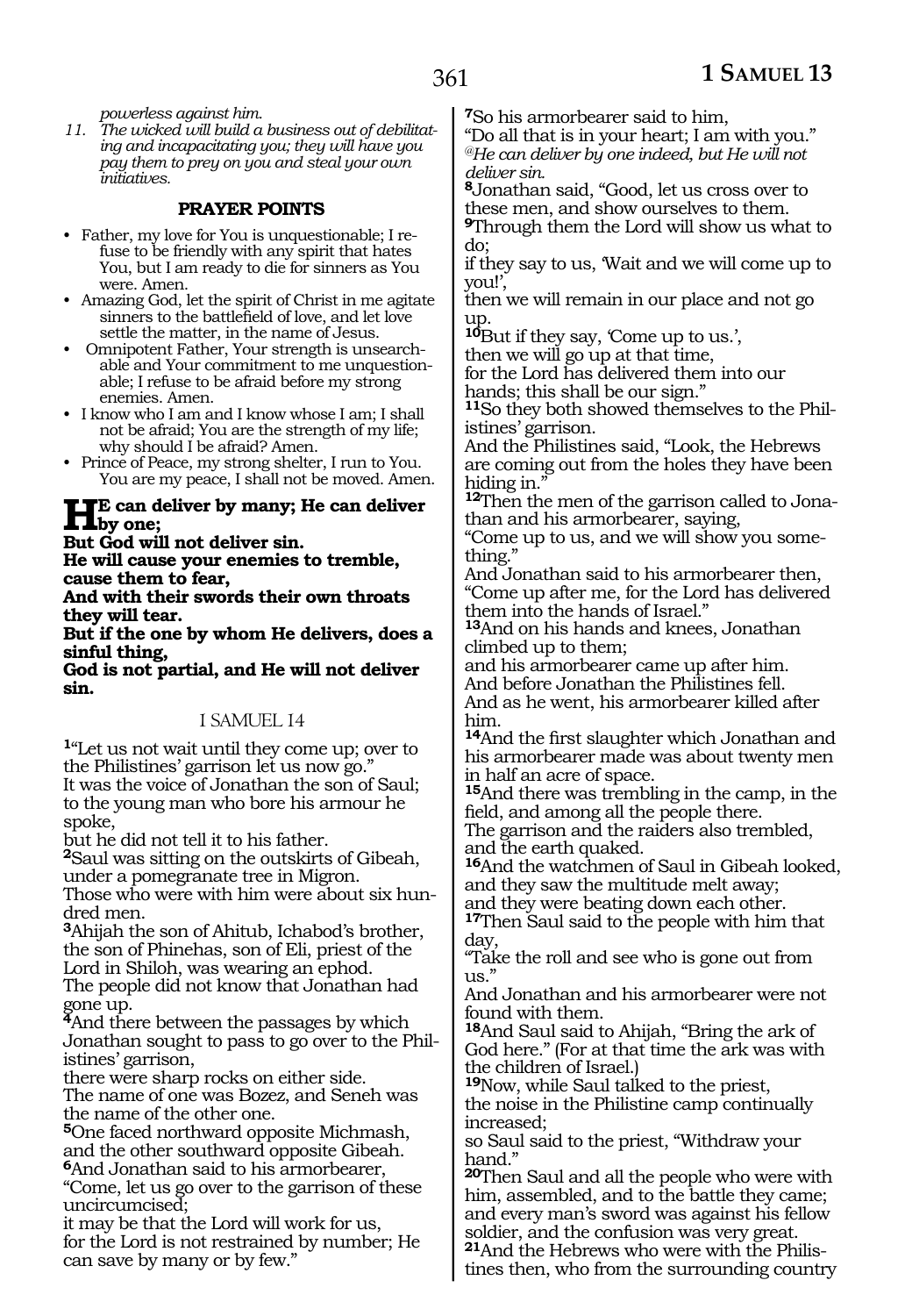had defected to them,

turned and joined the Israelites who were with Saul and Jonathan.

**<sup>22</sup>**Also, all the men of Israel who had hidden in the mountains of Ephraim,

when they heard that the Philistines fled,

also followed hard after them in battle;

*they had found renewed strength!*

**<sup>23</sup>**So the Lord saved Israel that day, and the battle passed over Beth-aven.

**<sup>24</sup>**And the people of Israel were distressed that day, for Saul placed them under an oath, saying,

"Cursed is the man who eats any food until evening,

before I have taken vengeance on my enemies."

So none of the people tasted any food. **<sup>25</sup>**And all the people of the land came to the forest; and there was honey on the ground.

**26**And when they looked, the honey was dripping;

but no man put his hand to his mouth, for the people feared the oath.

**<sup>27</sup>**But Jonathan had not heard the oath his father charged the people with,

therefore he stretched out the end of his rod and dipped it in a honeycomb;

and put it to his mouth and his spirit brightened.

**<sup>28</sup>**Then one of the people said,

"Your father strictly charged the people with an oath, saying,

'Cursed is the man who eats food this day.'" *And God does not deliver sin.*

And the people were very weak and faint. **<sup>29</sup>**But Jonathan said, "My father has troubled the land.

See now, how my spirit is revived because I tasted a little of the honey.

**<sup>30</sup>**"How much more if the people ate freely of the spoils of their enemies which they find! Would there not have been a much greater slaughter among the Philistines?"

**<sup>31</sup>**Now they had struck the Philistines from Michmash to Aijalon. So the people were very weak and faint.

**<sup>32</sup>**And they converged on the spoil, and took oxen, sheep and calves that day, and they slaughtered them on the ground; and they ate them there with the blood. *@Jonathan had first provoked them to victory; now he provoked them to give it up.* 

**<sup>33</sup>**And they told Saul, saying, "The people are sinning against the Lord, and with the blood they also eat."

And he said, "You have transgressed; now roll a large stone to me.

**<sup>34</sup>**Then Saul said, "Disperse among the people; and say, 'Every man bring his ox and his sheep and slaughter them here,

and do not sin against God by eating blood." So all the people brought his ox with him that night, and slaughtered it there.

**<sup>35</sup>**Then Saul built an altar to the Lord; this was the first altar that he built to the Lord.

**<sup>36</sup>**And Saul said, "Let us go down after the Philistines by night and plunder them until the morning;

let us not leave a man of them."

And they said, "Do whatever seems good to you."

Then the priest said, "Let us ask counsel of God."

**<sup>37</sup>**So Saul asked counsel of God, "Should I go down after the Philistines?

Will you deliver them into the hand of Israel?" But the Lord did not answer him that day.

**38**And Saul said, "Let all the chiefs of the people come over here,

that this sin done today may be declared. **<sup>39</sup>**"For as the Lord lives who saves Israel, even if it is in Jonathan my son, he shall surely die."

But none among the people answered him. **<sup>40</sup>**Then he said to all Israel, "You be on one side

and Jonathan my son and I will be on the other side."

And the people said to Saul, "What seems good to you, this do."

**<sup>41</sup>**Then Saul said to the Lord God of Israel, "Give me a perfect lot of the two."

So Saul and Jonathan were taken, but the people escaped.

**<sup>42</sup>**And he said, "Cast lots between my son Jonathan and myself."

So Jonathan was taken.

**<sup>43</sup>**Then Saul said to Jonathan,, "Tell me what you have done."

And Jonathan told him, saying, "I only tasted a little honey with the end of the rod in my hand. So now I must die!"

**<sup>44</sup>**Saul responded, "God do so to me and more also, for you shall surely die."

*@God is no respecter of persons; the payment for every man's sin is required.*

**<sup>45</sup>**But the people came to his rescue, saying, "Shall Jonathan die, who has performed this great deliverance in Israel?

God forbid! As the Lord lives not one hair of his head shall fall to the ground,

for he has worked with God this day in this thing."

So they rescued Jonathan.

**<sup>46</sup>**And Saul went up from the Philistines. *For God does not deliver sin.* 

So the Philistines returned to their place.

**<sup>47</sup>**Saul established his reign over Israel, and fought against all his enemies on every side,

against Moab, against Ammon, against Edom, against the kings of Zobah, and against the Philistines.

Wherever he turned he vexed them. **<sup>48</sup>**He gathered the army and defeated the Amalekites,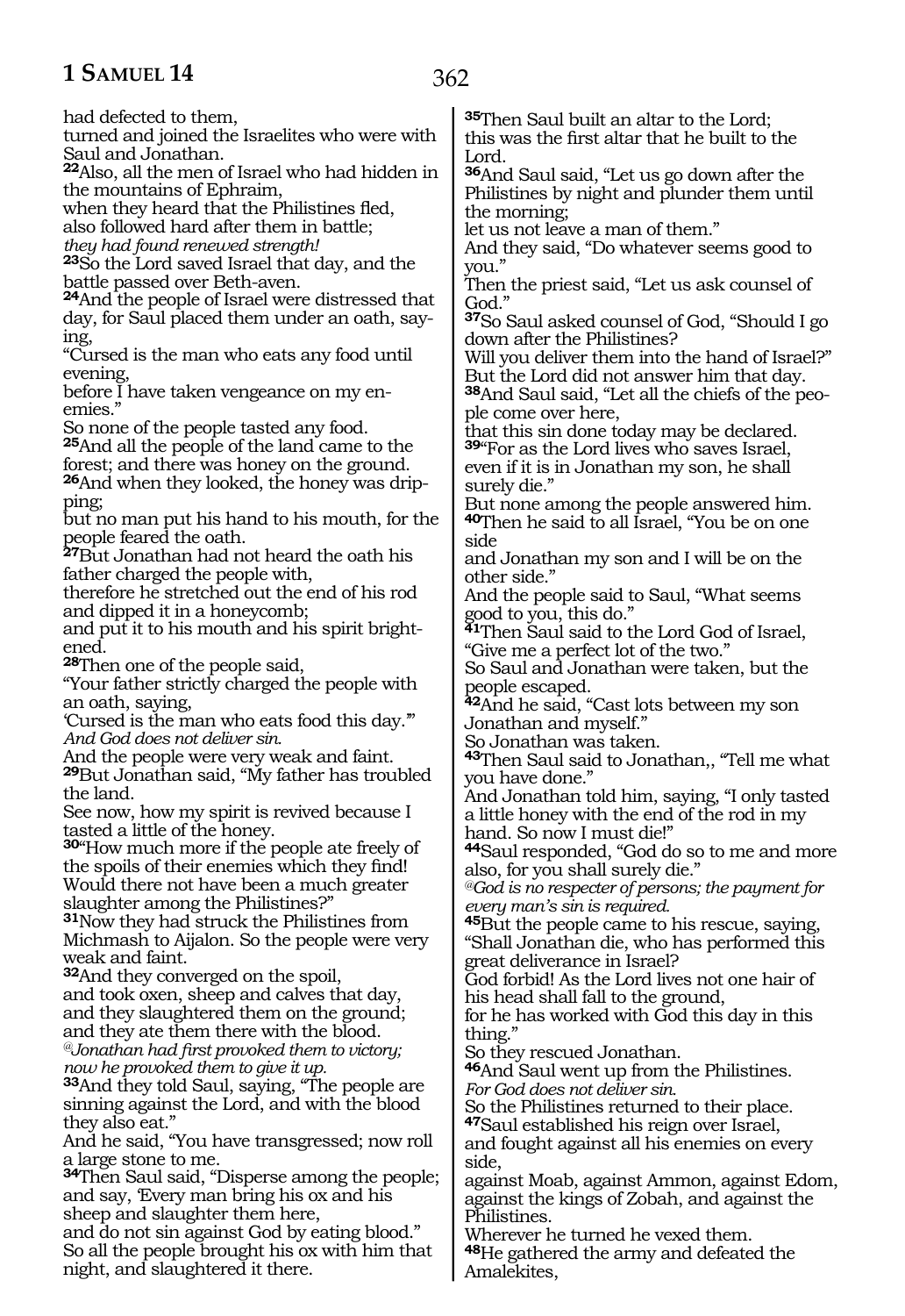and delivered Israel out of the hands of those who plundered them.

**<sup>49</sup>**The sons of Saul were: Jonathan, Jishui and Malchishua,

his two daughters were Merab the firstborn, and the younger, Michal;

**<sup>50</sup>**Ahinoam the daughter of Ahimaaz was Saul's wife.

Abner, the son of Ner, Saul's uncle; was captain of his army at that time.

**51**Kish was the father of Saul, and Ner the father of Abner was the son of Abiel.

**<sup>52</sup>**There was fierce war with the Philistines all the days of Saul.

And when Saul saw any strong and valiant man, he took him for himself.

#### **CWDS Bible Quotes**

*1. You have the answer to your dilemma when the Lord becomes your answer instead of your dilemma.*

- *2. Two is not too few to exercise the faith for great breakthroughs; God can save by many or by few; He shows up in the midst of any two agreeing on anything concerning His kingdom.*
- *3. Surround yourself with people who will surround you with support and confidence even when they are surrounded by a thousand reasons to question your soundness.*
- *4. Your limitations run parallel with your vision of God; you are moving full speed with brakes on when you limit your God.*
- *5. God will honor your initiative to honor His will if your heart is set to honor Him.*
- *6. Your small ability and big heart is all God needs to exercise His big ability and give you a big turnaround.*
- *7. Your small knock has the ability to cause an earthquake; keep knocking on heaven's door.*

*8. You have the power to make your enemy panic; the kingdom of darkness and its arms of flesh panics when God shows up for you or in you.*

*9. Fight on for the fearful and unbelieving; they will find confidence in your victories.*

*10. Never make a covenant or vow that is not within your power to keep, you will be held accountable; that includes your covenant to fast.*

*11. You are bound by the decrees of your King and government, whether you are aware of them, or acknowledge them or not.*

*12. Cannot deny that you are hungry; cannot deny it is tempting yet you must not deny your fast.*

*13. Even if your covenant of fast makes you so faint that raw meat becomes inviting, hold fast, exercise restraint.*

*14. No one is above the rule of law even if they are your hero; ignorance of the law is no excuse; arrogance to the law is your downfall.*

*15. You will never have complete victory until you have complete obedience, even to your own vows and laws.*

*16. People may defend sin because of popularity but God will never deliver sin.*

*17. You may fight the enemy of God and win, but ensure you do not become an enemy of God in the process; His greatest enemy is sin; never entertain or harbor it.*

*18. Jonathan, the natural heir to the throne of Israel, died to this heritage and lost his rights by his own violation.*

#### **PRAYER POINTS**

- Holy and Righteous God, I will come to You in holiness covered in the blood of Jesus; I will not foolishly aggravate You with my sins. Amen.
- Eternal Father, Your strength on our side makes us an insuperable force and we know it. Amen.
- By the power in the blood of Jesus, I call forth the strength that will stand with me in my impossible situations and will stay with me when faith is my only probability. Amen.
- God Most High, You are a big God, a very big God; be increasingly magnified in my eyes. Amen.
- Lord of the harvest, give me innovative strategies and astounding outcome on this field of souls. Amen.
- Omnipotent Father, change my desperate situation today, in the name of Jesus. Amen.

**I**F you hear the night, **f you hear the voice of crying, a wailing** 

**It may just be the prophets; over the lead- ers they cry:**

**Who will follow God in measure until their lust gives them away;**

**Who must be told God honors sacrifice but it is better to obey;**

**Who must be told that rebellion and witch- craft are as one,**

**And in awe must watch the jealous anger of a righteous man.**

#### 1 SAMUEL 15

**<sup>1</sup>**And Samuel said to Saul, "The Lord sent me to anoint you king

over His people, over Israel; now therefore heed the words of the Lord, listen to Him. **<sup>2</sup>**"Thus says the Lord of hosts: 'I will punish

Amalek for what he did to Israel,

how he ambushed him in the way when up from Egypt he came.

**3**'Now go and strike Amalek, and utterly destroy all that they have;

kill man and woman, infant and nursing child, ox and sheep, camel and donkey, do not spare any of them.'"

**<sup>4</sup>**So Saul gathered all the people together and in Telaim he numbered them.

There were two thousand foot soldiers, and from Judah, ten thousand men.

**<sup>5</sup>**And Saul came to a city of Amalek and laid an ambush in the valley.

**<sup>6</sup>**Then Saul said to the Kenites, "Depart and go your way;

get down from among the Amalekites, lest I destroy you with them,

for when we came up out of Egypt, you showed kindness to the children of Israel." So the Kenites departed from among the Amalekites.

**<sup>7</sup>**And Saul struck the Amalekites from Havilah all the way to Shur, which is east of Egypt. **<sup>8</sup>**He took Agag, king of the Amalekites alive, and utterly destroyed all the people with the

sword. **<sup>9</sup>**But Saul and the people spared Agag and the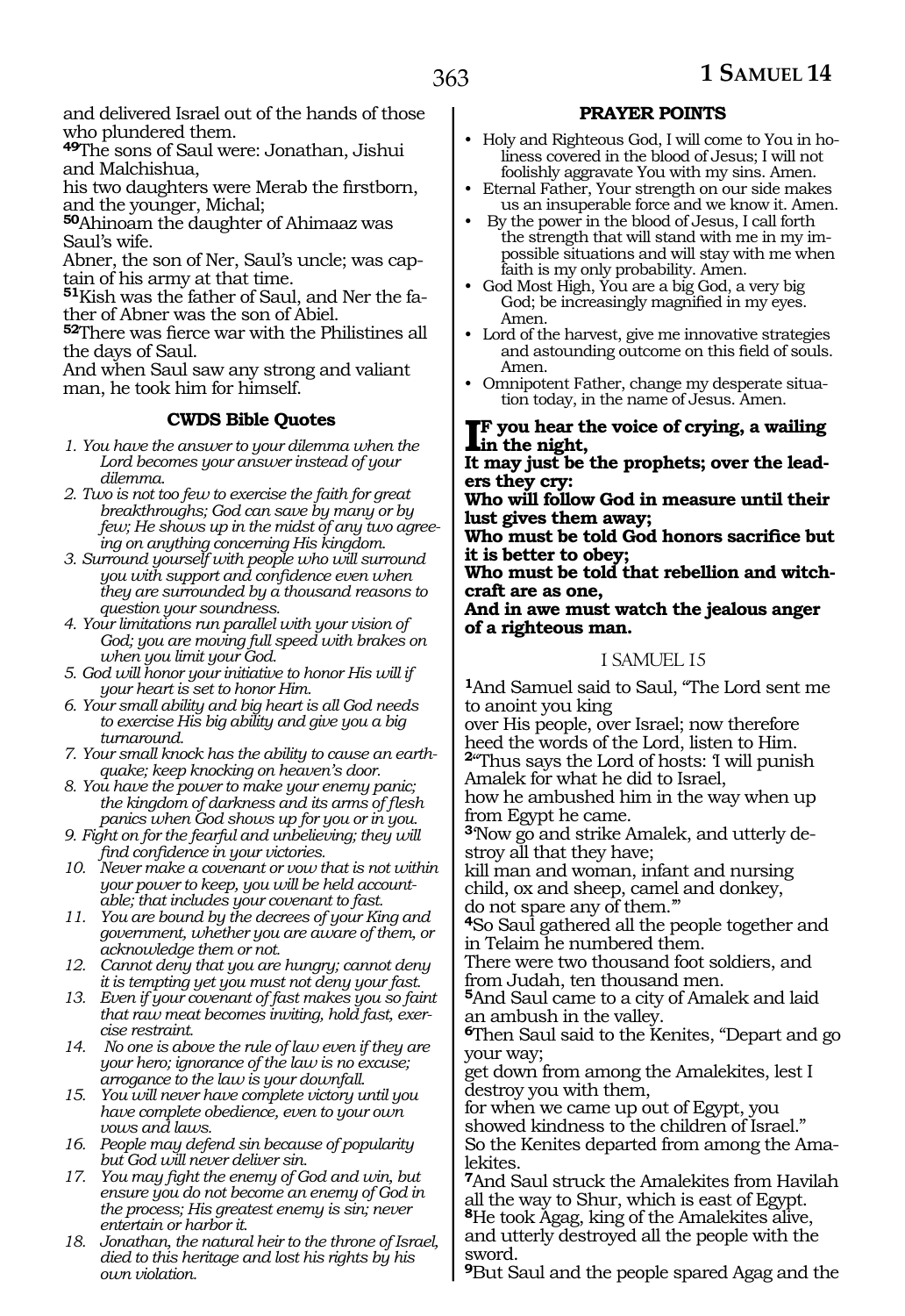364

best of the oxen, the fatlings, the sheep, the lambs and all that was good; they were unwilling to destroy them utterly. *@The people followed their lust and forsook the Lord's commands.* They destroyed the rejects only, just the things they did not want. *@If you do not follow the Lord's word completely, then His word will follow you.* **10**The word of the Lord came to Samuel, saying, **<sup>11</sup>**"I regret that I have made Saul king, for he has turned back from following Me, and has not performed My commandments." And it grieved Samuel, and the prophet cried out to the Lord all night. *@If you hear the voice of crying, a wailing in the night, it may be the voice of the prophets crying out for their leaders, interceding.* **<sup>12</sup>**When in the morning early Samuel rose up to meet with Saul, he was told that Saul went to Carmel, he set up a monument for himself; and he has passed by, and gone down to Gilgal. **<sup>13</sup>**Then Samuel came to Saul and Saul said to him, "You are blessed of the Lord! All the Lord has commanded, I have performed." **14**And Samuel said, "Then what is the meaning of this bleating of sheep in my ears, and the lowing of the oxen which I hear?" **<sup>15</sup>**And Saul said, "They have brought them from the Amalekites, for the people spared the best of the sheep and oxen\_\_ we did not take it for ourselves; it is to sacrifice to the Lord your God-and everything else we have utterly destroyed." **<sup>16</sup>**And Samuel said to Saul, "Be silent, and I will tell you what the Lord said to me last night." And Saul said, "Speak on." **<sup>17</sup>**So Samuel said, "Were you not head of all the tribes of Israel, when you were little in your own eyes? And did not the Lord anoint you Israel's king? **<sup>18</sup>**"Now the Lord sent you on a mission, and said, 'Go and utterly destroy Amalek, for their sins, and fight them until they are consumed.' **<sup>19</sup>**"Why then did you not obey the Lord's voice? Why did you converge on the spoil and do evil in the Lord's sight?" **<sup>20</sup>**And Saul said to Samuel, "Yes, I have obeyed the voice of the Lord. I have gone on the mission the Lord sent me, and brought back Agag, king of Amalek; and the Amalekites I have utterly destroyed. **<sup>21</sup>**"But the people took of the spoil, sheep and oxen, and the best of the things which they should have utterly destroyed, to sacrifice to the Lord your God in Gilgal." **<sup>22</sup>**And Samuel replied, "Does the Lord delight as much in burnt offering and sacrifices as in obedience to His voice? Behold, to obey is better than sacrifice, and to listen than the fat of rams. **<sup>23</sup>**"For rebellion is as the sin of witchcraft, and stubbornness and idolatry are just as one." *@If you hear the voice of crying, a wailing in the night, it just may be the prophets; over the leaders they now cry: who will follow God in measure until their lust gives them away, who must be told God honors sacrifice but it is better to obey, who must be told that to listen is honored more than the fat of rams, and be told that rebellion and the sin of witchcraft are just as one.* Samuel said, "Because you have rejected the word of the Lord, He has also rejected you as king!" *@Only then Saul conceded and acknowledged that he had sinned,* **<sup>24</sup>**Saul said to Samuel then, "I have sinned, for I have transgressed the Lord's commandment and your words likewise, because I feared the people and obeyed their voice. **<sup>25</sup>**"Now therefore, pardon my sin, I beg you, and return with me that I may worship the Lord." **<sup>26</sup>**But Samuel said to Saul, "I will not return with you, for you have rejected the word of the Lord, and the Lord has rejected you as Israel's king." **<sup>27</sup>**And as Samuel turned around to go away, Saul held on to the edge of his mantle, he tore it. **<sup>28</sup>**And Samuel said to him, "The Lord has torn the kingdom of Israel from you this day and has given it to one of your neighbors, who is better than you. **<sup>29</sup>**"Also the Strength of Israel will not lie or relent, for He is not a man that He should change His mind." *@But Saul still sought honor before the elders of his people and Israel.* **<sup>30</sup>**So Saul begged Samuel, saying, "I have sinned, yet honor me now, please, before the elders of my people and before all Israel; and return with me that I may worship the Lord your God." **<sup>31</sup>**So Samuel turned back after Saul, and Saul worshipped the Lord then. *It was just a show, to please the people, and not the God of Israel.* **<sup>32</sup>**And Samuel said, "Bring me Agag, king of the Amalekites."

And Agag came to him cautiously, saying,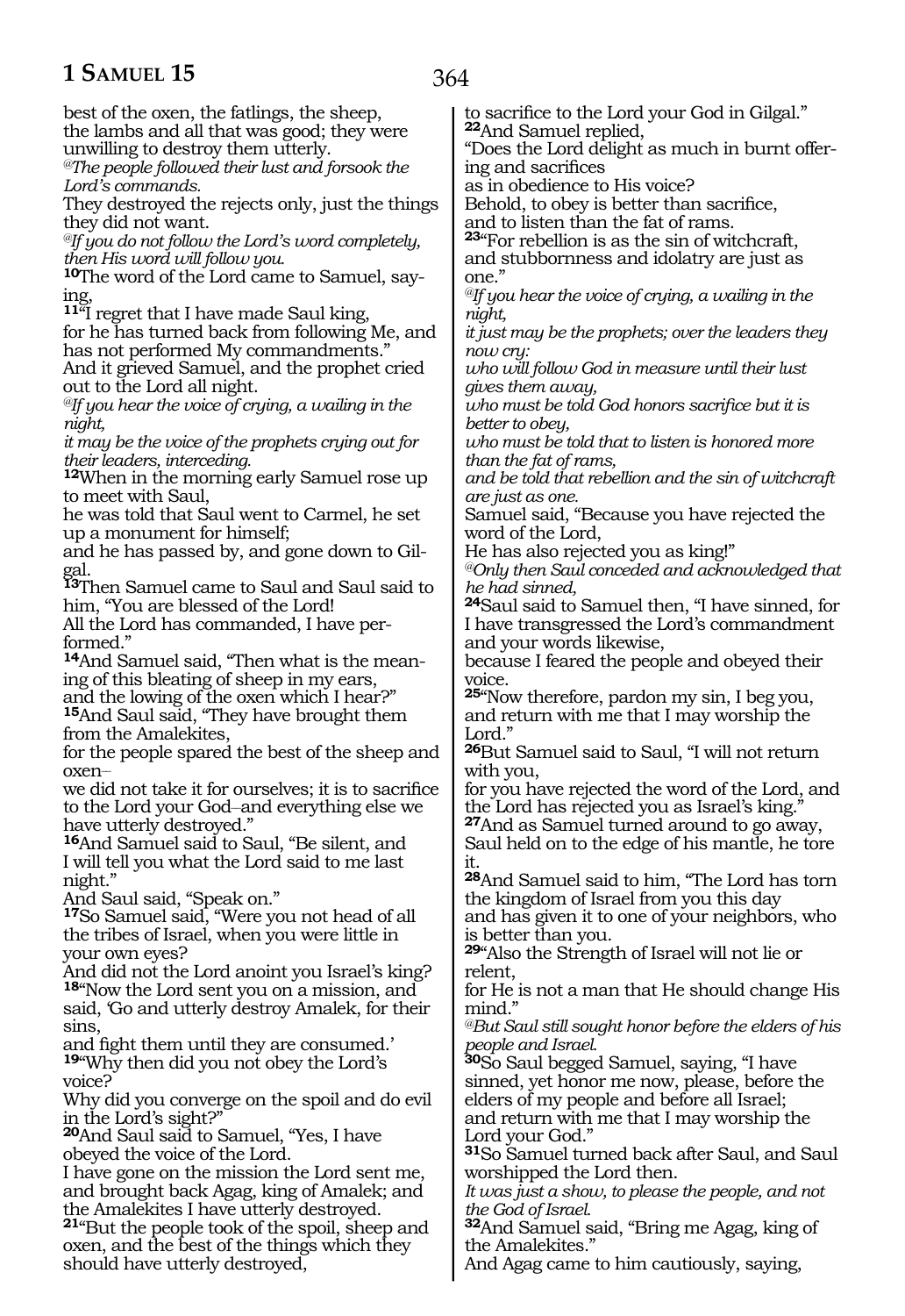"Surely, the bitterness of death is past."

**<sup>33</sup>**But Samuel said, "As your sword has made women childless, so shall your mother be childless among women."

And Samuel hacked Agag in pieces before the Lord in Gilgal.

*@And they all watched the jealous anger of a righteous man!*

**<sup>34</sup>**And Samuel went to Ramah, and Saul went to Gibeah of Saul, to his house.

**<sup>35</sup>**And until the day of his death, Samuel went to see Saul no more.

*@But if you hear the voice of mourning, it may be the voice of Samuel.*

He mourned for Saul, and the Lord regretted that he had made Saul king of Israel.

#### **CWDS Bible Quotes**

- *1. Who you are to God will put into focus what the wicked did to you and what they are doing to you; work on your relationship and God will work on them.*
- *2. Follow the Lord with all your heart rather than follow your heart and seek to have the Lord follow and endorse you.*
- *3. If you make your bed with sinners in love you will make your grave with them in the time of wrath; do not wait until judgment to part company.*
- *4. The thin line between the Lord being pleased with you and Him regretting His mandate on your life is found in His instructions to you; build a wall on the line to keep disobedience out.*
- *5. Conceit establishes self-monuments on the fence of disobedience; it seeks justification rather than righteousness.*
- *6. Make the Lord's opinion of you more monumental to you than people's opinion.*
- *7. Spiritual deafness is the inability to hear the bleating of your rebellion and the beating of the heart of God; spiritual blindness is the inability to see God's instructions above your greed.*
- *8. Ability and divine selection create greatness; humility sustains greatness. God makes you great in the sight of others but expects you to remain small in your own eyes.*
- *9. Excuse your good excuse before it excuses you from God's presence. Presents can only be offered in Presence.*
- *10. Rebellion and stubbornness are attitudes of the heart opposing and resisting God; they are attributes of witchcraft and idolatry.*
- *11. Dishonesty and deception seek to justify sin; repentance forsakes it.*
- *12. Your leadership is compromised if the voice of the people you should lead, leads you instead of the voice of God you should heed. A leader who follows the sheep naturally surrenders leadership.*
- *13. Relationship and sacrifice become ritual if you reject God in the process.*
- *14. The righteous mourn for corrupt leadership every day but will never come into agreement with them.*

#### **PRAYER POINTS**

- All knowing God, I take comfort in knowing I am Yours and You will strongly defend Your own. Amen.
- I refuse to lead You Father; help me to hear Your

heartbeat from a distance and pursue You. Amen.

- Let the Christ in me that brings conviction be magnified among sinners; I refuse to be comfortable being sociable with sin. Amen.
- Omnipresent God, I will steadfastly follow You. Amen.
- Father God, I refuse to be satisfied in any place, position, state, or condition You hate, in the name of Jesus. Amen.

**I**T was not because of statu<br>
or Saul would still be king;<br>
Or of David's countenance **t was not because of stature, Or of David's countenance and beauty, or the Lord would not choose him. But when others see appearance and all the outward parts, The Lord reaches deep within you, and He inspects the heart.**

#### 1 SAMUEL 16

*@Indeed the Lord God is inspecting.* **<sup>1</sup>**The Lord said to Samuel, "How long will you mourn for Saul, seeing I have rejected him from being king over Israel? Fill your horn with oil, and go;

I am sending you to Jesse of Bethlehem, for from among his sons, I have provided Me a king."

**<sup>2</sup>**And Samuel said, "How can I go, if Saul hears this, he will kill me."

But the Lord replied, "Take a heifer with you, and say, 'I have come to sacrifice to the Lord.' **<sup>3</sup>**"Invite Jesse to the sacrifice too;

and I will show you what you shall do, anoint for me the one I name to you."

**<sup>4</sup>**So Samuel did what the Lord commanded, and to Bethlehem he went.

And the elders of the town trembled at his presence, and said,

"Do you come to us in peace?"

**5**And he said "I have come peacefully to sacrifice to the Lord.

Sanctify yourself, and come to the sacrifice with me.

Then he invited Jesse and his sons to the sacrifice after he had consecrated them.

**<sup>6</sup>**When they came, Samuel set his eyes on Eliab, and said, "Surely, this is the Lord's anointed."

**<sup>7</sup>**But the Lord spoke clearly to Samuel, "Do not look at his appearance, or at the height or stature, for Eliab, I have refused. For the Lord does not see as men sees.

*@While men look on height and beauty, and they look on the outward part;*

*the Lord looks deep within,*

and checks for beauty of the heart." **<sup>8</sup>**So Jesse called Abinadab, and before Samuel he made him pass.

And he said, "The Lord has not chosen this one either."

**<sup>9</sup>**Then Jesse brought Shammah, but he was not chosen by the Lord.

**<sup>10</sup>**One by one they came to Samuel;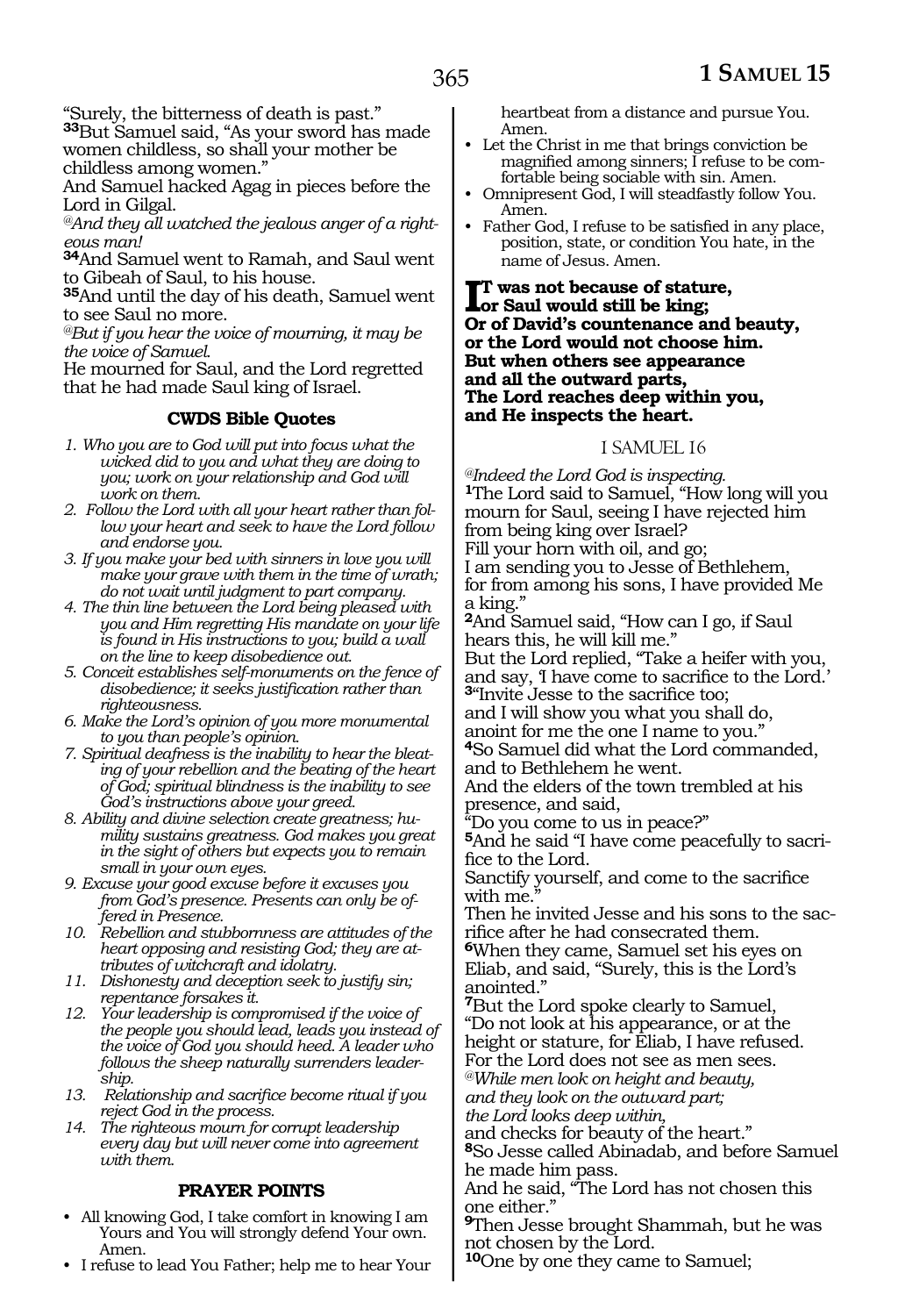they all came to Samuel one by one:

seven sons of Jesse, but the Lord selected none.

**<sup>11</sup>**And Samuel said to Jesse, "Are all your sons here?"

Then he said, "There is still the youngest, he is keeping sheep."

In a field toiling, *forgotten,*

the youngest son worked night and day.

*@In these times of great importance,*

*he was left out and kept away.*

*To the lonely sounds of bleating,*

*the Lord will send to fetch His man.* 

*Know the anointing will catch up with you;* Samuel said, "Send and get him.

We will not sit down until he comes."

**<sup>12</sup>**He sent and brought him.

He was ruddy, and good looking.

And the Lord said, "Arise, anoint him; this is the one!"

God has seen well beyond the natural choice of man.

**<sup>13</sup>**In the midst of his brothers the oil was poured.

Samuel took the horn and anointed him, and the Spirit of the Lord came upon David from that day onwards.

So Samuel returned to Ramah.

*@When the Spirit of the Lord is on you,*

*you will shine forth as the day;*

*But when His Spirit has departed,*

*it will be chaos, misery and dismay.*

*You can seek reconciliation;*

*you can get the priest to pray,*

*or try preoccupation and get someone to play.*

**<sup>14</sup>**The Spirit of the Lord departed from Saul, and on him a distressing spirit from the Lord came.

**<sup>15</sup>**And Saul's servants said to him, "Certainly, a distressing spirit from the Lord troubles you this day.

**<sup>16</sup>**"Let our master command your servants to seek a young man who plays the harp skilfully.

He will play it when the evil spirit from the Lord is upon you, and you will be well." **<sup>17</sup>**And Saul said to his servant, "Go find me such a man and bring him to me."

*@From the sheepfold to the palace,*

*to be taught in kingdom ways.*

*Your gift creates room for you.*

*Oh, how cunningly David plays.*

**<sup>18</sup>**Then one of Saul's servant said to him, "I know the right man;

he is one of the sons of Jesse the Bethleh- emite,

very skillful in playing, and also mighty, and valiant, and a man of war.

He is very prudent and handsome, and, ah yes, the Lord is with him; that is the best part of it all."

**<sup>19</sup>**So Saul sent messengers to Jesse, saying "Send me your son David who is with the sheep."

366

**<sup>20</sup>**And Jesse took a donkey loaded with bread, a bottle of wine and a goat kid,

and he sent them to Saul with David his son. **<sup>21</sup>**And David came to Saul and stood before him.

And Saul loved him greatly, and he became his armorbearer.

**<sup>22</sup>**Then Saul sent to Jesse, saying, "Please let him stay; let him stand before me, for he has found favor in my sight."

**<sup>23</sup>**And so, when the evil spirit was upon Saul, David played the harp with his hand.

And Saul would become refreshed and well, and the distress would leave him.

*@For with his hand and with the anointing, David played the harp.*

*In the presence of anointed worship, evil spirits must depart.*

#### **CWDS Bible Quotes**

- *1. Remain faithful in your low places, the Lord is holding conversations about you in high places.*
- *2. When you soak yourselves in the presence of the Lord, your presence inspires God-consciousness and fear among others.*
- *3. Your appearance creates perception but keep your heart ready for inspection; God is always examining. The appearance of your heart is His only perception of you.*
- *4. Present your presents to the Lord, but it is best to have perception to know where the presence of the Lord is.*
- *5. See your giving from God's point of view and your giving will always be on point.*
- *6. Keep the attention of the Lord in your place of oblivion and He will step over others and promote you to His place of promotion.*
- *7. God makes no mistake; His voice has already determined, "This is the one." The word will not rest until it finds you; His Spirit will not rest until it rests on you.*

*8. The departure of the anointing distresses; be careful not to play with your anointing or you will seek a player to bring relief when it releases you.*

- *9. Skill comes with practice; valor comes with spirit; speech comes with background and exposure; beauty comes with birth; the greatest of all qualities is to have the Lord with you; it comes with hunger.*
- *10. Create the atmosphere for your own victories: burdens are lifted, distresses and depression flee in the presence of anointed worship.*

#### **PRAYER POINTS**

- Loving Father, I will make myself a candidate for divine promotion today and every day of my life. Amen.
- O God most High; my heart and my soul cries out for You; I will be satisfied when I awake in Your likeness. Amen.
- Jesus my Savior and Lord, I refuse to deceive myself by magnifying my personal appearance above the beauty of my heart. Amen.
- Holy Father, I refuse to place my gifts above my worship; I refuse to seek Your presence my own way. Amen.
- Father God, I give You free access to everything I own; I will withhold nothing from You. Amen.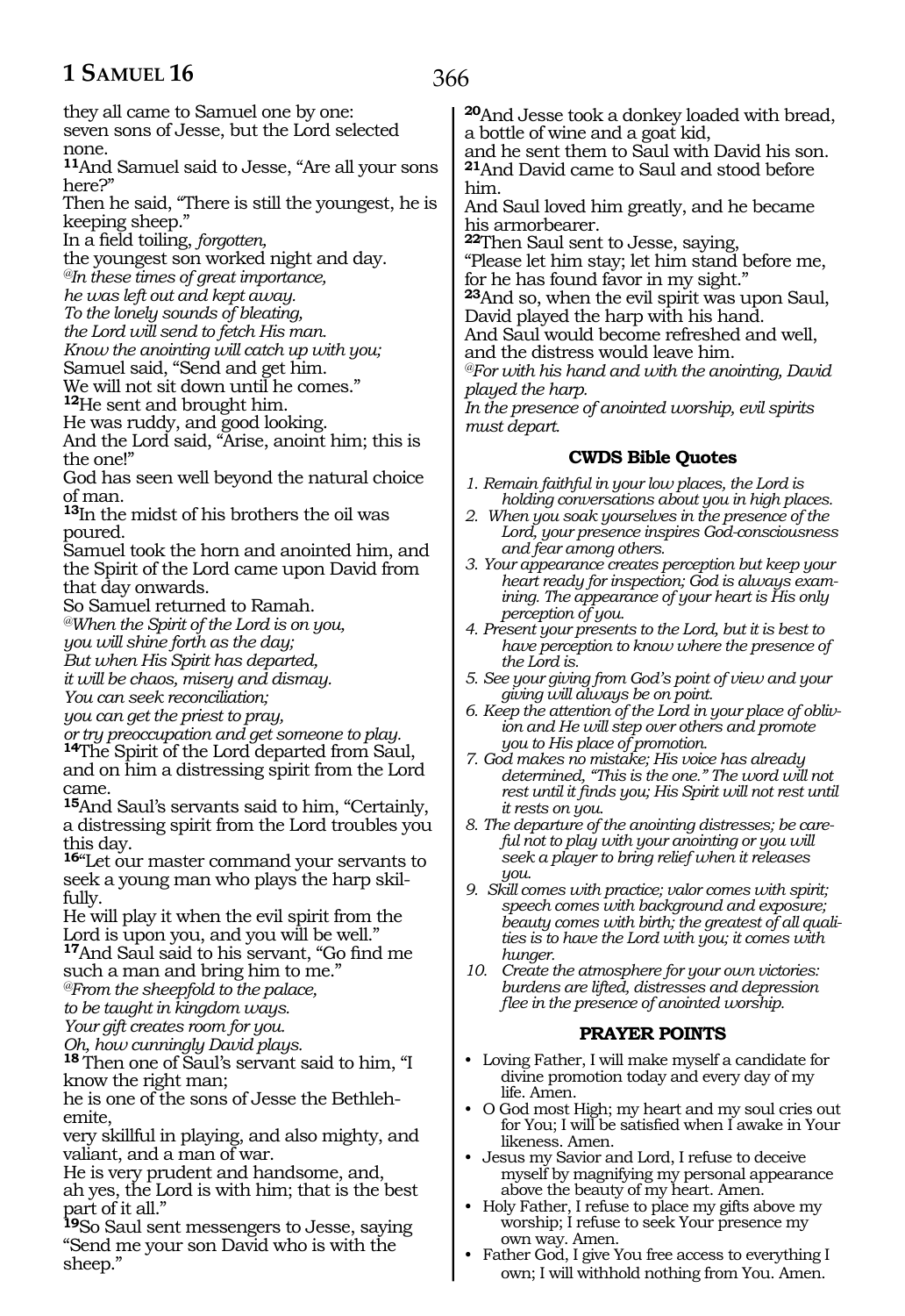**THERE** is a champion with the enemy,<br> **and he causes the men of God to fear;**<br> **Codell it to the servent of God, who slow Go tell it to the servant of God, who slew a lion and a bear.**

**Sinners defy the army of God; yes, speak up though you are not called,**

**For with God's people there is one answer, "Is there not a cause?"**

**Do not clothe him with your armor, all he uses is a sling;**

**The Philistine is garbed for battle, but he takes the Lord with him.**

**You will know true strength in battle when in God's name you have come,**

**And you will rejoice in victory when their champion is on the ground.**

#### 1 SAMUEL 17

**1**The Philistines gathered their armies to battle; they camped at Sochoh of Judah; in Ephes Dammim between Sochoh and Azekah.

**<sup>2</sup>**Saul and the men of Israel gathered; they camped in the Valley of Elah,

and arrayed themselves for battle against the Philistines.

**<sup>3</sup>**The Philistines stood on a mountain on one side, and Israel stood on a mountain on the other side;

there was a valley between them.

**<sup>4</sup>**There was a champion with the enemy; he was big, mighty and strong!

His name was Goliath of Gath; his height was six cubits and a span.

**<sup>5</sup>**He had a helmet of bronze on his head; he was armed with a bronze coat of mail, weighing five thousand shekels of bronze.

**<sup>6</sup>**He had greaves of bronze on his legs, and he carried a bronze javelin on his shoulders. **<sup>7</sup>**The staff of his spear was like a weaver's

beam;

his spearhead weighed six hundred shekels of iron and before him one bore a shield.

@*His attire alone was made to scare men; he was the champion of the Philistines.*

**<sup>8</sup>**He stood and cried out to the armies of Israel and all the army trembled; terror filled their ear. He said, "Why have you come out to battle? Am I not a Philistine and you are servants to Saul?

Choose you a man; let him come down and

fight me. I defy you all! **<sup>9</sup>**"If he is able to fight me and he kills me, we will be your servants without fail;

but you shall be our servants if I fight him and prevail."

**<sup>10</sup>**"I defy the armies of Israel this day;

give me a man, that we may fight each other," the Philistine said.

**<sup>11</sup>**When Saul and all Israel heard the words of the Philistine, they were distressed and very afraid.

@*Somewhere in the distance God was preparing him a man:*

**<sup>12</sup>**David the son of an Ephrathite, Jesse, of Bethlehem-judah; he was the youngest of Jesse's eight sons.

In the days of Saul, Jesse was very old. **<sup>13</sup>**The three eldest sons of Jesse were with Saul's army at the battle.

Their names were: Eliab the firstborn, Abinadab the second, and Shammah the third. **14**David was the youngest, and the three old-

est were with Saul.

**15**David occasionally went to Saul and returned to feed his father's sheep at Bethlehem. **<sup>16</sup>**Forty days and nights Goliath presented himself,

morning and evening, *taunting, testing, and driving fear into the hearts of all Israel.*

**<sup>17</sup>**Then Jesse said to David his son, "Be a champion to your brothers; bring them an ephah of this dried grain and these ten loaves of bread; hurry to them to the camp."

@*When Jesse said this he did not know that David would be a champion for all Israel.*

**<sup>18</sup>**"And take these ten cheeses for their captain of their thousands,

and see how your brothers are doing, and come back and tell me of them."

**<sup>19</sup>**Saul and all the men of Israel were in the Valley of Elah, fighting the Philistines there. **<sup>20</sup>**So early the next day David rose, left the sheep with the keeper, took the things and went as Jesse had charged him.

He came to the camp as the army was going out to the fight and the clash of battle. **<sup>21</sup>**For the army of Israel and the army of the

Philistines had arrayed against each other in battle.

**<sup>22</sup>**And David left his carriage there with the supply keeper.

His heart was with his people and finally he had come;

after he secured his carriage, he went into the army on the run; and he greeted his brothers. **<sup>23</sup>**As he talked with his brothers, Goliath, the Philistine champion of Gath came up from the army of the Philistines.

He spoke his usual words, so David heard them then.

**<sup>24</sup>**When the men of Israel saw him, they fled from him there.

They were dreadfully afraid.

**<sup>25</sup>**"Have you seen this man?" the men of Israel said.

"He has come up to defy Israel.

The king will give great riches, and his daughter, and will give tax exemption to the father's house of the man who strikes him dead."

**<sup>26</sup>***Filled with indignation*, David began to speak to the men who stood by him,

"What shall be done to the man who kills this Philistine and takes this reproach away from Israel?

For who is this uncircumcised Philistine to defy the armies of the living God?"

**<sup>27</sup>**And the people answered him, "So shall be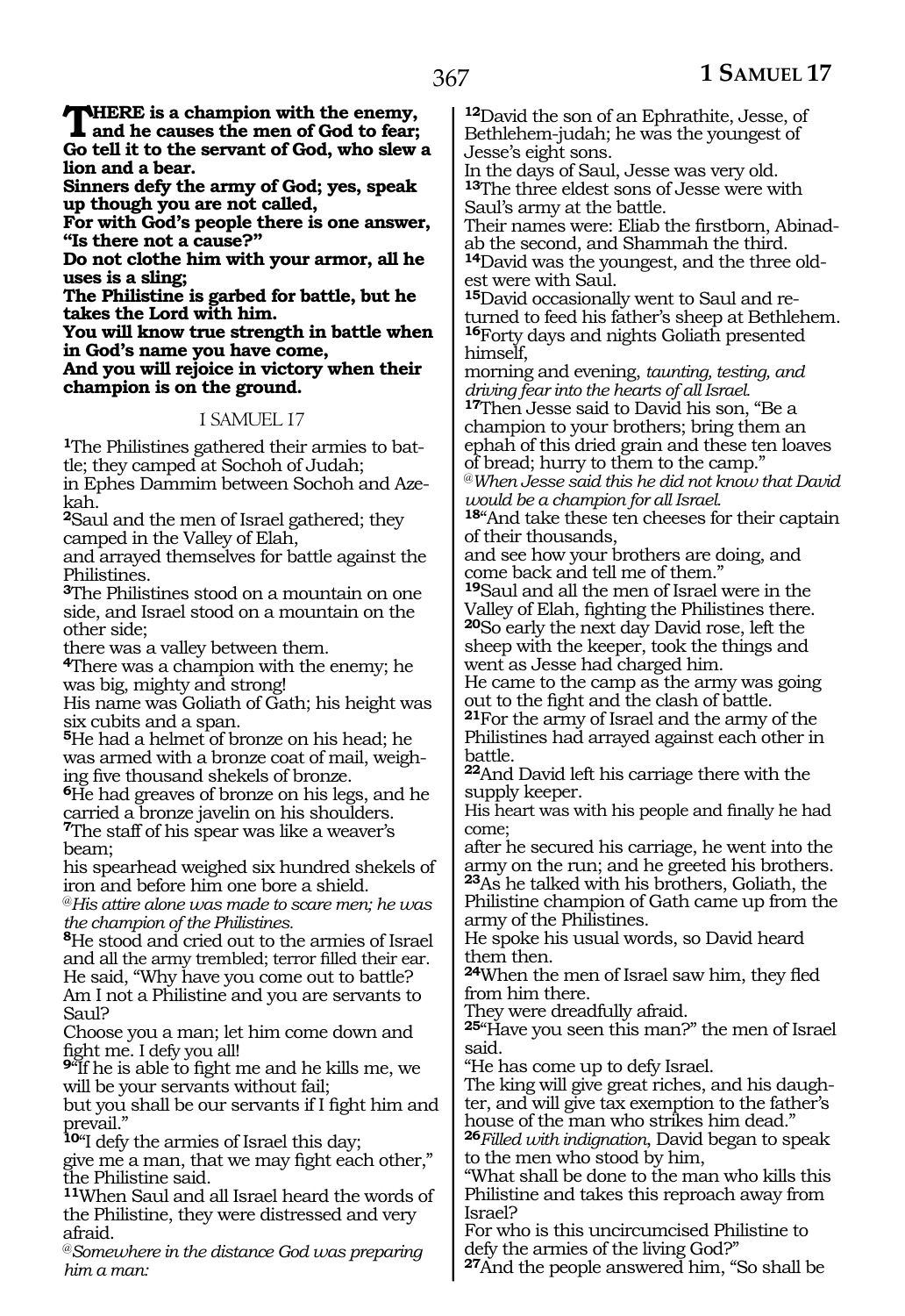done for the man who kills Goliath."

**<sup>28</sup>**And Eliab his oldest brother heard David speak to the men, and he was very angry with David.

He said, "What is the reason you came here? And with whom have you left the few sheep in the wilderness?

I know your pride and insolence of heart, and I know, it is to see the battle you have come.

Why have you left the sheepfold, you prideful, naughty man?"

@*But if a brother dissuades you to kill the passion in your heart,*

*turn from that brother and fix your vision on the Lord.*

**<sup>29</sup>**And David said, "What have I done now? Is there not a cause?"

**<sup>30</sup>**And David turned from him to another and once more David asked,

and they answered him as the others had. *So convincing was his interest and his confidence of heart,* 

**<sup>31</sup>**that they told the words that he spoke to Saul.

@*There is someone to speak confidence with words that champions the hearts.*

So Saul sent for him.

**<sup>32</sup>**Then David said to Saul, "Let no man's heart fail because of him; your servant will go and fight this Philistine."

**<sup>33</sup>**And Saul said to David, "You are not able," *he concluded then, based on his sight.*

"You are not able to fight the Philistine; he is a man of war from his youth; you are a youth." @*But how can the fearful and the trembling discern the extent of the truth?*

*David was about to tell them a tale to prick the ear of everyone;*

**<sup>34</sup>**"I used to keep my father's sheep, and when a lion, and a bear came and took one of my lambs.

**<sup>35</sup>**I went after it and struck it, and delivered the lamb from its mouth.

I caught it by the beard and killed it; with my hands I struck it down."

*His resume was solid; the right man for the job had come.*

**<sup>36</sup>**"Your servant killed both lion and bear; and this uncircumcised Philistine will be just as one,

for he has defied the armies of the living God." **37**And David concluded, "The Lord who deliv-

ered me from the paw of the lion and the bear, He will deliver me out of the hand of this Philistine."

And Saul said to David, "Go, and the Lord be with you."

**<sup>38</sup>**So Saul garbed David with his armor, and put a bronze helmet on his head, and put on him a coat of mail.

**<sup>39</sup>**David fastened his sword to his armor and tried to walk, for he had not yet tested them. "I cannot walk in these, I have never used them," David said to Saul. So David took them off.

368

@*With them Saul had won his battles, but they were not to be David's strength.*

*The Lord was his sword and shield; yes, the Lord was his defence.* 

**<sup>40</sup>**David took up his staff in his hand; and from the brook he chose five smooth stones. @*This is a battle, youthful David; leave the shepherd bag at home.*

*These were David's armory, and he would do war with them alone.*

He placed the five stones in his shepherd's bag, in a pouch he had.

Then he drew near to the Philistine with his sling in his hand.

**<sup>41</sup>**So the Philistine came and began to draw near to David,

and his shield-bearer went before him. **<sup>42</sup>**When the Philistine looked and saw David, he disdained him;

for he was a youth, handsome and fair. **<sup>43</sup>**So the Philistine said to David, "Am I a dog that you should come to me with sticks?" And he cursed David by his gods.

**<sup>44</sup>**And the Philistine said to David, "Come to me, I will give your flesh to the birds and the beasts of the field!"

@*But David came a shepherd with sling and stone in hand,* 

*once more to deliver his Father's flocks, and in his mouth a song:*

*"Be magnified, O Lord, You are highly exalted And there is nothing You can't do;* 

*O Lord, all eyes are on You."*

**<sup>45</sup>**He said to the Philistine, "You come to me with sword, spear and javelin, but the Lord be magnified,

I come to you in the name of the Lord of hosts, the God of the armies of Israel, whom you have defied.

**<sup>46</sup>**"This day the Lord will deliver you into my hand,

and I will strike you and take off your head. And I will give the carcasses of the camp of the Philistines to the birds and the wild beasts for food;

that all the earth may know that in Israel there is a God.

In the eyes of all the earth the Lord will be magnified.

**<sup>47</sup>**"Then all the assembly shall know: the Lord does not save with sword and spear, for the battle is the Lord's, and He will give it to us. *The battle, Lord, is Yours*."

**<sup>48</sup>***The Philistine lost the war of words;* he arose and drew near to David then,

but was surprised for this young ruddy youth was charging with a run.

**49**Then David reached his hand into the shepherd's bag and he took from it a stone;

he slung and… oh!

@*Run, for it is an earthquake. Oh, what is this? My lord!*

*It is just the sound the earth makes when mighty*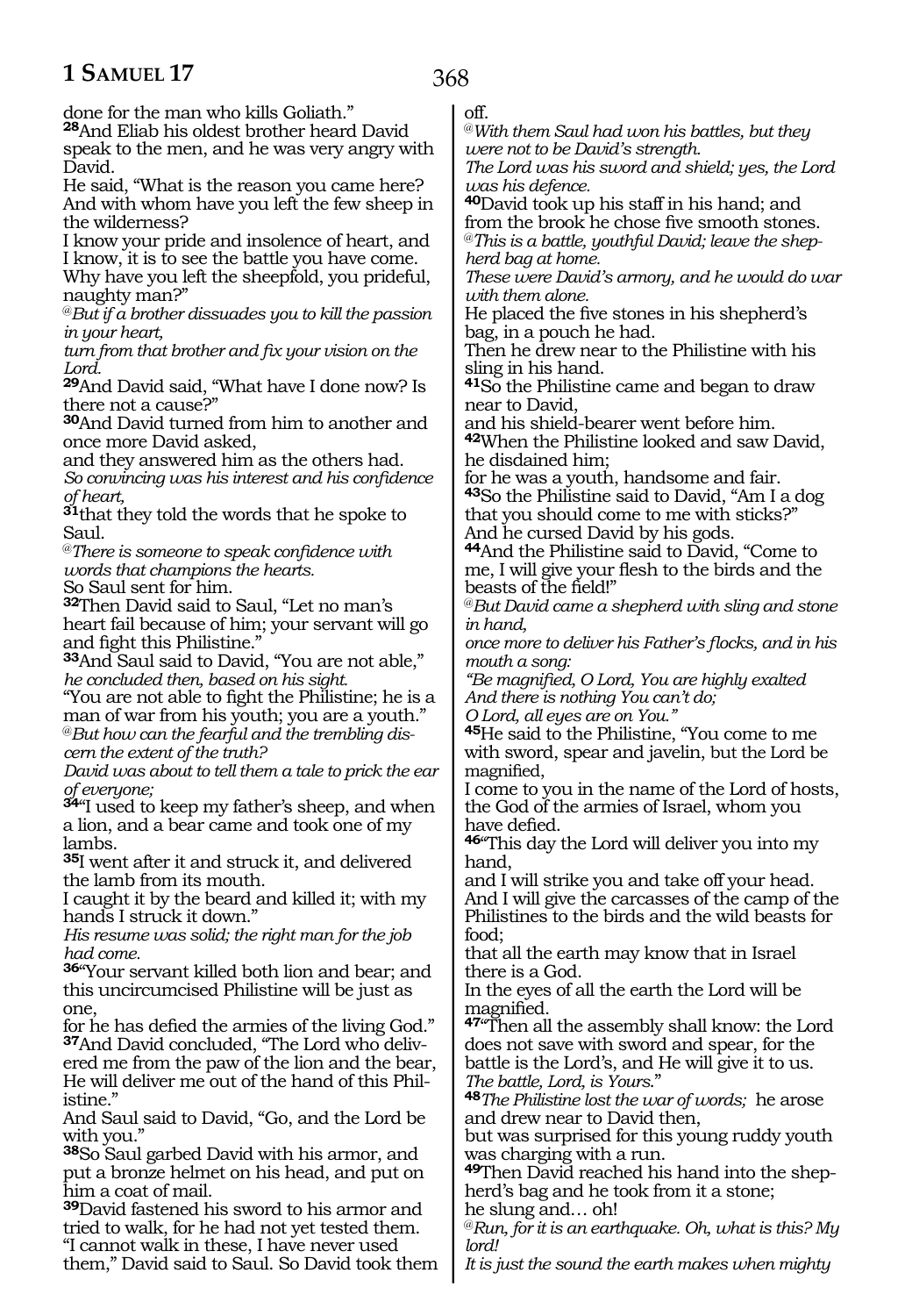*giants fall.*

*The one who made you tremble, the one who brought disgrace,*

the one who defied Israel had fallen on his face.

For the stone sank into his forehead and he fell to the earth.

Forty days he defied the Lord's host, *now this was what his words were worth.*

**<sup>50</sup>**So David prevailed over the Philistine and killed him, but he had no sword in his hand. **51**Then David ran and stood over the Philistine, and drew the giant's sword;

with this he severed the head of the Philistine; he prevailed and not only just with words.

When the Philistines saw their lifeless champion, they all fled.

**<sup>52</sup>**And Israel shouted, "Victory!" *They could now see beyond his head.*

*They saw the God of Israel made big before their eyes.*

They pursued the Philistines as far as the entrance of the valley and to the gates of Ekron, *for God was magnified.*

The wounded of the Philistines fell along the road to Shaaraim, as far as Gath and Ekron. **53**And from chasing the Philistines, Israel returned and plundered their tents.

**<sup>54</sup>**And David took Goliath's head and brought it to Jerusalem,

but he placed Goliath's armor in his own tent. **<sup>55</sup>**When Saul saw David go out to fight against the Philistine, to Abner the captain of his

army, he said,

"Whose son is this young man?" But indeed Abner could not tell.

@*"And what heart he has within him! For while others quake he's bold."*

**<sup>56</sup>**And the king said to Abner, "Abner, go and find this out."

**<sup>57</sup>**And David returned from the slaughter of the Philistines with Goliath's head in hand. And Abner took him and brought him before Saul then.

**<sup>58</sup>**And Saul said to him, "Whose son are you, young man?"

And David answered, *but there was more to him than this all;*

"I am a Bethlehemite of Judah, son of Jesse." *Yes, also, he was a man after God's own heart.* 

#### **CWDS Bible Quotes**

- *1. For impressive to be impressive it must make an impression on God not just on man; you may scare people but you will be taught to fear God.*
- *2. If you know whose you are and who you are in Him, you will not be concerned about who they are; you know they must get at you through Him.*
- *3. The enemy will torment you with fear but will not attack you until you fully believe you are defeated.*
- *4. Your heart is with the Lord's battle; your body is with your regular duty; your faithfulness will open the door for you to follow your heart.*
- *5. You know you are in the place of destiny when your heart begins to leap and your feet to dance and run to the noise of engagement.*
- *6. You make your situation bigger than your God when you ignore your God and run and tremble before the situation; you put the situation in its true perspective when others ask you, "Have you seen it?" (You are not behaving like them.)*
- *7. The reward is just the bonus if you already settle in your heart what shall be done to anything that defies God in the earth.*
- *8. Familiarity will always attempt to define boundaries that personal relationship with God and hunger have long since blown away.*
- *9. Turn away from detractors who question your call; set your heart to the cause. They know your history but your presence, your present, and your future is their mystery.*
- *10. Don't wait for a call when you have a pressing cause; waiting to be called is an inexcusable excuse ignoring the direct command to go.*
- *11. Your experiences and prowess on the secret fields will become your confidence and your resume for the big stage.*
- *12. Never allow men to define your boundaries by their limitations of you; never let them clothe you with their strength if they themselves have no confidence in it.*
- *13. Let your confidence in God settle every war of words and it will unsettle your strong enemies.*
- *14. If you understand who owns the battle, you will never be anxious about the players.*
- *15. You will run at what people run from if you live in the presence.*
- *16. Never repeat what your enemies are saying or you will fall for their fear-trap; declare what the word says and your enemy will fall in the faith-trap.*
- *17. Skill and divine precision will make the unconventional celebrated.*
- *18. The heady enemy will lose their heads and their hearts before the tender-hearted who make God their head.*

#### **PRAYER POINTS**

- Awesome and amazing God, I see myself through Your eyes only; I want You to be impressed with this lump of Your creation. Amen.
- Jesus my Lord, I am confident in my relationship with You with an assurance that cannot be shaken. Amen.
- By the power in the blood of Jesus, I refuse to be afraid; by the fire of the Holy Ghost I will not be intimidated. Amen.
- Most High God, You have placed destiny in my heart; my hands will be faithful in everything I put it to while my heart remains set on You. Amen.
- Let the joy in knowing I am on the battlefield of destiny enter my heart today and unleash divine energy, in the name of Jesus.

### **I** HEARD it; it is the saying:<br>
"He has killed ten thousands'; it is eve**rywhere,**

#### **And deep within his wisdom is causing me to fear.**

**Say, while he remains your servant, are not the ten thousand your very own? Would you have slain ten thousand if you struck your faithful servant down?**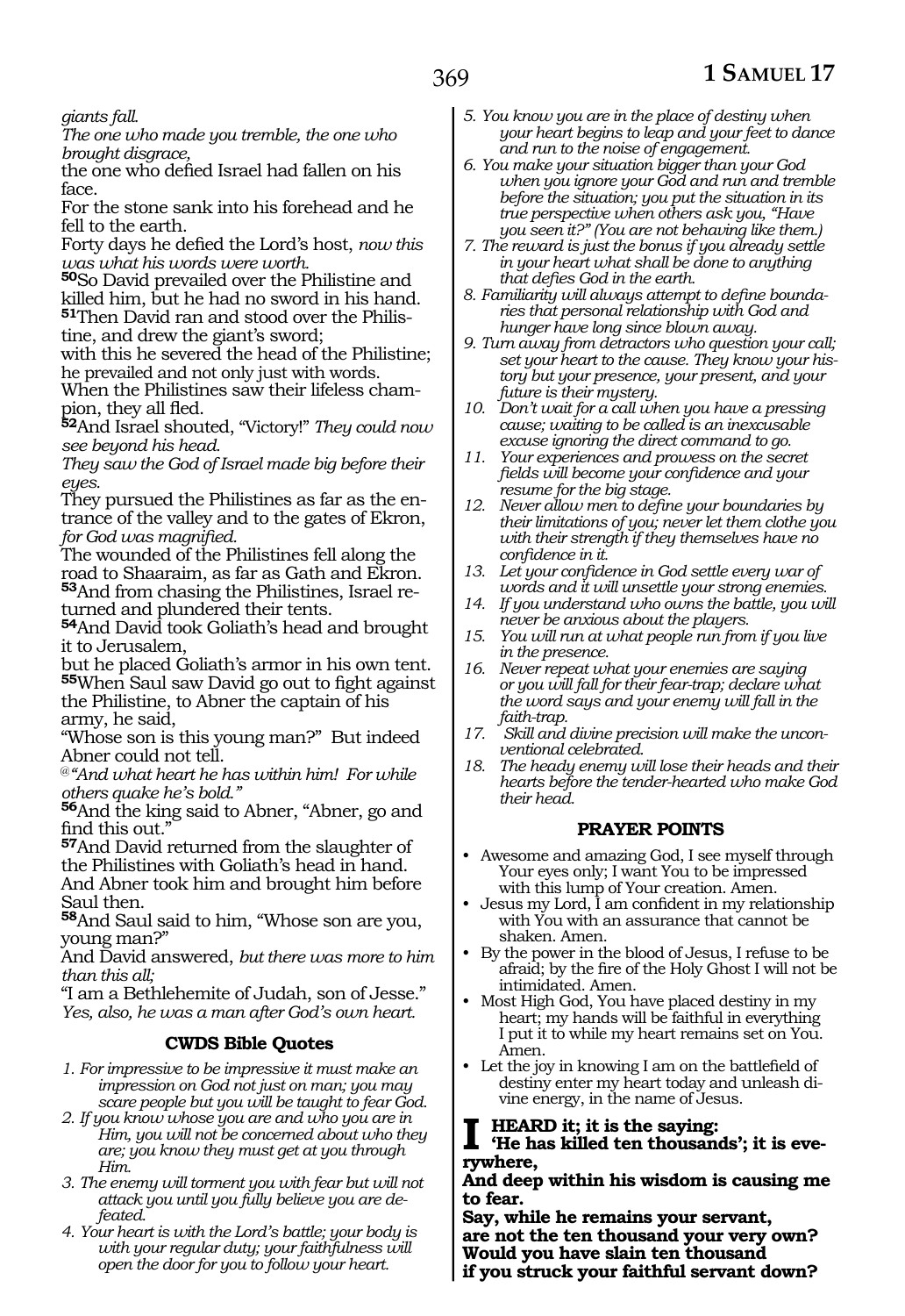#### **You have heard it; go and do it; You can still the enemy's lies If despite the javelins thrown at you, your behavior remains wise.**

#### 1 SAMUEL 18

@*Right attitude and behavior*

*will bring you strong allies.*

**<sup>1</sup>**When David had finished speaking to Saul, with his soul, the soul of Jonathan was tied. Jonathan loved him as his own soul, it was a heart-knitting bond.

**<sup>2</sup>**And Saul took him that day and would not let him go home to his father's house anymore.

**<sup>3</sup>**And Jonathan and David made a covenant, because he loved him as his own self.

**<sup>4</sup>**And Jonathan took off the robe he had on, and gave it to David, with his armour; even to his sword, his belt, and his bow.

*And David was a real servant at heart.*

**<sup>5</sup>**He went out wherever he was sent by Saul. He behaved himself wisely and Saul set him over his men of war.

He was accepted by all the people, and in the sight of all the servants of Saul.

@*He humbled himself and he enjoyed the favor of the Lord.*

**<sup>6</sup>**And it was, as they were coming home, while David was returning from striking the Philistines,

from all the cities of Israel the women came, singing and dancing to meet King Saul, with tambourines, and music instruments, and with joyful celebrations.

**<sup>7</sup>**And the women sang as they danced, saying, "Saul has slain his thousands, and David his ten thousands!"

**<sup>8</sup>**And this saying displeased Saul, and made him very angry.

And he said, "They have ascribed to David ten thousands,

but to me they have only ascribed thousands. What can he have more but the kingdom?"

**<sup>9</sup>**And he eyed David from that day.

@*But Saul, the kingdom belongs to you,* 

*including the ten thousands David has slain.* **<sup>10</sup>**On the next day the spirit of misery from the Lord came upon Saul,

and in the midst of his house he prophesied. And as David played for him as at other times; he had a javelin in his hands.

**<sup>11</sup>**And Saul cast the javelin, saying,

"With it I will strike David to the wall." Twice David escaped with his life from the

presence of Saul. **<sup>12</sup>**And Saul was afraid of David, for the Lord was with David, but from Saul He had de- parted.

**<sup>13</sup>**So Saul removed David from his presence and made him captain over a thousand; and before the people he went out and came in.

**<sup>14</sup>**And David behaved himself wisely in all his

ways, and the Lord was with him.

**<sup>15</sup>**He removed himself from the king's presence after escaping death twice,

@*yet he remained as harmless as a dove, and his behavior very wise.*

When Saul saw how wisely David behaved, he was afraid of him.

**<sup>16</sup>**But all Israel and Judah loved David, for before them he went out and came in.

**<sup>17</sup>**And Saul said to David, "I will give my older daughter, Merab to be your wife.

Only be valiant for me and fight the Lord's battles."

For Saul said in his heart,

"Let it not be my hand that takes him, let the Philistines take his life in war."

**<sup>18</sup>**So David said to Saul, "Who am I, and what is my life or my father's family,

that I should be the king's son-in-law?"

**<sup>19</sup>**But when Merab, Saul's daughter should be given to David,

she was given to Adriel the Meholathite as his wife.

**<sup>20</sup>**And Michal, Saul's daughter, loved David. They told it to Saul's ear.

And this thing pleased him;

**<sup>21</sup>**for Saul said, " I will give her to him, that to him she may be a snare.

And he will have the hands of the Philistines against him."

So Saul said to David a second time, "You shall be my son-in-law this day in one of the two."

**<sup>22</sup>**And Saul commanded his servants saying, "Speak to David secretly, and say,

'The king delights in you and all his servants love you.

Why don't you become the king's son-in-law?" And David said, "Does this seem a simple thing to do?"

**<sup>23</sup>**So the servants of Saul spoke these words to David.

And David said, "Does it appear to you to be a small thing to be the king's son-in-law, seeing I am a poor man and I am also lightly esteemed?"

**<sup>24</sup>**And the servants of Saul reported to Saul that this is what David speaks.

25Then Saul said, "Say to David: The king does not desire dowry but one hundred foreskins of the Philistines, to take vengeance on his enemies."

But Saul's evil intention was to see David fall by the hand of the Philistines.

**<sup>26</sup>**When the servants told David these words, David was very pleased to become the king's son-in-law.

Now before the days expired,

**<sup>27</sup>**David rose up with his men and went, and he killed two hundred men of the Philistines. And David brought their foreskins, and gave them all to the king.

It was double the required price to be the king's son-in-law.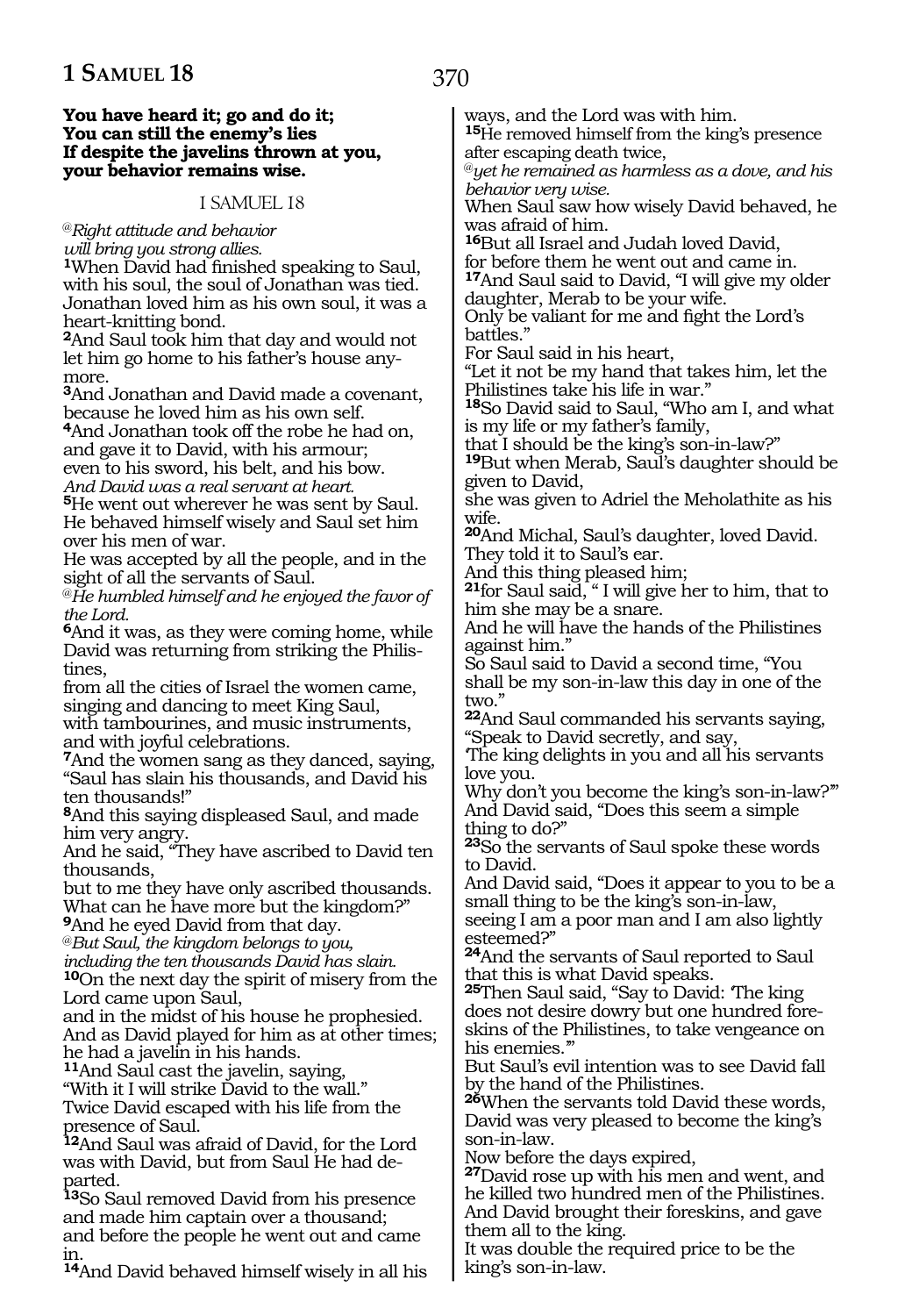So Saul gave him Michal, his daughter, as his wife.

**<sup>28</sup>**And Saul saw and knew that the Lord was with David,

and that Michal his daughter, loved him;

**29**and Saul became much more afraid of David.

So Saul became David's enemy continually. **<sup>30</sup>**And the princes of the Philistines went out to war.

And whenever they went out, David behaved himself more wisely than all the servants of Saul;

so his name was esteemed more highly than them all.

#### **CWDS Bible Quotes**

- *1. Courage understands courage and connects with it; wisdom understands anointing and makes generous sacrifices to give into it.*
- *2. Be faithful in your place of servitude for it just may be your training and preparation for your promotion to lordship.*
- *3. Do it as unto the Lord and you can adjust easily from servant to king without the need for a change in attitude; be subject always to the Lord and you will not be moved by whatever comes at you.*
- *4. Your mighty big victory should never translate to a big almighty attitude or you will miss your mighty big promotion.*
- *5. Humility commands its students to behave wisely at all times even in the midst of public recognition and stardom.*
- *6. Never sit-up at the praise of men, it is a set-up for you to fall on the sword of man. You may never be able to get them to shut-up but you may shut down your desire to gobble their praise down.*
- *7. If you know more than your boss never let him know you are aware of it; if you have achieved more than your employer be silent about it.*
- *8. Your good performance may elevate you to the position of target practice for those you expected would appreciate you most.*
- *9. Demons eying your destiny through unconsecrated hearts will turn them viciously against you. Their ferocity is a snapshot of your velocity.*
- *10. They fight you because they fear you; they fear you because they cannot stop your progress.*
- *11. They will break their promise to you, but they must never break your spirit.*
- *12. The wicked will keep you fighting for the prize you already won in past battles (with Goliath and beyond) keep fighting; God is your reward.*
- *13. Their intent is to trap you but let it trigger the excellence in you; they seek to wear you out but they will only wake up the valor in you.*
- *14. Go over and above their requirements of you at all times; give the extra effort; go the extra mile and you go over their heads to God.*

#### **PRAYER POINTS**

- I speak divine connections to the body of Christ that will manifest to the strengthening of missions and destinies, in the name of Jesus. Amen.
- Righteous Father, let humility undergird the display of Your mighty power in my life, in the name of Jesus. Amen.
- Merciful God, deliver me from my close and powerful enemies. Amen.
- Father God, I play for Your eyes only; I refuse to be distracted by the positive or negative response of men. Amen.
- Power to excel in the face of deceit and hatred, be mine today by the blood of Jesus. Amen.

**O king, mighty in beauty, In pride you are now clothed. Do you come to kill God's servant, to strip off all his robes? Those robes were won in battle fighting for your troops; If you will not listen to reason, will you listen then to you? "Is Saul among the prophets?" Speak up now if you know. He prophesies in Ramah, and is stripping off his prideful clothes.**

#### 1 SAMUEL 19

**<sup>1</sup>**Saul spoke to Jonathan his son, and to all his servants, to kill David,

but Jonathan, Saul's son, delighted very much in David.

**<sup>2</sup>**So Jonathan told David, saying,

"My father, the king, seeks to take your life, be very careful until the morning, and stay in a secret place and hide.

**<sup>3</sup>**"I will go out and stand by my father in the field where you are,

and I will speak to him about you. And I will tell you what I observe and hear when I speak with my father Saul."

**4**And Jonathan spoke well of David to his father Saul, saying to him,

"Let not the king sin against David, his servant, because against you he has not sinned, and his works toward you have been very good.

**<sup>5</sup>**"For he has placed his life in his hands, and he killed the Philistines

and the Lord performed a great deliverance for all Israel.

You saw it and rejoiced. Why then sin against innocent blood, to kill David without a cause? @*The glory he is robed in was gained selflessly* 

*fighting for your cause."*

**<sup>6</sup>**And Saul gave heed to the plea of Jonathan, and swore,

"As the Lord lives, he shall not be killed."

**<sup>7</sup>**Then Jonathan called David and told him all these things.

So Jonathan brought David to Saul, and as in times past, he was in the presence of the king. **<sup>8</sup>**And there was war again with the Philistines, and David went out and fought the Philistines; and he struck them with a great slaughter

that day, and they fled from him.

@*And again Saul warred with pride, for once more David earned the king's envy,*

*for faithfully laying down his life.*

**<sup>9</sup>**And on Saul the spirit of misery from the Lord came once again;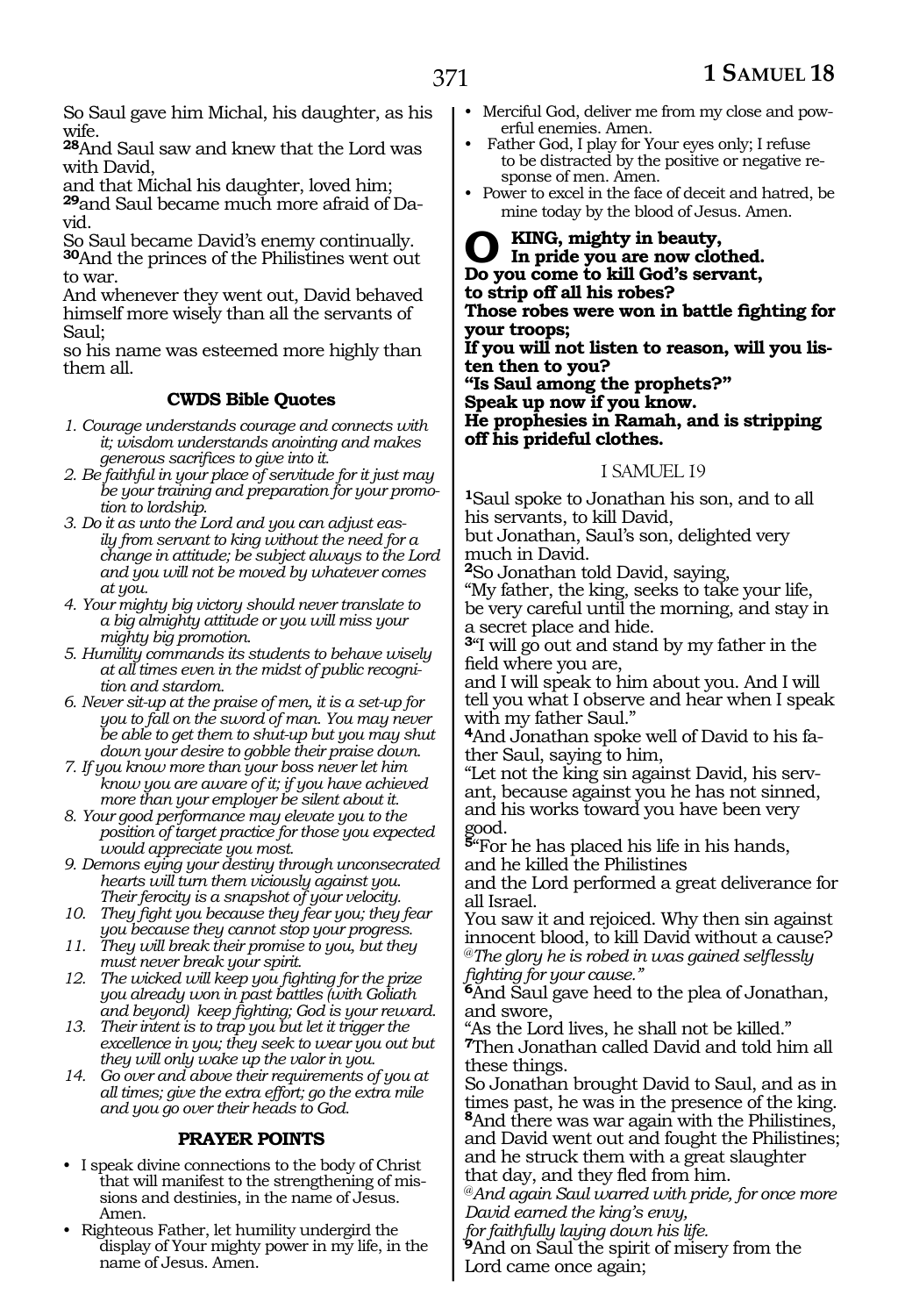he was sitting in his house with his javelin in his hand, and for him David played.

**<sup>10</sup>**Then Saul attempted to murder David with the javelin by pinning him to the wall,

but from Saul's presence David slipped away. The javelin pierced the wall and David fled and escaped.

@*O king, clothed in glory, why does pride blind your eyes?*

*Let reason return to your heart and put off your clothes of pride.*

**<sup>11</sup>***Driven by envy,* Saul sent messengers to David's house, to watch him and to kill him at morning light.

And Michal, David's wife, said to him,

"You will be killed tomorrow if you do not save yourself tonight."

**<sup>12</sup>**So Michal let David down through a win- dow, and he fled and escaped in the night. *They must not realize he is gone.*

**<sup>13</sup>**So Michal laid an image in his bed, put a pillow of goat's hair for his head, and covered it with clothes.

**<sup>14</sup>**When Saul sent his messengers to take Da- vid, she told them, "He is sick."

@*The robes of envy will distress you, and you will not accept this.*

**<sup>15</sup>**Saul sent his messengers again to see Da- vid, saying, "Bring him to me in his bed that I may kill him."

**<sup>16</sup>**When the messengers arrived, they found the image in the bed,

with a cover of goat's hair for his head.

**<sup>17</sup>**And Saul said to Michal, "Why have you de- ceived me in this way;

sending my enemy away and causing him to escape?"

Michal said to Saul, "He said to me, 'Why should I kill you? Let me go!'"

**<sup>18</sup>**So David fled and escaped to Samuel at Ramah,

and he told him all that Saul had done. And he and Samuel went and stayed in Naioth.

**<sup>19</sup>**And Saul was told, "David is at Naioth in Ramah!"

@*The enemy will pursue when they listen to lies, for the fear of the Lord is removed from their eyes. They will approach the holy, to satisfy their soul, for God is blotted out by their prideful clothes.*

**<sup>20</sup>**And Saul sent messengers to take David. And the messengers saw the company of prophets prophesying, and Samuel their leader with them,

the Spirit of God came upon them, and they prophesied themselves.

**<sup>21</sup>**When Saul heard he sent other messengers, again and they prophesied likewise.

It was clear that the fight was with the Lord when the third set of messengers also prophesied.

@*Saul was full of pride, inside and out; he felt God would respect his person,* 

**<sup>22</sup>**so to Ramah as the others, he went also.

He came to the great well in Sechu.

He asked, "Where is Samuel and David?" And someone said, "They are at Naioth in Ramah."

**<sup>23</sup>**So Saul went to Naioth in Ramah.

@*O king, mighty in beauty, in pride you are now clothed.*

*You have come to slay God's servant, and to strip him of his battle robes;*

*robes he won in battle, fighting your foes;*

*if you won't listen to reason, will you listen then to you?*

God is no respecter of persons, but is impartial in His ways.

As Saul went he prophesied, *a divine experience all along the way,*

yet he still pursued his evil intent, until he came to Naioth in Ramah.

At the feet of the prophet at Naioth see the mighty fall and lie.

**<sup>24</sup>**He also stripped off his clothes and before Samuel in like manner he prophesied.

And he lay there naked all that day and all that night.

"Is Saul also among the prophets?" This was the saying at that time.

@*Or just a conceited king, who could not fight God's Spirit, though with all his pomp he tried?*

#### **CWDS Bible Quotes**

- *1. The enemy has arrows released to destroy you, but the Lord's shadow will deliver and hide you.*
- *2. Intercede on behalf of others, for the Lord has faithful people in the right places to intercede and intervene on your behalf.*
- *3. You may never know if the life you stood up for will be the next evangelist, president or king, but you know they are precious in God's sight.*
- *4. Envy is the greatest enemy of excellence; unless it is cast out it will not just blow out.*
- *5. Make your life precious in the sight of the Lord and He will thwart the crafty plans of your strong enemy.*
- *6. The spirit of envy does not need a reason to get militant; it may be delayed but it will not be deterred; escape while you have the opportunity.*
- *7. Envy deploys demonic resilience; the only real refuge from envy is the presence of the Lord.*
- *8. The power in the presence turns murderers into prophets but cannot turn envy away.*
- *9. Fear the Lord and desist or make yourself a fool and resist, still opposing Him.*
- *10. The Lord who robed you with glory will disrobe you if you seek to elevate your glory above His.*
- *11. You are never too mighty to fall on your face before God; let your encounter change your focus and pursuit.*

#### **PRAYER POINTS**

- Rock of Ages, I hide in You; let the fiery darts of the enemy be turned back, in the name of Jesus.
- O God my Father, let the person that will speak up for me in high places receive divine compulsion today. Amen.
- Spirit of an intercessor, envelop my life today. I will speak up in defence of the afflicted and the underprivileged and in contention for the souls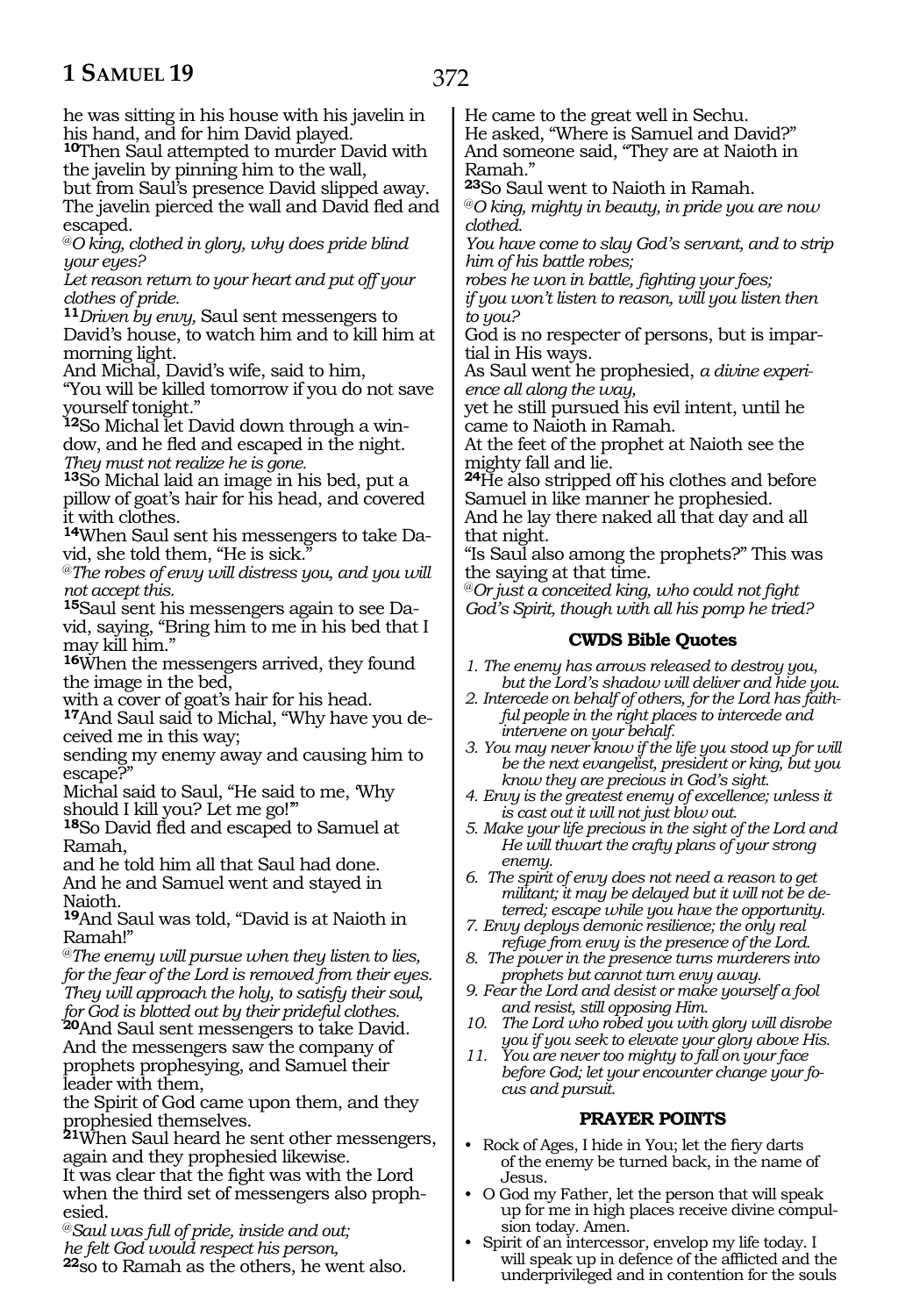of men. Amen.

- Spirit of envy in the body of Christ, your time is up; dissipate by the fire of the Holy Spirit and the blood of Jesus. Amen.
- I will live a life that dignifies the word and accumulate great value in heaven. Amen. Father, I will make You well pleased with me. Amen.

## **Oh, friend, tell me who wants to harm**<br>What dan't new loop was me a sume?

#### **Why don't you lean upon my arms? You can depend on me; I will shield you from all harm.**

**Oh, friend, he tried to kill me! They wept and they embraced; A tearful, fearful, parting, "Will I ever be seeing you again? O, friend!"**

#### 1 SAMUEL 20

@*This is what a friend is for, someone to turn to when you are down.*

*This is what friends are for, when you are hurting you make it known.*

**<sup>1</sup>**So David fled from Naioth in Ramah, and he went to Jonathan, and said,

"O friend, your father seeks to kill me.

What have I done?

What is my iniquity and my sin before him; where did I go wrong?"

**2**So Jonathan said to him, "O friend, God forbids! You shall not die!

My father will not do anything great or small unless he first tells me, my friend.

Then why would my father hide this thing from me? It is not so!"

**<sup>3</sup>**Then David replied, "Your father knows that you love me;

and he has said, 'Do not tell Jonathan, lest he be grieved.'

But as the Lord lives and your soul lives, oh friend, just one more step...!

There is just one more step between your friend and death."

**4**And Jonathan said to David, "I will do whatever you desire; I will do it for you."

**<sup>5</sup>**And David said to Jonathan, "Tomorrow is the New Moon, and I am required to sit and eat with the king;

but let me go, and I will hide in the field until the third day at evening.

**6**"If your father misses me, say, 'David earnestly asked me permission to run to his city Bethlehem,

for there is a yearly sacrifice of his family there, so he is gone to be with them.'

**<sup>7</sup>**"If he says, 'It is well,' then it is good, I will be safe then.

But if he becomes very angry, then know, evil is determined for me, oh, friend.

**<sup>8</sup>**"O friend, you brought me into a covenant of the Lord with you; therefore treat your servant with kindness.

However, if there is iniquity in me, kill me yourself;

for why should you bring me to your father, O

friend?"

**<sup>9</sup>**Jonathan said, "Let this be far from your thoughts and from your mind! For if I knew for certain that my father deter-

mined evil against you, would I not tell you likewise?"

**<sup>10</sup>**Then David said to Jonathan, "Who will come and tell me?

Or what if your father answers you roughly?" **<sup>11</sup>**And Jonathan said to David, "Come let us go now before the Lord into the field."

@*At the time you need assurance, you may know you have a friend.*

So they went into the field, both of them.

**<sup>12</sup>**And Jonathan said to David, "The Lord God of Israel is witness!

When I have investigated this matter with my father sometime tomorrow, or the third day, if there is good towards David and I do not send to let you know,

**<sup>13</sup>**"let the Lord do so to Jonathan and much more,

but if it pleases my father to do you evil, then I will report it and send you away safely.

The Lord be with you as He had been with my father, my friend.

**14**"And you shall not only show me the kindness of the Lord while I live, that you spare my life,

**<sup>15</sup>**"but you shall show your kindness to my house also forever,

when the Lord cut off the enemies of David, everyone, from the face of the earth."

**<sup>16</sup>**So Jonathan made a covenant with the house of David, saying,

"Let the Lord require it at the hand of David's enemies."

**<sup>17</sup>**And Jonathan caused David to vow, for he loved him so;

oh, how he loved him! He loved him as he

loved his very own soul; *O friend.* **<sup>18</sup>**Then Jonathan said to David, "Tomorrow is the New Moon; your seat will be empty and you will be missed.

**<sup>19</sup>**"When you have stayed three days, go quickly and come to the place you hid; and by the stone Ezel remain.

**<sup>20</sup>**"And I will shoot three arrows to the side as though I shot at a mark;

**<sup>21</sup>**"and I will send a boy to find the arrows; now you shall listen as I talk.

If I say to the boy, 'Look, the arrows are on this side of you, get them and come'-then, as the Lord lives you are safe, there is no harm.

**22**"But if I say to the young man, 'Look, the arrows are beyond you,' -- the Lord has sent you away, depart and go.

**<sup>23</sup>**"As for the matter we have spoken of, the Lord be between you and me forevermore, my friend."

**<sup>24</sup>**So David hid in the field. And when the New Moon had come, the king sat down with them all to eat.

**<sup>25</sup>**The king sat on his seat by the wall as at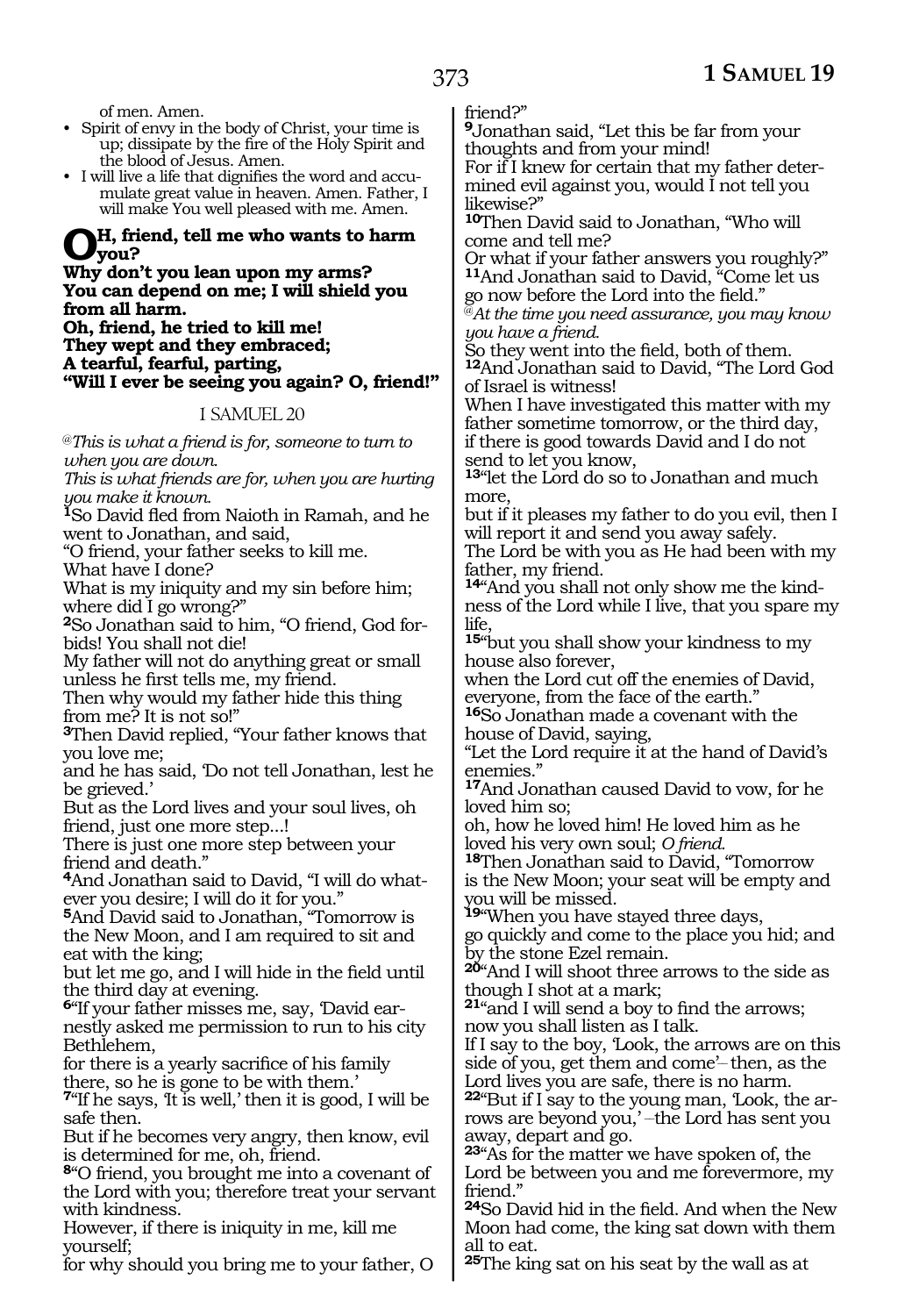other times;

and Jonathan arose, and Abner the captain of the army sat by Saul's side;

but David's place was empty.

**<sup>26</sup>**And Saul said nothing that day, for he thought,

"Something has happened to him; surely he must be unclean."

**<sup>27</sup>**But he was absent the next day, the second day of the month, his place was still empty. And Saul said to Jonathan, "Why has the son of Jesse not come to the table yesterday and today?"

**28**So Jonathan replied to Saul, "David earnestly asked permission of me to go to Bethlehem. **<sup>29</sup>**He said, 'Please let me go, for my family has

an annual sacrifice in the city,

and my brother has commanded me to be there.

Now if I have found favor in your eyes, let me get away and see my brothers,'

so he is not present at the king's table." @*O friend!* I see the anger; *his appearance was* 

*disfigured as his bitter heart broke free. Now I understand what you were saying;* these are the words he said to me:

**<sup>30</sup>**"You son of a perverse, rebellious woman! Don't I know that you have chosen the son of Jesse to your own confusion and to the shame of your mother's nakedness?

**<sup>31</sup>**"For neither you, nor your kingdom shall be established as long as the son of Jesse lives. Now then, send and bring him to me that I may kill him, he shall surely die."

@*His eyes were raging red and all I could think was, 'O friend!'*

**<sup>32</sup>**And Jonathan asked Saul his father, "Why shall he be killed? What has he done?"

**<sup>33</sup>***He shook in disbelief.* Saul cast a spear at him to kill him.

And Jonathan knew his father was deter- mined to kill David.

**<sup>34</sup>**So Jonathan rose up from his father in fierce anger, and ate no food on the second day of the month;

for he was grieved for David, for his father had treated him shamefully.

**<sup>35</sup>**And so, in the morning, Jonathan went out into the field at the time agreed with David, and he had a little boy with him.

**36**Then he said to the boy, "Run, find the arrow which I shoot."

And as the boy ran, he shot the arrow beyond him.

**<sup>37</sup>**When the boy arrived at the place where the arrow he shot was, Jonathan cried out after him, "Is not the arrow beyond you?"

**<sup>38</sup>**And Jonathan cried out, "With speed, hurry, do not stay."

So the boy collected the arrows and brought them to his master.

**<sup>39</sup>**But the boy did not know anything about the matter, only Jonathan and David.

@*It was a time of heart-rending sorrow shared* 

*only by very close friends.*

**<sup>40</sup>**Jonathan gave the boy the weapons and said, "Carry them to the city; go."

*It was the beginning of an end shared by two grief stricken souls.*

**<sup>41</sup>**As soon as the boy was gone, David rose out of his place towards the south;

he fell on his face and three times he bowed. A moment of bitter emotions as they kissed each other and wept; David crying more.

@*For in that moment none could tell when they would see each other next.*

It was a time David exceeded; it was too much for him to bear.

@*It was a time that could have brought one great embarrassment should you have been standing* 

*there.* **<sup>42</sup>**Jonathan said, "Go in peace, since we have both sworn in the Lord's name, saying, 'May the Lord be between you and me, and between your descendants and my descendants forever.'"

So David rose up and departed and Jonathan returned into the city.

@*But as they tearfully parted company, there was nothing one could say, but, O friend!*

#### **CWDS Bible Quotes**

- *1. The strength of a genuine friend is perfectly known in your times of great weakness and so is the pretense of the non-genuine.*
- *2. Evil does not need an excuse or justification for its ruthlessness; ruthlessness exemplifies and personifies evil.*
- *3. Let your commitment to doing right be the only contention against you and explanation of what you have done wrong for you to be targeted.*
- *4. Evil hides behind the disguise of amity until it strikes or is exposed.*
- *5. The right words at the right moment plays the right tune to a distressed soul; a friend sticks closer than a brother.*
- *6. Words of confidence in your destiny, and divine destiny-connections are needed when you lose confidence in the moment.*
- *7. When your future hangs in a balance ensure your present is in safe and trusted hands.*
- *8. Your silence will cause the enemy to speak up and reveal their evil thoughts; your absence is the greatest torment of your enemy.*
- *9. Kingdom reliance prefers others to themselves and places God's word above self-interest; kingdom defiance fights the word of God to preserve itself.*
- *10. Your defence of truth may make you the target of those who hate truth, even close family members. Be willing to be speared with words and weapons.*
- *11. Bad news hits like an arrow and overwhelms with sorrow, but the good news is that you have a friend.*

#### **PRAYER POINTS**

- Let every pretentious spirit assigned against me be exposed and disgraced now, in the name of Jesus, and let the genuine manifest. Amen.
- Evil powers releasing ruthlessness on this gen-eration, lose your hold and die, in the name of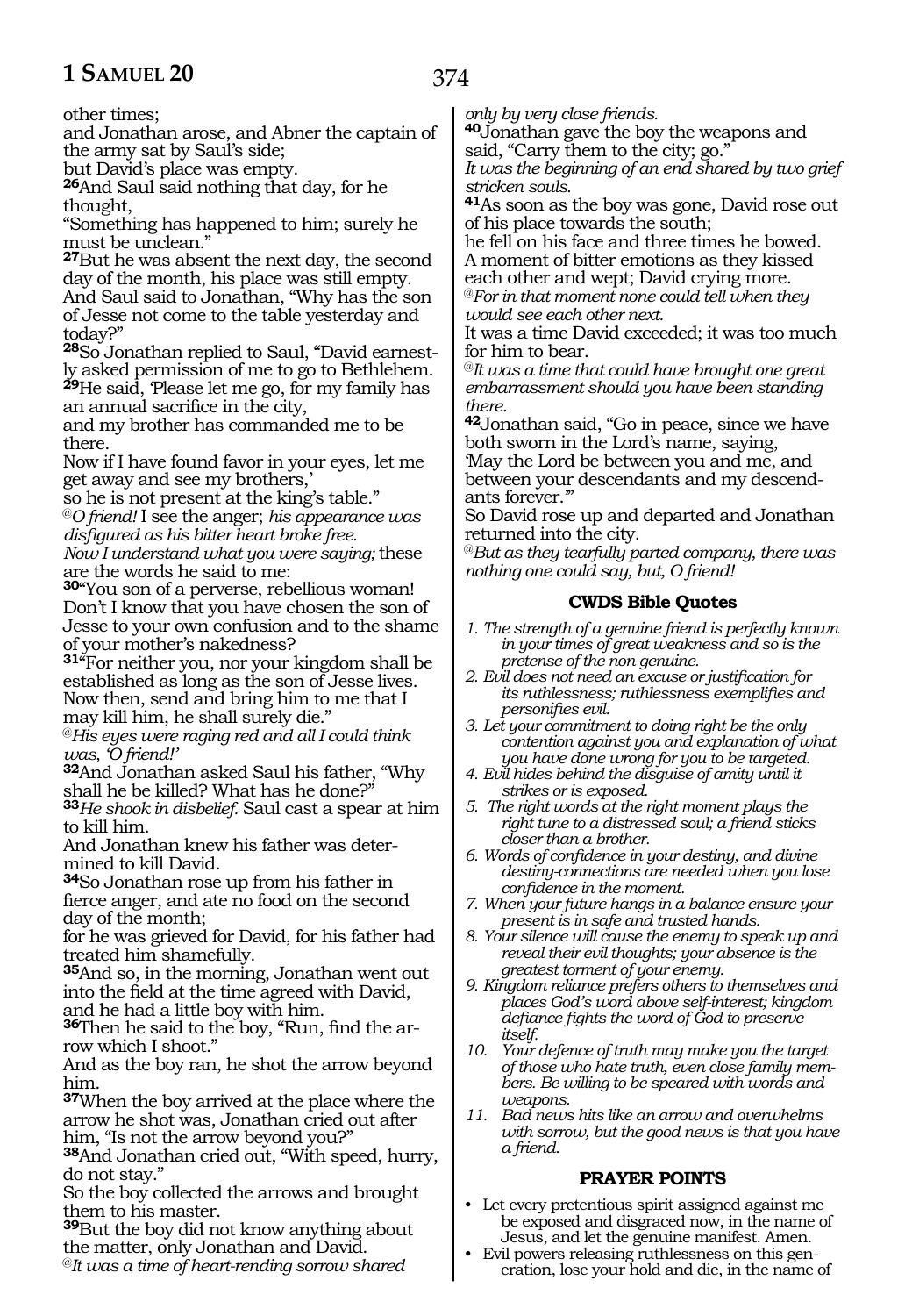Jesus.

- Holy Father, I am committed to live a life to ensure the only contention the envious will find against me is my love and relentless pursuit of You, in the name of Jesus. Amen.
- Let every wicked person secretly plotting evil for my life be exposed and disgraced today, in the name of Jesus.
- Holy Spirit, Comforter, comfort the afflicted in the body of Christ, in the name of Jesus. Amen.

**NALL me mad but it is survival; Call me sick but I am sane. My head is good; I am just running; For my life some things are feigned. See me eat the holy showbread, See the saliva on my beard; For the madness from which I am running Is needed now to keep me safe.**

#### 1 SAMUEL 21

**<sup>1</sup>**To Nob, to Ahimelech who was priest, David, the fugitive came.

Ahimelech asked him, "Why are you alone? Why is there no man here with you?"

For when he met David, he was afraid.

@*David knew that he could not tell his business for this was about his life.*

**<sup>2</sup>**So David said to Ahimelech, "The king sent me on a special mission,

and he told me, 'Tell no one about this business to which you are assigned.'

And I have directed my young men to this and that place.

**<sup>3</sup>**"Now therefore, what do you have at hand here?

Give me five loaves of bread, or whatever you can find."

**<sup>4</sup>**And the priest answered David, saying, "I have no common bread at hand;

but there is holy bread; if your men have at least kept themselves from women."

**<sup>5</sup>**David answered him, and said, "Certainly, women have been kept from us since I left out, about three days.

And the vessels of the young men are holy; and the bread is really common in a way, even though it was consecrated in the vessel this day.

@*A fugitive and I am still running; I am not mad, I need supplies.*

**<sup>6</sup>**So the priest gave him the holy bread, for there was no other bread there,

but the showbread which had been taken from before the Lord,

to be replaced by hot bread on the day it was taken away.

*From the madness he must keep on running;* **<sup>7</sup>**Now a certain man of Saul's servant was there that day.

His name was Doeg, Saul's chief herdsman; before the Lord he was detained.

**<sup>8</sup>**He heard David ask Ahimelech, "Do you have here at hand any sword or spear?

For I have neither my sword nor weapons

with me, for this business of the king required haste."

**<sup>9</sup>**So the priest said, "I have here the sword of Goliath the Philistine, who you killed in the valley of Elah.

If you will have it, David, take it. It is behind the ephod wrapped in a cloth.

For there is none except it here."

And David said, "There is none like it, give it to me."

@*A reminder of great battles he had fought. "When a giant loomed, the Lord was with me. When Goliath's madness caused all Israel to fear; in the deepest gloom, the Lord was my victory." A silent smile, "I am in His care."*

*@But this madness kept him running;*

**<sup>10</sup>**David rose up and fled that day from before Saul;

to the land of the Philistines; he came to Achish the king of Gath.

But the servants of Achish said , "Is not this David?"

@*And he knew he ran from danger into the line of fire.*

**<sup>11</sup>**"Is he not the king of the land?

Did they not sing of him to each other in dances and with rhymes,

saying: 'Saul has killed his thousands, but David his ten thousands'?"

**12**David took these words seriously, he pondered them in his heart,

and he was very much afraid of Achish the king of Gath.

**<sup>13</sup>**So he changed his behavior before them, and pretended to be mad.

He scratched on the doors of the gate, and let his saliva run down his beard.

He looked genuinely crazy, but it was all an act.

**<sup>14</sup>**Then Achish said to his servants, "Look, this man is insane, can't you see?

It is obvious he is a madman. Why then have you brought him to me?

15"Do I have need of madmen,

that you have brought this fellow to play the madman in my presence?

Shall this fellow come into my house?"

*The very thought was repulsive to him.*

@*Call me mad but it's survival;*

*call me sick but I am sane.*

*My head is good I am just running,*

*and my madness act is feigned.*

*Life or death this was a battle.*

*He was running from his king.*

*And the madness from which he was running, really never did get hold of him.*

#### **CWDS Bible Quotes**

- *1. Survival may necessitate losing your persona but you must never lose your character or your God in the process.*
- *2. The greatest madness of any believer is to lie and to accept the devil's DNA. God defends truth. He is truth.*
- *3. Let the house of the Lord be your first resort in*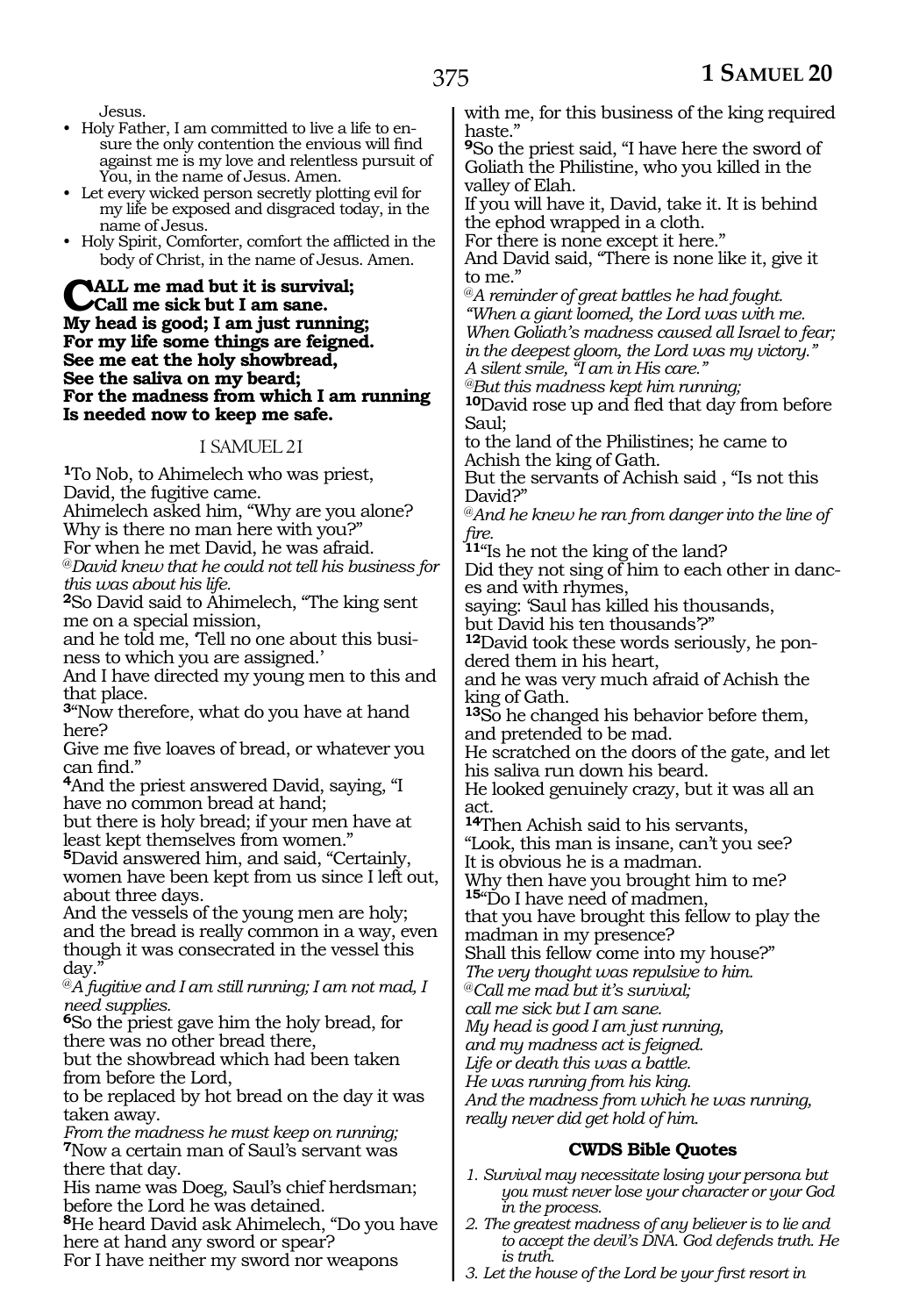*trouble; let the bread of life sustain you in your lowest moments.*

- *4. Understand the laws that govern holy things and align yourself; understand the heart of God who dictates holy things and resign yourself to Him.*
- *5. The enemy has assignees in the house of God watching for opportunities to trap ministers and thwart the work of God.*
- *6. When you cannot even trust the walls, they have ears, commit yourself to the Rock, He has heart.*
- *7. The symbol of your greatest victory is the best tool to have in the place of your greatest trial. Let the sword of your confidence be the word of God.*
- *8. Your reputation will go ahead of you to prepare your reception; but it may not be positive if you are running to the enemy you gained the reputation against.*
- *9. The madness you put on display may be your most sober performance; if it saves your life and the lives of others it will be remembered as your wisdom on display.*
- *10. You are only mad when you allow the madness of this world chasing you to get into you and change your character or cause you to retaliate.*

#### **PRAYER POINTS**

- Let the wisdom necessary to preserve missionaries on hostile mission-fields envelop them right now, in the name of Jesus.
- Most High God, You are my fortress and my strong resort in times of trouble; I will run to You for safety. Amen.
- Father God, help me never to violate my relationship with You by presumption, but to understand and follow Your loving heart. Amen.
- Let every evil eye assigned against the body of Christ receive blindness, in the name of Jesus.
- O God, my shield and my strong defence, I commit my safety to You; surround me with Your strength even as the mountains surround Jerusalem. Amen.

#### **Commonsense or lack of sense, Or do you call it senselessness? Do you kill God's priest and family Because he helped someone who is blessed?**

**Commonsense is what we call it! Among his servants there were none Who would fall upon the priesthood And do the senseless act Doeg has done. Saul demonstrated lack of sense, When he turned against the Lord; Despised the fear of God in anger, And placed his hope in his own sword.** 

#### 1 SAMUEL 22

**<sup>1</sup>**The cave Adullam his refuge be. It became a place for refugee. It was there that David escaped, and all his father's house with him when they

heard. **<sup>2</sup>**Oh, cave Adullam, your dusty contours

is where those in debt and distress came to hide.

It was there David captained the hopeless, and the discontented leaned on your side. There were about four hundred men with him. **<sup>3</sup>**And David's heart was filled with love and care;

he went to Mizpah of Moab, and to the king he said,

"Please let my father and mother stay with you here, until I know what God will do for me.

**<sup>4</sup>**So he brought them to the king of Moab, and with him they dwelt all the time that David dwelt in hideouts.

**<sup>5</sup>**The prophet Gad said to David, "Do not stay in this hideout anymore; depart and go to Judah."

So David left and went into the forest of Hereth.

**<sup>6</sup>**When Saul heard that David and the men with him were discovered\_\_

at that time Saul was staying in Ramah, under a tree,

with his spear in his hand, and all his servants gathered around him.\_

@*Then Saul looked at his servants and started the most senseless speech,*

**<sup>7</sup>**"Hear me you Benjamintes! Can the son of Jesse give each of you fields and vineyards, and make you captains of thousands and captains of hundreds?

**<sup>8</sup>**"You have all conspired against me, and none of you reveal to me that my son has made a covenant with the son of Jesse; none of you is sorry for me, or has revealed to me that my son has stirred up my servant against me, to lie in wait as it is this day."

**<sup>9</sup>**Then Doeg the Edomite, who was over Saul's servants responded.

"I saw the son of Jesse go to Nob, to Ahimelech the son of Ahitub.

*In Saul's senselessness he too was caught up.* 

**<sup>10</sup>**He said, "I saw him inquire of the Lord for him,

and he gave him provisions, and the sword of Goliath the Philistine."

*Commonsense should have restrained him.* **<sup>11</sup>**The king sent and called Ahimelech the priest, the son of Ahitub to him,

and all his father's house, the priests, who lived at Nob. And they came to the king.

**<sup>12</sup>**Saul said, "Here now, son of Ahitub!" And he answered, "I am here, my lord."

**<sup>13</sup>**Then Saul said, "Tell me the reason for your conspiracy against me, with the son of Jesse, in that you gave him bread and a sword, and have inquired of God for him,

that he should rise against me, to lie in wait as today it is."

**<sup>14</sup>**So Ahimelech answered the king and said, "Who is more faithful among your servants than David, your son-in-law,

who goes out and comes in at your bidding? None as honorable in your house at all."

*He first spoke to Saul some reason,*

*then he spoke up for himself:*

**<sup>15</sup>**"Did I begin to seek God's counsel for him? Let not the king blame his servant or impute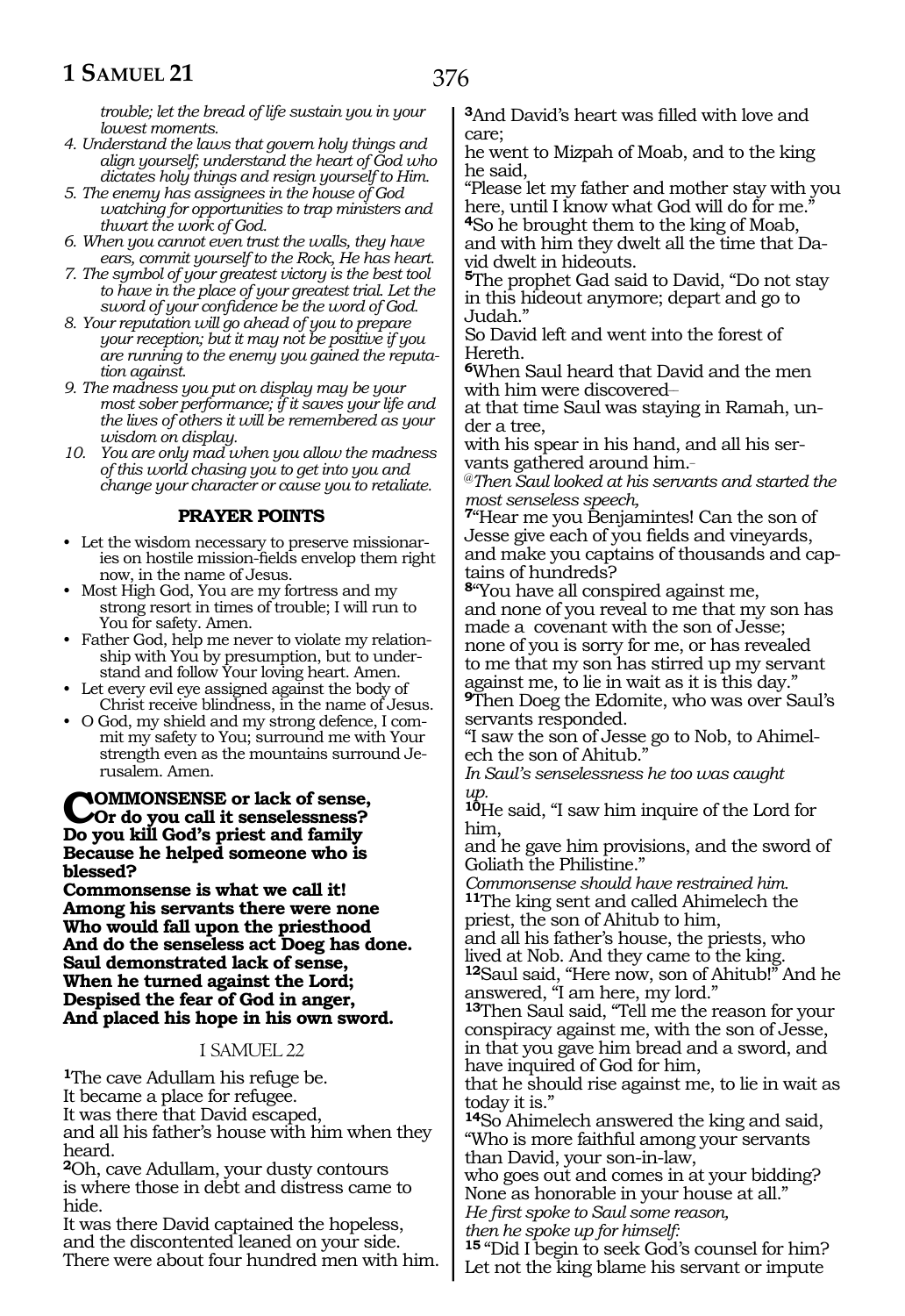wrongdoing to any of his father's house, for your servant did not know anything of all this, whether little or much."

**16**And the king said, "You shall die, Ahimelech, you and your father's house!"

*It was as God told Eli by Samuel's mouth!* 

@*Common sense is what we call it;* 

*among his servants it was shown.* 

**17**None of them would follow Saul's commands, when he said, "Turn and kill the priests of the Lord,

for their hand also is with David, and they knew when he fled and did not report it at all." @*But senselessness controlled Doeg, and insensitivity for he was an Edomite.* 

**<sup>18</sup>**The king said to him, "You attack and kill the priests!"

So Doeg the Edomite attacked and struck the priests, and killed eighty-five men who wore the linen ephod that day.

@*Commonsense can you restrain Saul?* 

*Is it lack of sense, or were his senses numb?*  **<sup>19</sup>**He struck Nob, the city of the priests with the edge of the sword,

killing both men, women, children, infants, oxen, donkeys and sheep in all.

@*O Saul! Get David if he has wronged you; why don't you leave God's priests alone?* 

**<sup>20</sup>**One of Ahimelech's son, Abiathar, escaped and fled to David.

**<sup>21</sup>**And with grief beyond expression he told David what Saul had done to the Lord's priests.

**<sup>22</sup>**And David said to Abiathar, "I knew that day, when I saw Doeg the Edomite there, he would surely tell Saul.

I blame myself for the death of your father's household.

**<sup>23</sup>**"Do not fear, but with me you shall stay, for he who seeks my life, seeks your life, but with me you are safe."

@*The senselessness that seeks to kill you, is pursuing and slowly, daily, killing me.* 

#### **CWDS Bible Quotes**

*1. Be a resort for the discontented and distressed and a nesting place for destinies, but be no resting or nesting place for their discontent and distress.*

*2. There is greatness and might in the people around you; if you can see their potential you will be patient with their problems.*

*3. Not because the pitiful comes to join your party means you must have a pity-party; make them an army of enviable warriors.*

*4. If your enemy cannot get you they will target your relatives and offspring; cover them constantly like Job did.*

- *5. If you value the voice of God and seek Him in all your way, He will certainly direct your path.*
- *6. Manipulation works the fields of sympathy and fear; never allow it to move you to evil.*
- *7. The anger targeting the righteous will not spare the church or its ministers; intercede constantly.*
- *8. Satanic madness cannot be reasoned with or reasoned away. The quest to gain or retain*

*power knows no restraint; appeal to the court of heaven.*

- *9. Never position yourself to be used by the devil in pursuit of His evil rage against the house and the people of God.*
- *10. 'You are running' does not mean you cannot be a refuge for those who are; it means you may have something to offer no one else has.*

#### **PRAYER POINTS**

- Let the power to remove yokes and to restore hope rest upon my ministry, in the name of Jesus.
- God of David, let the power to see greatness in people and to help them to realize it, be my portion, in the name of Jesus.
- I declare by the grace of the Lord Jesus that I shall live to invest in people, not in their problems; my environment will make them better and not bitter. Amen.
- Let every power targeting my children because it is unable to get me, be disgraced and brought down suddenly to the pit, in the name of Jesus.
- Spirit of the living God, be the compass of my life and the voice that commands my way; You be first and final in all my decisions. Amen.
- Omnipotent God, let every madness that rages against the church in this evil age and exalts itself against the knowledge of You, crash disastrously and dissipate, by the blood of Jesus Amen.

### **THE** Philistines and I have got to fight;<br>
Hear the heart's cry of the Israelite.<br>
Theugh Lanks have with me and amall. **Though I only have with me one small band,**

**I have got to strengthen Israel's hand. To have the strength of Israel's hand, Come out against your one small band. The Philistines and they have got to fight; "Saul, get up and leave the Israelite."**

#### 1 SAMUEL 23

**<sup>1</sup>**"The Philistines and I have got to fight." David was told of Keilah's plight, how the Philistines are fighting them, and how they rob their threshing floors.

*His heart replied, "Enough! No more."*

**<sup>2</sup>**So David sought the Lord's counsel, saying,

"Shall I go attack these Philistines?" And the Lord said to David, "Go attack the

Philistines, and save Keilah from them." **<sup>3</sup>**But David's men responded, "We cannot do this thing.

We are afraid here in Judah, how much more if we go to Keilah against the Philistine armies?"

*He heard his men but his heart still chimed.* **<sup>4</sup>**So he asked counsel of the Lord a second time.

"Against the Philistines, Lord, should I go and fight?

Should I go and help the Israelites?"

And the Lord answered David, saying, "Arise, go down to Keilah, for I will deliver the Philis- tines into your hand."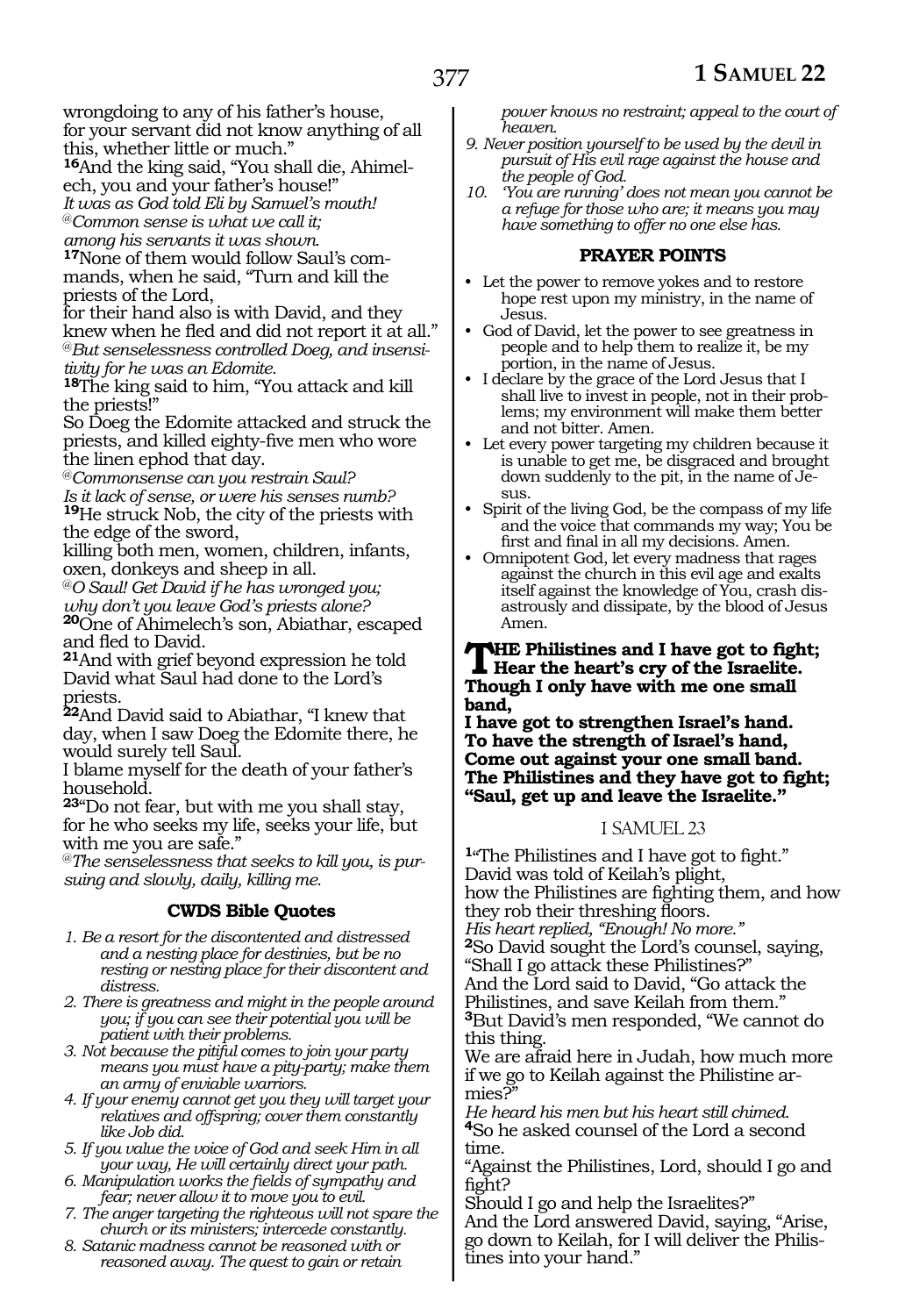**<sup>5</sup>**So David and his men went to Keilah that day, and fought and struck the Philistines with a great slaughter;

and they took away their livestock; and so David saved the inhabitants of Keilah.

**<sup>6</sup>**And when Abiathar, Ahimelech's son fled to David at Keilah for fear,

in his hand he brought an ephod with him there.

**<sup>7</sup>**And Saul was told that David had gone to Keilah.

So Saul said, "God has delivered him into my hand now.

For he has shut himself in by entering a town with gates and bars."

**<sup>8</sup>**So Saul called all the people together for war, to go down to Keliah to besiege David and his men.

*@O Saul, see the Philistines! Why not go up and fight?*

**9**When David knew that Saul planned mischief against him,

he said to Abiathar the priest, "Bring the ephod here to me."

**<sup>10</sup>**Then David said, "O Lord God of Israel. I have heard that Saul is planning to come to destroy the city for my sake.

**<sup>11</sup>**"Will the men of Keilah deliver me into his hand?

Will Saul come down as I have heard? Please tell Your servant."

And the Lord said, "He will come down."

**<sup>12</sup>**And David said, "Lord, tell me once more. *I delivered Keilah from the Philistines,*

but, Lord, will the men of Keilah deliver me and my men into Saul's hand?"

And the Lord said, "Yes, they will deliver you." **<sup>13</sup>**So David and his six hundred men arose; they departed from Keilah and went wherever

they could go. Saul was told that David had escaped from

Keilah so he no longer went up.

**14**So David stayed in strongholds in the wilderness,

and he remained in the mountains in the Wilderness of Ziph.

He was a fugitive, sought by Saul every day but he enjoyed the safety of God's protective care.

**<sup>15</sup>**David saw that Saul had come to seek his life.

He was in a forest in the Wilderness of Ziph at that time.

**<sup>16</sup>**He was very glad to see his good friend, Jonathan, Saul's son.

He went to David in the woods to strengthen his hand in God.

**<sup>17</sup>**He was refreshed by his words of encourage- ment, as he said,

"Do not be afraid, for the hand of Saul my father shall not find you.

You shall be king over Israel, and I shall be next to you;

even my father, Saul, surely knows this too."

*@The enemy knows the will of God, yet he fights it to establish his.*

**<sup>18</sup>**So the two men made a covenant before the Lord there, *and to David it felt right*

*to get this support from another Israelite.* David stayed in the wood and Jonathan re-

turned to his house.

**<sup>19</sup>**Then the Ziphites came to Saul at Gibeah, they brought him word, saying,

"Isn't David hiding with us in strongholds in the woods,

in the hill of Hachilah, south of Jeshimon? **<sup>20</sup>**"Therefore, O king, come down according to

all the desire of your soul to come; as for our part, we will deliver him into your hand."

**<sup>21</sup>**"You are blessed of the Lord," or so says Saul,

"for you have compassion on me; you know my heart."

**<sup>22</sup>**"Go and spy, and find out for sure; see where his hideout is and who has seen him there also,

for I am told he is slippery and subtle.

**<sup>23</sup>**"Therefore see and take knowledge of his lurking places, where he hides,

and come back to me, and certainly I will go with you at that time.

And indeed, if he is in the land, I will search for him throughout all the thousands of Judah."

**<sup>24</sup>**So they arose and went to Ziph ahead of Saul.

But David and his men were in the Wilderness of Maon, in the plain on the south of Jeshimon.

**<sup>25</sup>**Saul and his men went to seek him and David was told,

therefore he went down to a rock, and stayed in the Wilderness of Maon.

When Saul heard it, he pursued David in the Wilderness of Maon.

**<sup>26</sup>**Saul went on one side of the mountain, and David and his men on the other.

And for fear of Saul, David made haste to escape,

for Saul and his men were surrounding David and his men.

**<sup>27</sup>**Then a messenger came to Saul, saying, "Make haste and come now for the Philistines have invaded the land.

*@The Philistines and you have got to fight; Get up and leave the Israelite.*

*Why fight against a faithful servant, while the enemy, the Philistines invade your land?"*

*Why not chase them instead with your resources? Can't you yet discern who the real enemy is? Why preoccupy yourself constantly with David, instead of your real enemy, the Philistines?* **<sup>28</sup>**So Saul returned from pursuing David and went against the Philistines then. Therefore they called the place the Rock of Escape.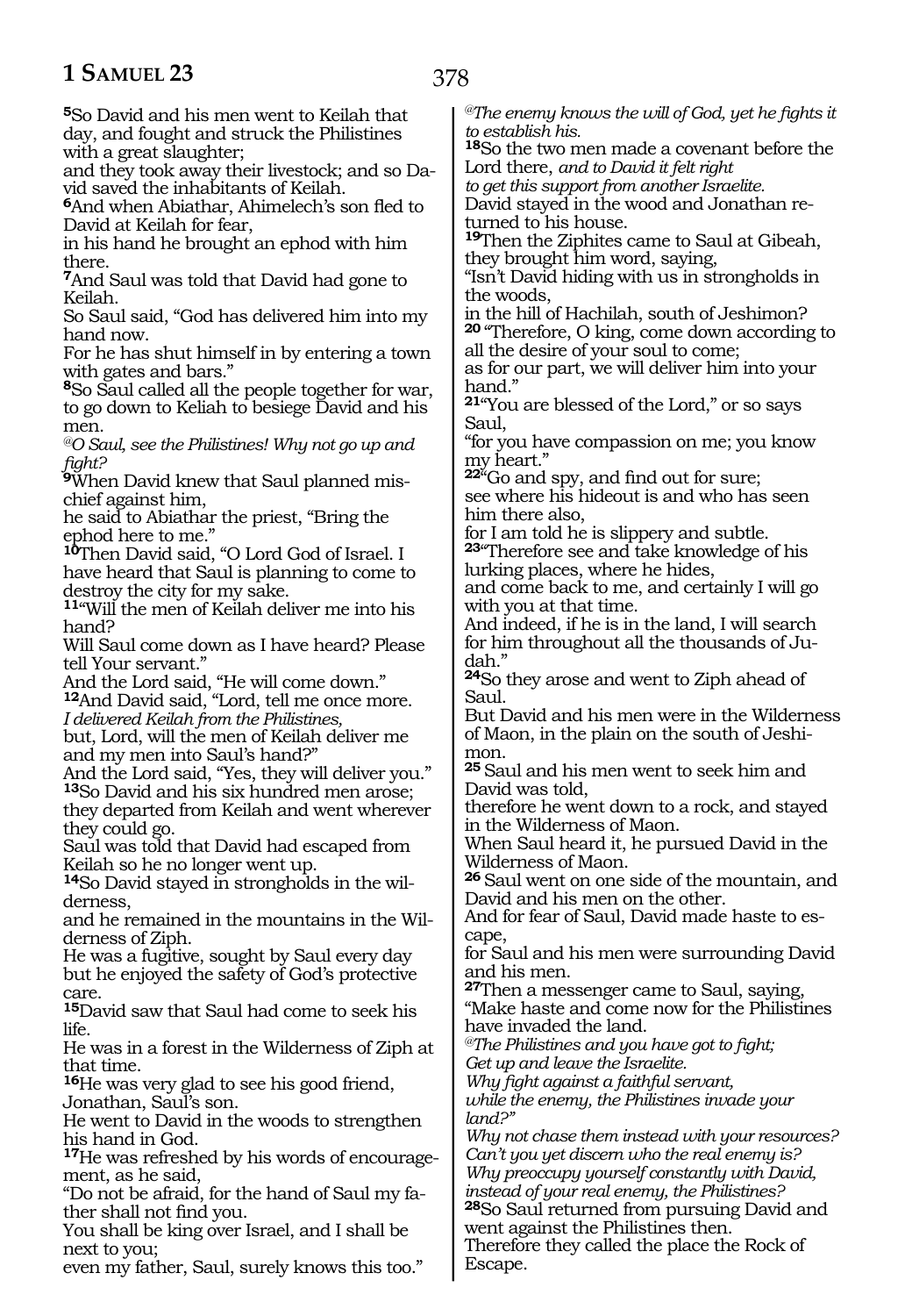**<sup>29</sup>**And David went from there to Engedi and dwelt there in strongholds.

#### **CWDS Bible Quotes**

- *1. Brethren in trouble deserve a response from the church and from true believers, even if they have their own pressing problems.*
- *2. When the call of duty places danger in the balance, place God in the mix and allow Him to tip the scale; make it His call.*
- *3. Let the word from the Lord resolve the issues of your heart and rewrite your assessment of the situation, so all that matters is His word.*
- *4. The fields of duty should never find you missing and those who wield envy and jealousy should not keep you absent.*
- *5. You fight the wrong battles where you fight against those who fight the battles you are anointed to fight, and assigned to.*
- *6. Never assume your victory is your guarantee of safety; never be too confident to seek the Lord; be led by the Spirit at all times.*
- *7. You delivered them from trouble does not mean they will not deliver you to trouble under pressure; be practical and know when to move on.*
- *8. Friendly words that speak to your destiny is refreshing when your present speaks trouble and you run for survival.*
- *9. It takes courage and humility to put the word of God above your own security and legacy, and to yield your throne to God's designate, especially when they are struggling in life.*
- *10. The people you seek refuge from may be the very first to betray you; resort to them but take refuge in God.*
- *11. You may never know who is secretly observing you to entrap you but you can be assured of who will break the snares and make you escape.*
- *12. When your difficult situation becomes impossible the Rock of your escape will intervene on your behalf.*

#### **PRAYER POINTS**

- Let the blood of our Lord Jesus Christ fan away every excuse of the brethren to respond to the needs of believers and of other churches, in the name of Jesus.
- Father God, I trust You completely to direct my battles. Amen.
- Let every spirit assigned to cause jealousy and infighting be fanned away from the body of Christ by the precious blood of Jesus. Amen.
- Holy Spirit, Comforter, let those who will speak life and confidence into the hearts of believers, locate them now in their wilderness, in the name of Jesus.
- Faithful Father, thank You for opportunities to be a blessing, but my confidence remains in You and not in the rewards or the gratitude of man. Amen.
- Righteous Father, I defy personal danger and threats to my life to mark my name present on the battlefield of hope, in the name of Jesus.

**Wickedness comes from the wicked; Do not reach out your hand to touch. Would you have your heart be smitten? Let the Lord become their judge. They know you will be established;**

#### **They know that you are blessed. Be as dead, oh, they can't harm you Though they feed you wickedness.**

#### 1 SAMUEL 24

**<sup>1</sup>**Saul returned from doing what he should, from fighting the Philistines that day, *while David's pay for doing good was a wilderness hideaway.* 

Saul was told, "David is in the Wilderness of Engedi."

**<sup>2</sup>**So Saul took three thousand chosen men from all Israel,

to seek David and his men on the Rocks of the Wild Goats.

@*From doing right he turned to pursuing wickedness once again.* 

*Wickedness belongs to the wicked, and this all men will know,*

*when you catch your enemy, literally 'with their pants down'.* 

**<sup>3</sup>**So Saul came to the sheepfolds by the road, where there was a cave,

to attend to the call of nature he went in; (David and his men were staying there in the sides.)

**<sup>4</sup>**His men said to him, "Indeed it had been prophesied, now the day has come,

that the Lord said to you, 'I will deliver your enemy into your hand,

that you may do to him as to you it may seem good.'"

*@But wickedness is for the wicked.* 

*David could not do as the wicked would.* He stealthily arose and cut off a piece at the end of Saul's robe.

**<sup>5</sup>**And it happened that his heart restrained him immediately after doing so;

he felt terrible for cutting Saul's robe.

*@To Saul what seemed so small, was a weighty matter for a righteous person, to delve in wickedness.* 

**<sup>6</sup>***Wickedness comes from the wicked.* 

David restrained his servants, and said, "God forbid I do this thing to my master; the

Lord's anointed,

to stretch out my hand against him; I must respect the anointing."

*@To the Spirit he was tender; he was very sensitive to God.* 

**<sup>7</sup>**David restrained his servants with these words,

and he did not allow them to rise up against Saul.

So Saul rose up and went out of the cave with his evil intent;

*@blind and completely oblivious to what had been hanging over his head.* 

**<sup>8</sup>**Saul heard a voice and knew it;

he looked back the way he had come.

He saw a figure stooping in a respectful bow. For David arose afterward, and went out of the cave,

"My lord and my king!" he called out to Saul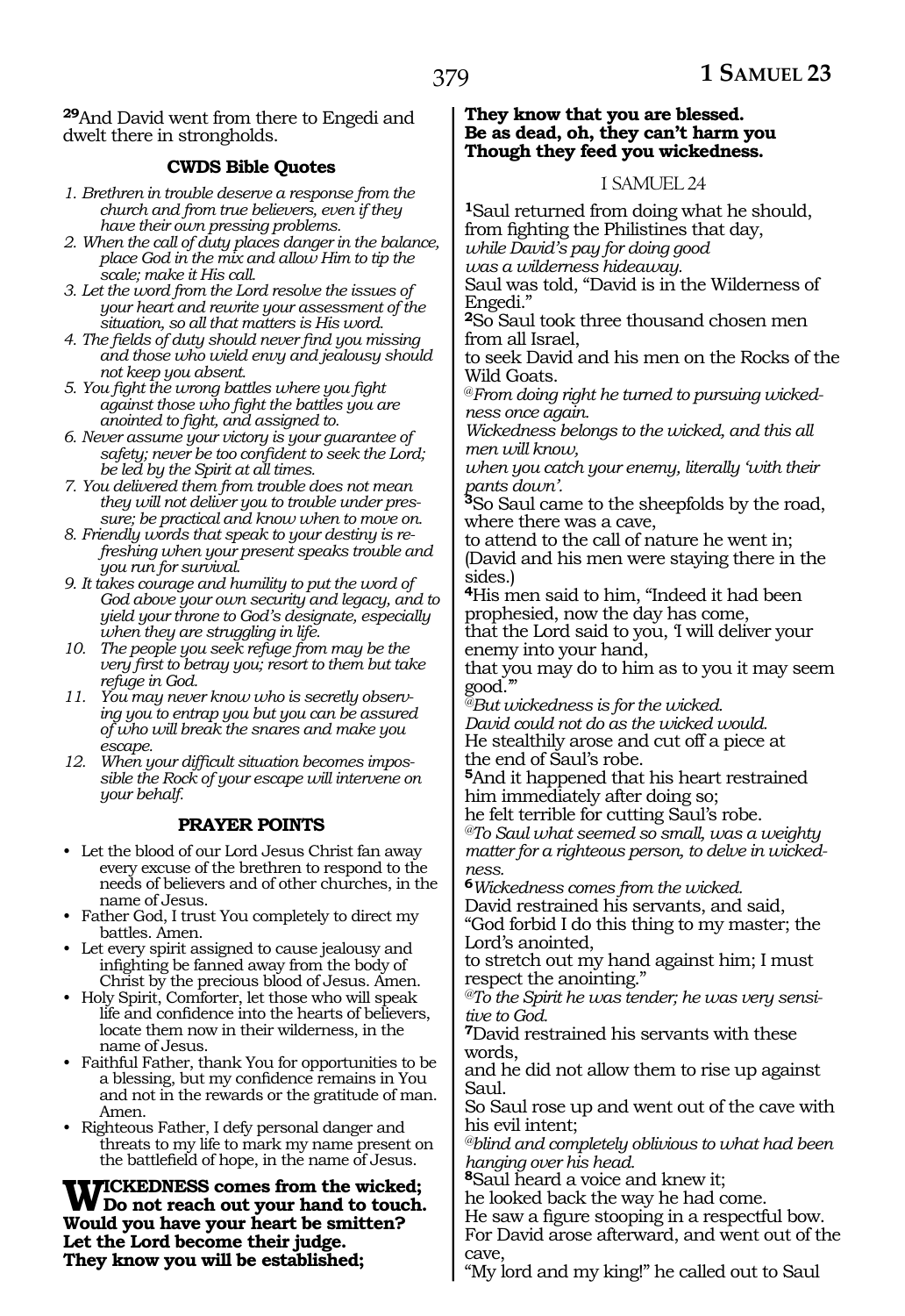and said.

**<sup>9</sup>**"Why do you listen to the men who tell you, 'David seeks your harm'?

**<sup>10</sup>**"Your eyes have seen that today the Lord has delivered you into my hand in the cave, and some prompted me to kill you.

But my eye has no evil, and so your life was spared.

For I said, 'I will not stretch out my hand against my lord, for he is the Lord's anointed.' **<sup>11</sup>**"Moreover, my father, so that you believe,

see the edge of your robe in my hand! For in that I cut the corner of your robe and did not kill you,

know that in my hand there is no wickedness or rebellion.

If I have not sinned against you, why do you hunt my life to take it?

**<sup>12</sup>**Let the Lord judge between you and me, and let the Lord avenge because of you,

but my hand shall not be against you.

**13**"As the proverb of the elders say, 'Wickedness comes from the wicked!'

**<sup>14</sup>**"Who is it that the king of Israel seeks? Who is it that you pursue?

A dead dog? A flea? *Am I a threat to you?* **15**"Therefore the Lord, the God of justice, shall today be our judge.

He shall judge between us, and plead my case; and deliver me out of your hand."

*@His voice trailed off; it left a piercing truth in the conscience of the king.* 

**16**Saul said, when David had finished speaking,

"Is this you, my son David?" And he lifted up his voice and wept.

**17**Then he said to David, "You are more righteous than I, for though I did you evil, you rewarded me with good.

**<sup>18</sup>**"And today you have shown me how you have done me well;

for when the Lord delivered me into your hand, you did not kill me.

**<sup>19</sup>**"Tell me who shall find his enemy, and let him get safely away?

May the Lord repay you with good for your righteousness to me this day.

*@They know well you shall be king;* 

*know well you are blessed by God.* 

**<sup>20</sup>**Saul said to David, "Now I know, all Israel shall be established in your hands."

*@Yet wickedness comes from the wicked.*

*But when they fight against your Source* 

*and try to block your blessing, they will only end up cursed.*

**<sup>21</sup>**And Saul asked for David's favor, "Swear to me by the Lord, that you will not cut off my descendants after me,

and that my name from my father's house you will not destroy."

**<sup>22</sup>**So David swore to Saul. And Saul went home.

But David and his men went up to the stronghold.

#### **CWDS Bible Quotes**

- *1. It may break your heart to be chastened and chastised for doing good, but be assured it breaks God's heart also and He is working all things out for your good.*
- *2. Demonic agitation that creates resilient determination to destroy you is not about your present but all about your destiny; the enemy is afraid.*
- *3. When the enemy rushes to your hangout in fury with their swords out but walk into your hideout in weakness with their pants down, you know your Strength is working.*
- *4. Not because they are in your hands means they are to be punished by your hands; let God have the final say.*
- *5. So close and yet so far; the God who protects and delivers you has the right to restrain you.*
- *6. Do not take the anointing of God lightly; fear God and step away. Never a good opportunity to stretch a hand against a father; just a diabolic temptation.*
- *7. The voice of truth will speak to you what the voice of your conscience has been saying all along; it will confront you with the question of your motives.*
- *8. The act of wickedness is proof of the fact of wickedness; nothing can come out of your heart that is not inside.*
- *9. Nothing bowls you over as when your enemy comes with a soft ball; nothing sets your head on fire as when your enemy attacks with love and mercy.*
- *10. They will know without question your God -given unstoppable destiny by your God-driven response of mercy, and they will be forced to openly acknowledge that their fight is with God not you.*

#### **PRAYER POINTS**

- Father God, I no longer seek an answer for the way I am mistreated, I seek You to be the answer and to justify me. Amen.
- Demonic agitation stirring up people against me wrongfully, dissipate now and be embarrassed, by the blood of the Lamb. Amen.
- God of awesome wonders, deliver my strong enemies into my hand, so I may show them love. Amen.
- Most righteous Father, let Your word and Your righteousness direct and restrain me. Amen.
- Let every voice speaking rashly against anointed ministers of God be put to silence, and every person militating against them be brought low, in the name of Jesus.
- Wisdom to heap coals of fire on the head of their enemy and to trouble their conscience, rest in the hearts of believers now, in the name of Jesus.

#### **WAIT my friend, wait; wait upon the Lord.**

#### **To Him belongs judgment, and justice is His sword.**

**Men will treat you wickedly, though you have done them good.**

**With your strength you can repay them, but then tell me why you should?**

**Give heed! God restrains you to keep you from the lies**

**that would have you mar your record,**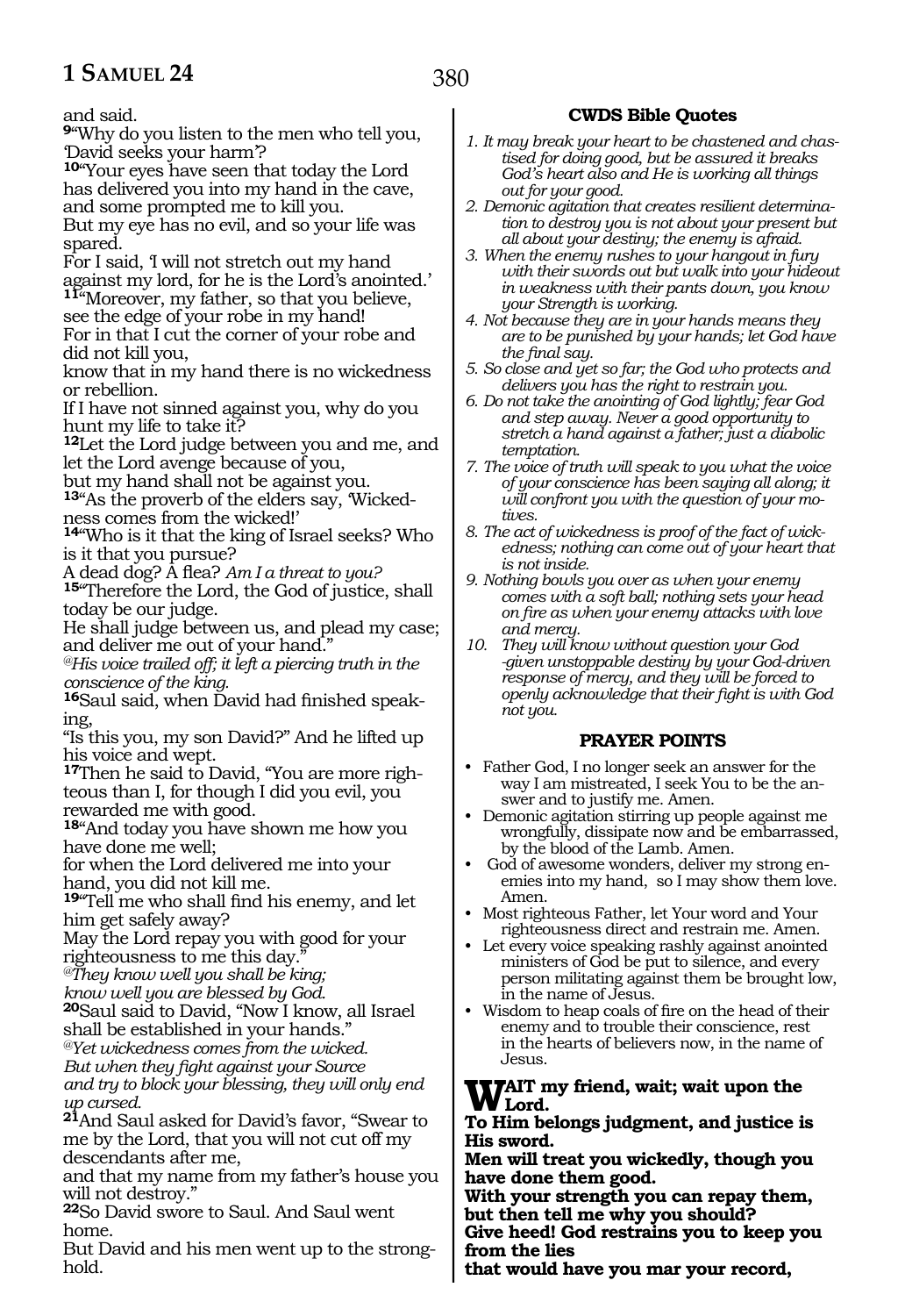#### **though anger fills your eye. He adds to you a woman to help you to be wise,**

#### **And with His strength He undergirds you and propels you to the skies.**

#### 1 SAMUEL 25

**1**Samuel died, and all of Israel gathered together and mourned for him.

At his home at Ramah they buried him.

It was a great loss for David; he arose and to the Wilderness of Paran he went.

**<sup>2</sup>**There was a man in Maon whose possession was in Carmel and who had much wealth. He had three thousand sheep and a thousand

goats. He was shearing his sheep in Carmel. **<sup>3</sup>**Indeed his name was Nabal, and his wife was Abigail.

She was a woman of good understanding, charming and good looking.

But he was a harsh individual, and evil in all his doings.

He was of Caleb's house.

**4**When David heard in the wilderness that Nabal was shearing his sheep,

**<sup>5</sup>**David sent ten young men; and to them he said, "Go to Nabal at Carmel, and greet him in my name.

**<sup>6</sup>**"Say to this man who lives in prosperity, 'Peace be to you, and to your house and to all that you have this day.

**<sup>7</sup>**'Now I have heard that you have shearers. We did not hurt your shepherds all the time they were with us;

nor did they miss anything for the entire time they were in Carmel.

**<sup>8</sup>**'Ask your young men, they will confirm this. Therefore let my young men find favor in your eyes, for we are here on a feast day.

Please give whatever comes to your hand to your servants and to your son David.'"

**<sup>9</sup>**So David's young men went and spoke to Nabal as they were instructed in the name of David;

then they waited, *expectation in every word, @happy, they did him no evil; now their reward was sure.*

**<sup>10</sup>***Their expectation was deflated*, as Nabal answered David's servants, and said,

"Who is David, and who is the son of Jesse that I should?"

*@They hung their heads as he railed on; they could not look into his face.*

"Many servants break away these days from their masters.

**<sup>11</sup>**"Shall I take my bread and water and the meat I have killed for my shearers,

and give it to some rover whom I do not recog- nize?"

**<sup>12</sup>**So David's men turned and went back and came and told him all these lines.

*@Shamed, vengeful, angry, were the moods of all of them that day,*

**<sup>13</sup>**David said to his men, "Every man put on

your sword."

So David and his men girded on their swords. About four hundred men went with David and two hundred men remained to protect the camp.

**<sup>14</sup>**But one of the young men went and told it to Nabal's wife, Abigail

saying, "David sent messengers from the wilderness to greet our master and he reviled them.

**<sup>15</sup>**"The men were very good to us, and we were not hurt, nor did we miss anything,

as long as we were with them while we were in the fields.

**<sup>16</sup>**"They were a wall to us day and night while we were with them keeping the sheep.

**<sup>17</sup>**"Now consider what you should do, and do so speedily;

for evil is determined against our master and all of his household;

for he is such a rascal that no man can speak to him at all."

**18**So Abigail made haste and took two hundred loaves of bread, two skins of wine, five sheep dressed and ready, roasted grain, a hundred clusters of raisins, and two hundred cakes of figs; and she placed them on donkeys.

**<sup>19</sup>**And she said to her servant, "Go before me; I am coming after you."

But she did not tell her husband Nabal.

**<sup>20</sup>**And as she rode on the donkey, she went down hidden by a hill;

and she saw David and his men, coming down towards her, and she met them.

**<sup>21</sup>**David had said, "Indeed, it was in vain to protect this man's property in the wilderness so he lost nothing.

For my good he has repaid me evil!

**22**"May the Lord do so and more also to David's enemies,

if I leave a male of anything that belongs to him by morning."

*@David was blinded by anger; perhaps in that moment reason could not get through to him.* 

*When an ugly moment needed beauty, she alighted from her donkey then.*

*Only wisdom in that moment could turn his heart around,*

*and she was paying him obeisance and bowing to the ground.*

**<sup>23</sup>**When Abigail saw David she quickly came down from her donkey, fell on her face before David, and bowed to the ground.

*@This beauty was so different; she had both heart and head (wisdom).*

**<sup>24</sup>**He listened and reflected on all the words she said,

"Let this iniquity be on me, my lord!

Please let your handmaid speak to you. **<sup>25</sup>**"Please do not give any regard to this rascal, Nabal.

For Nabal is just as his name is, and folly is with him.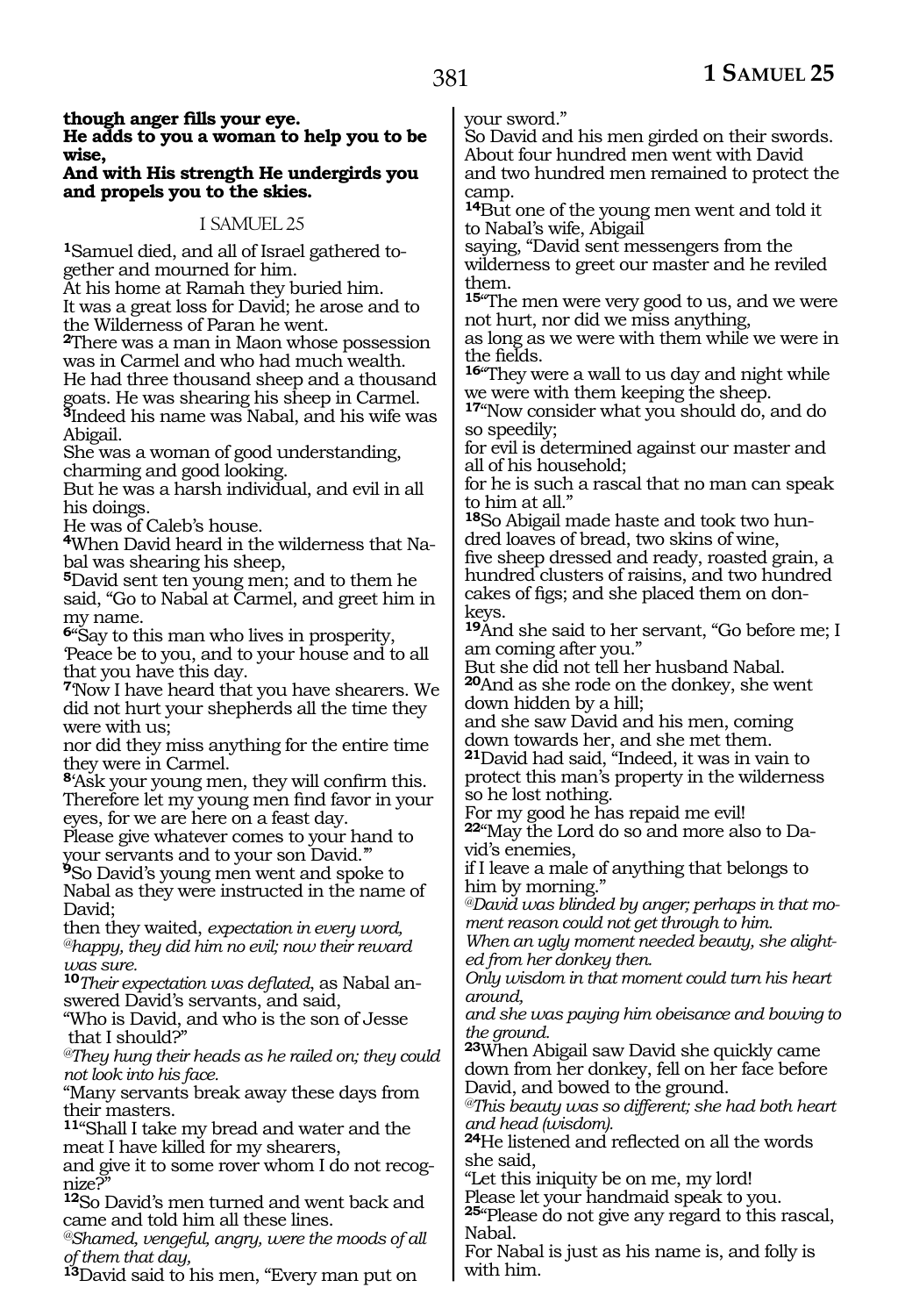But I did not see the young men you sent. **<sup>26</sup>**"Now therefore, my lord, since the Lord has kept you back from bloodshed,

and from using your own hand to avenge yourself;

**<sup>27</sup>**"now let this present I have brought to you, my lord,

be given to the young men who follow you." **<sup>28</sup>**She said, "Please forgive my trespass," *and he knew she had said enough.*

*But as she prophesied, he was very touched.*  She said, "The Lord will certainly make for my lord a sure house,

for you fight the Lord's battles and no evil is found in you throughout your days.

**<sup>29</sup>**"Yet a man rises to pursue you to seek your life,

but your life shall be bound with the Lord our God in the bundle of the living.

But the lives of your enemies He shall sling out, from the middle of a sling.

*Precious memories coming from her mouth.*

**<sup>30</sup>**"And it shall be, when the Lord has done for you all the good He has spoken of,

and has appointed you ruler over Israel,

**<sup>31</sup>**"this will not come back to haunt you, or grieve your heart,

that my lord has avenged himself, or that you have shed blood without a cause.

But when the Lord has done to you as He promised, please remember me.

*@No he would not forget her; this wisdom must be treasured in memory.*

**<sup>32</sup>**Then David said to Abigail:

"Blessed be the Lord God of Israel who sent you to meet me this day!

**<sup>33</sup>**"And blessed is your advice, and you are blessed,

for you have kept me back today from bloodshed and from avenging myself.

**<sup>34</sup>**"For as the Lord God lives, who has kept me from hurting you,

if you had not hurried to meet me, no male would have been left of Nabal by morning!" **<sup>35</sup>**So David accepted the present she had brought him,

and he said to her, "Go up to your house in peace. See, I have heeded your voice and respected your wisdom."

**<sup>36</sup>**And so Abigail came to Nabal, and he was there, having a feast in his house, like the feast of a king.

And he was very drunk, his heart was merry within him.

So she did not tell him anything, until the morning light.

*@How could he know the real treasure of a woman he had, who literally saved his life?* 

**<sup>37</sup>**And so, in the morning, when from Nabal the wine had gone,

his wife told him these things, and his heart of stone died inside him, and he became like a stone.

**<sup>38</sup>**And about ten days after this, the Lord

struck Nabal, and he died.

*@All his pleasure slipped from his hand; and he was about to lose his real treasure\_\_his wife\_\_to a better man.*

**<sup>39</sup>**When David heard of Nabal's death, he said, "Blessed be the Lord who has pleaded the cause of my reproach from Nabal's hand,

and from evil has kept His servant! For the Lord had rewarded Nabal's wickedness on his own head."

And David sent to commune with Abigail, to take her to be his wife.

*@Beauty filled with wisdom is how he remembered her that day.*

**<sup>40</sup>**When the servants of David came to Abigail at Carmel, they spoke to her saying,

"David sent us to you, to ask you to be his wife."

**<sup>41</sup>**And she arose, and bowed her face to the earth, and said,

"Let your maidservant be a servant to wash the feet of my lord's servants."

**42**So Abigail arose in haste and rode on a donkey, with five of her maidens attending to her, and she returned with the messengers of David and became his wife.

**<sup>43</sup>**And David took Ahinoam of Jezreel also, so both of them were his wives.

**<sup>44</sup>**But Saul had given Michal his daughter, the wife of David, to Palti the son of Laish, who was from Gallim.

### **CWDS Bible Quotes**

- *1. Represent the Lord well and your legacy will never be erased; you will be missed.*
- *2. Work to stamp your uniqueness on history and time will always celebrate your journey.*
- *3. Not everyone you do good to will do you good; not everyone you wish long life wants to see you alive; not everyone you speak prosperity to desires your prosperity.*
- *4. Your name means a lot to you but may have no value to the people you use it to defend.*
- *5. What do you do when you give everything in their defence but instead of gratitude you get an attitude?*
- *6. A selfish and a mean spirit is a hidden sword waiting to take away everything you value.*
- *7. Wisdom is found in a woman who understands the situation affecting her household and acts decisively and appropriately.*
- *8. Beauty with wisdom and discretion, who understands your past and speaks into your destiny, and who hears the heart of God, is irresistible.*
- *9. You have been wronged does not give you the rights to act in anger or take matters into your own hands.*
- *10. Your wife should be able to speak life into your vision even when you are low and nothing consistent seems to be happening.*
- *11. If you fail to use your heart, your heart will fail; if you refuse to give compassion your heart will have convulsions and failure.*
- *12. Be assured, the Lord your God will intervene on your behalf; vengeance belongs to Him.*
- *13. You will never be a widow or single for life if you position yourself with wisdom, word and humility; your king will find you ready.*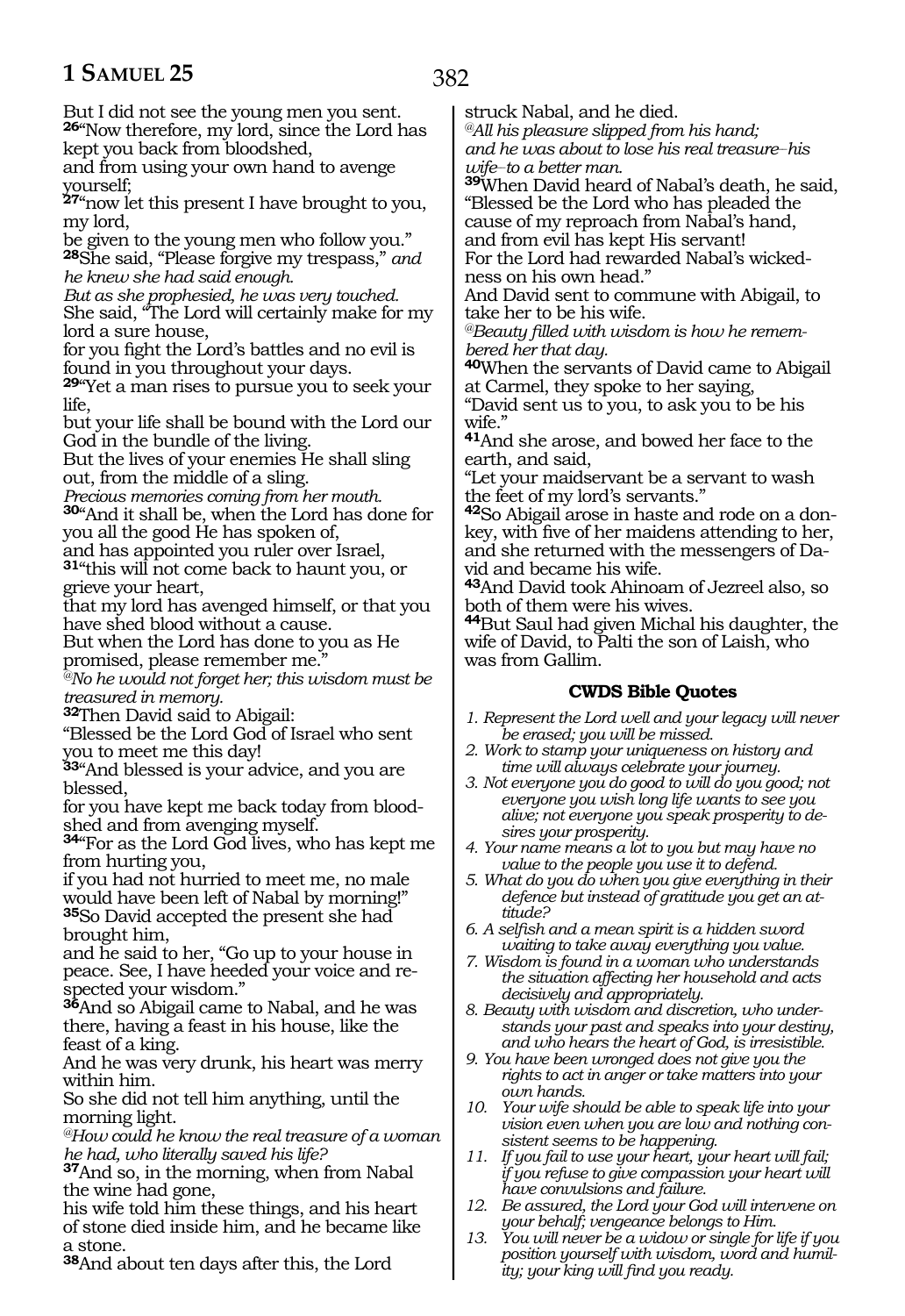#### **PRAYER POINTS**

- Power to lead a distinguished life and to make an impact on my generation like Samuel, rest upon me now, in the name of Jesus.
- By the power in the blood of Jesus, I shall not die uncelebrated or unmissed. Amen.
- Father God, I commit myself to Your faithfulness and not to the evil heart of man; I will continue to do good as You demonstrated by the cross. Amen.
- King of glory, teach me humility; remove every spirit of selfishness and callousness from my heart, in the name of Jesus.
- Most High God, let the woman who will bring balance and wisdom to men of destiny locate them today; for those who are married, let that woman be discovered in daily demonstration. Amen.
- Let every spirit assigned to cause disaffection in marriages because of the mandate of the Lord, be brought down with a terrible crash; and let the spirit of support and unity of vision spring up like fresh blooms. Amen.

#### **I**N the midst of troubled r<br>In the quiet of the night, **n the midst of troubled moments, You find the enemy sleeping, Though he comes to you to fight; Do you set your hand against him And strike him with the sword; Or give regard and honor To the anointing of the Lord?**

#### 1 SAMUEL 26

*@Though he comes to kill you, Just leave it to the Lord. Though he does not regard you, Just leave it to the Lord. He knows you could have killed him, Water and spear is yours; but your fight is the Lord's battle, so leave it to the Lord.* **<sup>1</sup>**The Ziphites came to Saul at Gibeah, and they said to Saul, "David is hiding in the hill of Hachilah, opposite Jeshimon; *come and pay David a call.*" **<sup>2</sup>**So Saul rose up and took three thousand chosen men of Israel, and went to seek David in the Wilderness of Ziph. **<sup>3</sup>**And in the hill of Hachilah Saul camped, by the road opposite Jeshimon. David dwelt in the wilderness, and he saw that Saul came there after him. **<sup>4</sup>**And David sent spies out to confirm that Saul himself had really come. **<sup>5</sup>**David came down to the place Saul had camped. He saw the place that Saul lay down, and Abner the son of Ner, his captain. Saul lay in a trench in the camp, with the people camped all around him. **<sup>6</sup>**So David said to Ahimelech the Hittite, and Abishai, the son of Zeruiah, Joab's brother, "Who will go down with me to Saul's camp?" And Abishai said, "I will go down with you."

*@In the quiet of the moment,*

*as the stars lit the skies above*

*and the insects broke the silence,*

*David and Abishai went down.*

**<sup>7</sup>**Saul was sleeping in the trench, there in the camp,

with his spear stuck by his head in the ground.

Abner and the people lay all around him, *but none was conscious of a sound.*

**8**And Abishai said to David, "God has delivered your enemy into your hand this day. Please let me strike him once with the spear, right to the earth, and I will not have to strike him again."

**<sup>9</sup>**But David said to Abishai, "Do not destroy him,

for who can stretch out his hand against the Lord's anointed and be guiltless?

**<sup>10</sup>**"As the Lord lives, the Lord shall strike him, or his day shall come to die,

or he shall go to battle and perish. **<sup>11</sup>**"The Lord forbid that I should stretch out my hand against the one He anoints. But please, take the spear and the pouch of water that is by his head, and let us go." **<sup>12</sup>**So David took the spear and the water, and they slipped away and no man knew. None of them awoke for they were all asleep;

for they had fallen into a deep sleep from the Lord.

**<sup>13</sup>**And David went over the other side, and stood on the top of a hill far off, with a great distance between them.

**<sup>14</sup>**And David cried out to the people and to Abner the son of Ner,

saying, "Abner, why don't you answer?" Then Abner answered, saying, "Who are you

who cries out to the king?"<br><sup>15</sup>And David said to Abner, "Are you not a valiant man, Abner? Who is like you in Israel? Why then have you not protected your lord the king, for someone came in to destroy him. **<sup>16</sup>**"This is not a good thing you have done.

As the Lord lives, you deserve to die, for you have not protected your master the

Lord's anointed.

Now see where the king's spear and the pouch of water which was by his head lie."

**<sup>17</sup>**Then Saul knew the voice of David, and he said.

"Is this your voice my son, David?"

David said, "My lord, O king, it is my voice." **<sup>18</sup>**And he said, "Why does my lord pursue his servant?

What evil is in me? What have I done? **<sup>19</sup>**"Now therefore, please, let my lord the king

hear his servant's words. If the Lord has stirred you up against me,

let Him accept an offering.

But if it is the children of men, may they be cursed before the Lord,

for they have driven me out this day, from liv- ing in the Lord's inheritance, saying, 'Go serve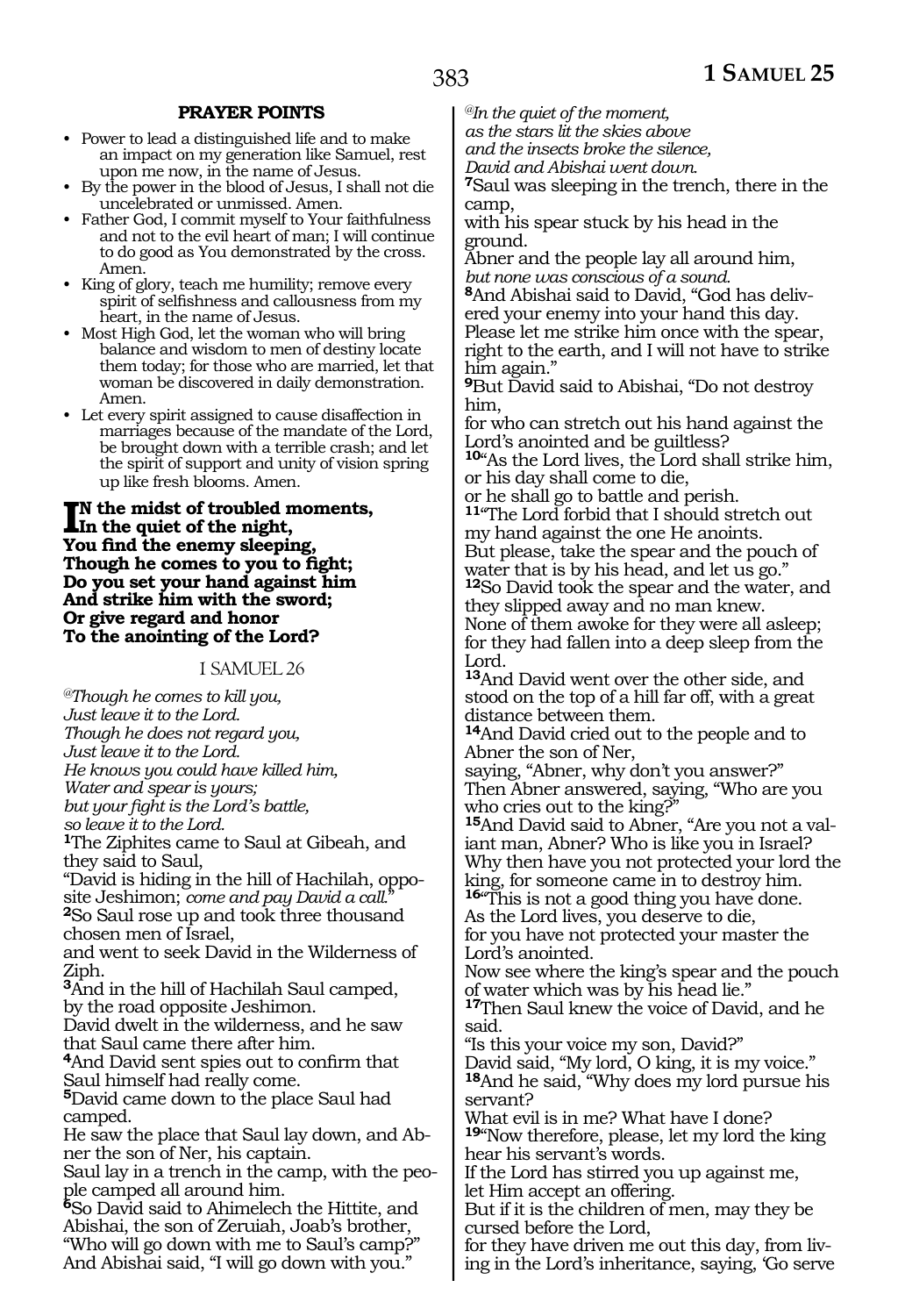other gods.'

**<sup>20</sup>**"Now then, do not let my blood fall to the earth before the face of the Lord.

For the king of Israel has come out to seek a flea,

as when one hunts for partridge in the mountains."

**<sup>21</sup>**And Saul responded, "I have sinned. Return my son David.

For I will do you harm no more, for my life was precious in your eyes this day.

Truly, I have played the fool and erred exceedingly."

**<sup>22</sup>**And David answered, saying, "Here is the king's spear.

Let one of the young men come and retrieve it. *But know I have left it all to the Lord.*

**23** "The Lord repays every man for his righteousness and his faithfulness.

For the Lord delivered you into my hand this day, but against the Lord's anointed, my hand I will not stretch.

**<sup>24</sup>**"As your life was precious in my eyes this day, let my life be precious in the eyes of the Lord,

and let Him deliver me out of all tribulation. *To Him I leave it all*."

**25**And Saul said to David then, "You are blessed, my son David.

You shall do great things and shall prevail." So David went his way and Saul returned to his place.

*@The night engulfed them as they went their separate ways.*

*David knew that trusting the Lord to fight his battles always returns a better pay.*

#### **CWDS Bible Quotes**

- *1. Not everyone who is by your side is on your side; not everyone is comfortable with you around; not because they smile with you means they are with you.*
- *2. Your most sacred secrets will be sold for favor, fame and fortune by those who can be bought.*
- *3. The heart of a lion runs towards the threat it should be running from; the heart of a lion sees an opportunity for a treat in every threat.*
- *4. The definition of an opportunity is not in what is presented but how God is represented.*
- *5. Easy does not equate to cheap; action should be weighed in the vision of God's eyes and the consequences.*
- *6. The anointing or the anointed of the Lord should never be taken lightly even if the anointed person is walking contrary to the anointing. God personally defends His anointing.*
- *7. Deep sleep will cause the wicked to pursue the righteous, but deep sleep will also deliver them into the hand of the righteous and deliver the righteous from their hands.*
- *8. Your greatest victory is in your act of restraint and mercy; your biggest battle is on the fields of compassion.*
- *9. You engage the Lord when you engage the heart rather than the strength of the hands.*
- *10. The aura of the moment will drive sinners to their knees, their stubbornness will drive them*

*on when the moment is passed.*

*11. They will be forced to acknowledge your wisdom for destiny fulfilling triumph, but they may never be brought to accept it.*

#### **PRAYER POINTS**

- All-knowing God, let every spirit in my environment working against me, be exposed and be disgraced, in the name of Jesus.
- Let the consuming fire of the awesome God burn up every spirit of mammon programmed to sell-out believers, and to cause them to falter and fail. Amen.
- All powerful God, with You by my side I can run through a troop; today I declare that my threats shall become my great opportunities for breakthrough success. Amen.
- My Father, my God, I will represent You at all times; give me the wisdom to know when to go, how far to go, and when to retreat, in the name of Jesus.
- By the power in the blood of Jesus, let all my enemies fall into the deep sleep that will cause them to surrender their advantage today, in the name of Jesus.

A MAN who is bound to purpose,<br>There he is bound.<br>There he first time from his nearly **Though fugitive from his people, And the enemy gives him home. All the land that God has given, That man will trod upon. While the enemy sleeps not knowing That a war is going on.**

#### 1 SAMUEL 27

*@A man who is bound to purpose, the hapless cannot stop, but to end the daily fighting, it is best just to get* 

*up. They will not stop fighting you while you are with them still;*

*but when you leave and join the enemy, they will lose the will.*

**<sup>1</sup>**So David said, "Saul will kill me someday. It is best for me to escape to the land of the Philistines.

Then Saul will despair to seek me anymore in any part of Israel, and from his hand I will escape.

**<sup>2</sup>**Then David rose up and went over with his six hundred men to Achish the son of Maoch, king of Gath.

**<sup>3</sup>**So David dwelt there at Gath with Achish, he and his men, each man with his family. With David were his two wives, Ahinoam the Jezreelitess, and Abigail the Carmelitess, widow of Nabal.

**<sup>4</sup>**When Saul heard that David fled to Gath, he sought for him no more.

*This was a chance to smite the enemy, but his fervor was not the same as before.*

*@A man who is bound to purpose cannot be shut up;*

**<sup>5</sup>**David came and said to Achish, "This royal city is too much.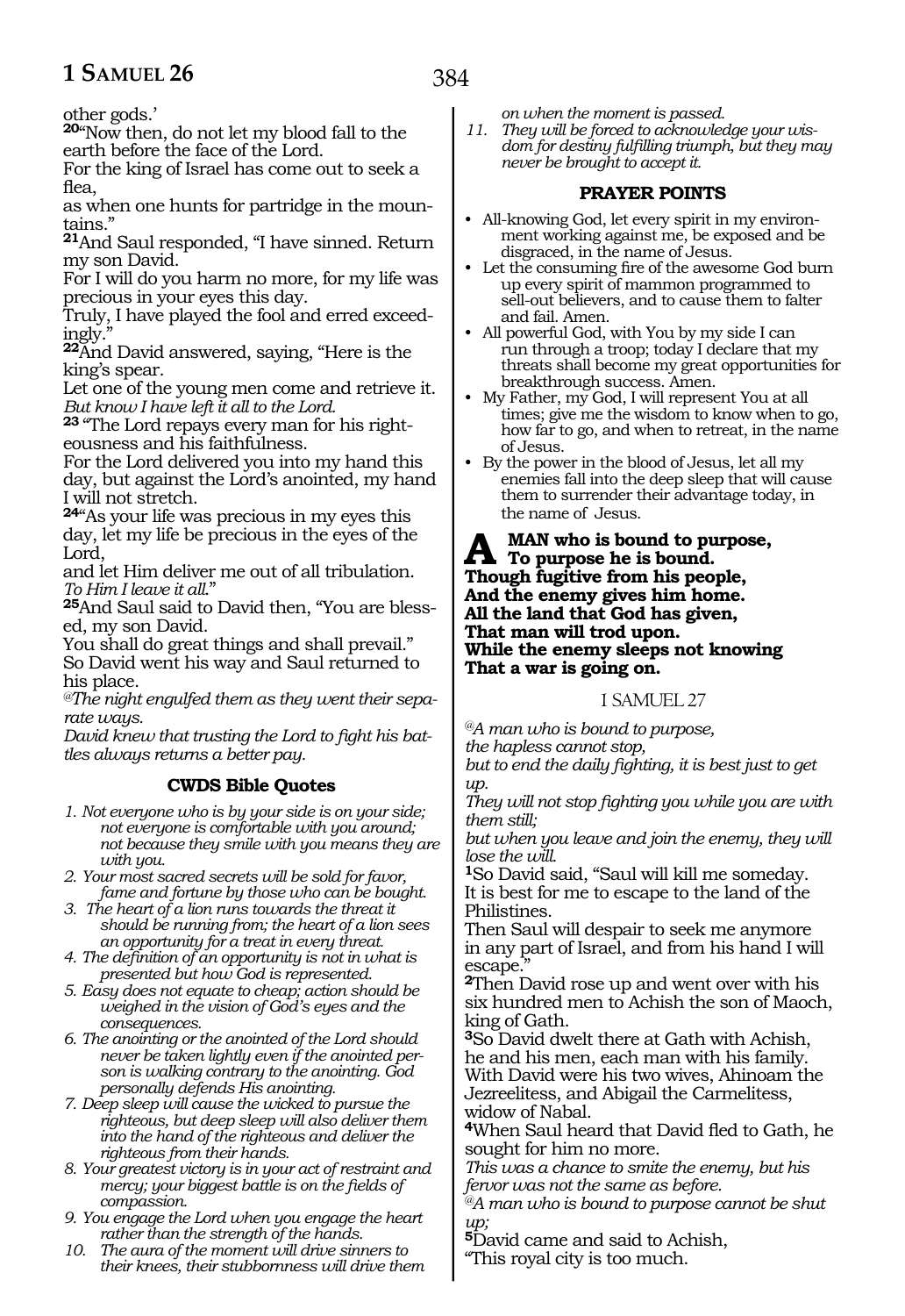Why should I dwell with you in this royal city here?

If I have found favor with you, give me a little place in some town in the country, that I may dwell there."

**<sup>6</sup>**So Achish gave Ziklag to David that day.

*@A simple gift from a friendly enemy, was a victory for all Judah's kings.*

Ziklag belonged to the kings of Judah to this day.

**<sup>7</sup>**One year and four months David dwelt there, in the country of the Philistines,

but purpose never died.

**<sup>8</sup>**David and his men went and invaded the Geshurites, the Girzites, and the Amalekites. For these nations were the inhabitants of the land of old,

as you go to Shur as far as Egypt.

**9**Whenever David attacked them, he left neither man nor woman alive,

but he took away their sheep, oxen, donkeys, camels and garments, and he returned and came to Achish.

**<sup>10</sup>**And Achish would say, "Where have you raided today?"

And David would reply, "Against the southern side of Judah,

or against the southern parts of the Jerahmeelites, or against the southern parts of the Kenites."

**<sup>11</sup>**But David would leave neither man nor woman alive to tell:

*@that a man who is bound to purpose would be purpose bound as well;*

lest they would report on David, saying, "This is what David did.

So this was how he behaved all the time he lived with the Philistines.

**<sup>12</sup>**And Achish believed David, saying,

"He has made his people Israel to utterly hate him;

therefore he shall forever be my servant."

*@Sleep and rest my lord king.*

*Dream and think I make you strong, But I put God's purpose above your favor,*

*for a war is going on.*

*Help me, but my life is hid in God.*

*Shield me, but I will work His plan.*

*He alone gives me direction,*

*and a war is going on.*

*It is best that you do not know it,*

*but if you knew me you would understand; As long as David lives,*

*he will battle on for God.*

#### **CWDS Bible Quotes**

- *1. It must never be that a believer must resort to the world to escape the persecution from within the body.*
- *2. Resort to the arms of the Lord even if man provides the accommodation. Acknowledge God and His favor above the instruments of His provision.*
- *3. Never be so comfortable with sinners that you cannot fight the Lord's battle or represent His kingdom to them.*
- *4. Never let the goodness of others to you block God's expression through you.*
- *5. Bow at the feet of wisdom or die at the feet of arrogance.*
- *6. The opportunity gained from secrecy is lost in over-confidence; the enemy must never know what is hitting them or you will lose your secure advantage.*
- *7. They think they have you but you belong solely to God; they think they know you but will know the truth when they understand and know God.*

#### **PRAYER POINTS**

- Let every contention within the body of Christ be settled by the blood of Jesus; let the spirit of offense among believers dissipate and die. Amen.
- Most Holy God, I acknowledge and give honor to Your instruments of provision in my life, but my heart is fixed on You. Amen.
- Let every spirit of fear, pride, favor, greed or relationship that seeks to steal my focus and distract my mission, scatter to desolation, in the name of Jesus.
- Loving, kind and compassionate God, it amazes me how You come through for me time and again; you even use my enemies to bless me. Amen.
- Wisdom that distinguishes me in every field and keeps my ears in tune to the Holy Spirit, envelop my life now, in the name of Jesus.

#### WHAT can calm a troubled soul,<br>Wor purge it of its sin?<br>What can gaplace the gazes Cad riv **What can replace the peace God gives, or satisfy within? Wealth? Wizard? Position? Friend? No, these can never fill the void. Yet some would dare to raise the dead, just to hear God's voice.**

#### 1 SAMUEL 28

**<sup>1</sup>**It happened in those days that the Philistine army gathered to fight with Israel. And Achish said to David, "You shall surely go with me to battle, you and your men." **<sup>2</sup>**And David said, "Surely, today you will know, Achish, what your servant can do." And Achish said, "Therefore, you shall be my chief protector forever, this I will do to you." **<sup>3</sup>**Now Samuel was dead, and all Israel had mourned for him and buried him, in his own city which he lived.

And Saul had put all the wizards and spiritists out of Israel.

*@Indeed he knew they could not satisfy his soul, for he had been searching from long before.* **<sup>4</sup>**The Philistines gathered together and

camped in Shunem.

So Saul gathered Israel, and they camped in Gilboa.

**<sup>5</sup>**When Saul saw the army of Philistines, he was afraid.

His heart was trembling; the trembling was great.

**<sup>6</sup>**Saul inquired of the Lord; *in moments like these men turn to Him;*

but by dreams, Urim or prophets, the Lord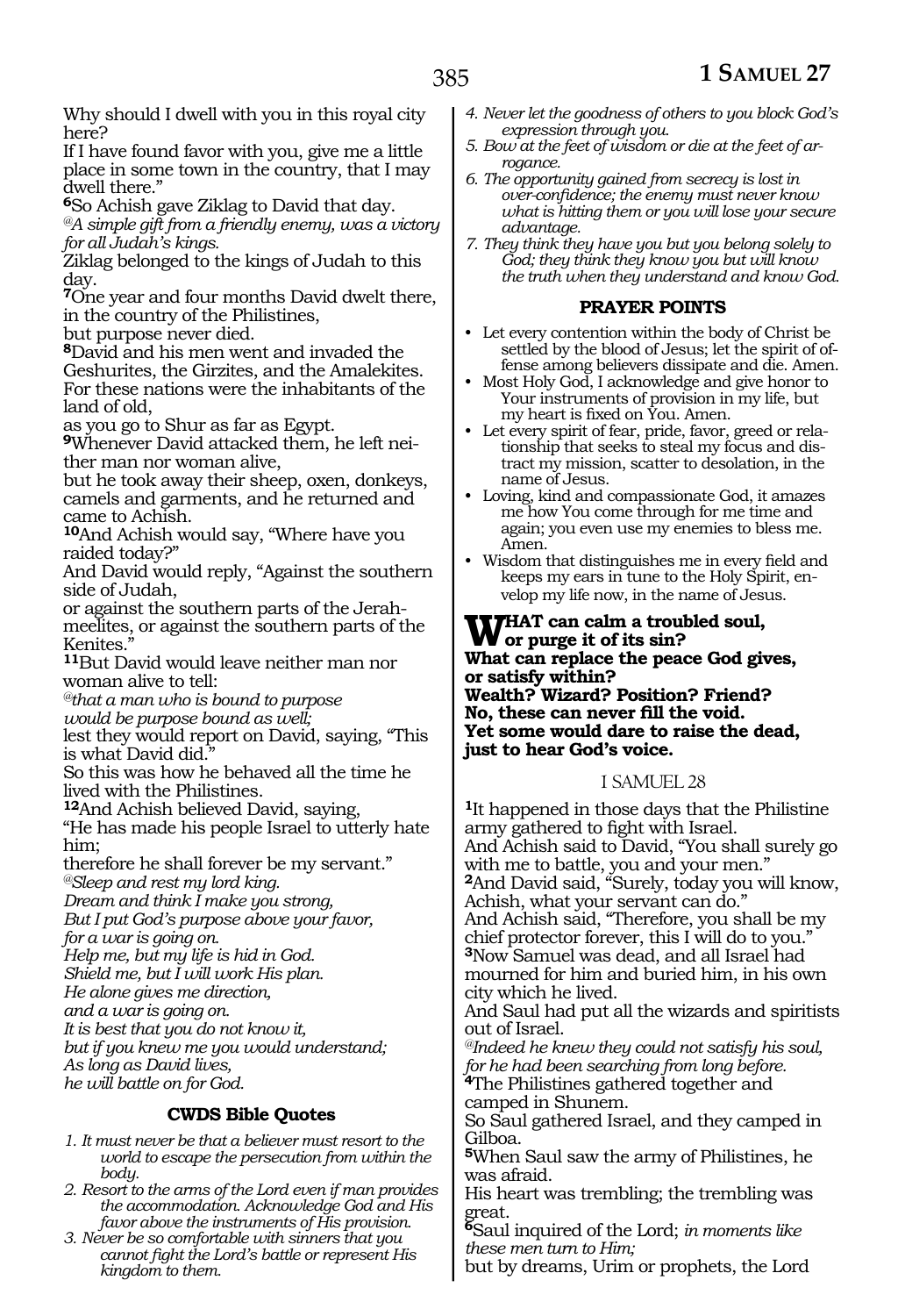was not answering.

*@Have you ever had a moment when nothing could satisfy?*

*No friendship, love or money could fill the void inside?*

*You turn to things you turned from; things you speak out against.*

*Are you still seeking rescue, from weak things you had put away?*

**<sup>7</sup>**Saul said to his servants, "Find me a woman who is a medium, that to inquire of her I may go."

*@There is a trembling deep within me, and I can take the silence no more.*

"There is such a woman in Endor," his serv- ants replied.

**<sup>8</sup>**So he put on other clothes and went down in disguise.

He had two men with him and they came by night, to the one whom he despised.

And he said "Perform your act, and bring up for me the one I name to you from the dead." *@There is a right and a wrong way for man to reach to God;*

*Saul, why is it, you always choose the wrong?* **<sup>9</sup>**The woman said to him, "You know well what Saul has done,

how he has cut off the wizards and spiritists from the land.

Why do you lay a snare for my life then, to cause me to be killed by him?"

**<sup>10</sup>**And Saul swore to her by the Lord, and said, "As the Lord lives, you shall not be punished for this."

**<sup>11</sup>**Then she said, "Whom shall I bring up for you?"

And he said, "Bring up Samuel to me."

*@My soul had no rest when he was alive. Maybe it will now find rest with him, dead or revived.*

**<sup>12</sup>**When the woman saw Samuel, she cried out aloud,

and to Saul she spoke, saying, "Why have you deceived me? You are Saul!"

*She was afraid before the king.*

**<sup>13</sup>**And the king said to her, "Do not be afraid, woman, tell me the vision you see."

"I saw gods ascending out of the earth," she said fearfully.

**<sup>14</sup>**So Saul asked her, "Of what form is he? What does he look like?"

She replied, "He is an old man covered with a mantle.'

And Saul perceived that it was Samuel, so he bowed down with his face to the ground. *@Once before he tore Samuel's mantle*

*and was told the kingdom from him was torn;* **15**Now Samuel said to Saul, "Why are you disturbing me by bringing me up from the dead?" Saul said, "The Philistines war against me and I am very distressed;

and God has departed from me and He does not answer me anymore, neither by prophets nor dreams.

I have called you, therefore, that you may tell me what I shall do."

**<sup>16</sup>**And Samuel said, "Why have you called me, seeing the Lord has departed from you; and since He has become your enemy? **<sup>17</sup>**"As the Lord spoke by me, from Himself this He has done.

For He has torn the kingdom out of your hand and given your neighbor David the kingdom. **<sup>18</sup>**"For you did not obey the Lord's voice, nor did you execute His fierce wrath upon Amalek, therefore the Lord has done this thing this day.

**<sup>19</sup>**"Moreover, the Lord will also deliver Israel with you into the hands of the Philistines. *Now you have raised me from the dead;* Tomorrow you and your sons shall be with me."

*@There are people who are searching, but cannot live with what they have found because they have searched by the wrong methods.* 

*It is best to look above and not around.* **<sup>20</sup>**Saul fell to the earth immediately;

he was so much more afraid because of what Samuel said.

All his strength departed from him, for he had eaten no food all night and all day.

**<sup>21</sup>**And the woman came to Saul and saw that he was very troubled,

and she said to him, "I have put my life into your hands, having obeyed your words.

**<sup>22</sup>**"Now therefore, please heed the words of your maidservant,

and let me set a piece of bread before you to eat;

and eat that you may have strength when you go on your way."

**<sup>23</sup>**But he refused; his heart was weak. He said, "I will not eat."

So his servants and the woman persuaded him, and he gave heed to their words.

Then he arose from the ground and sat on the bed.

**<sup>24</sup>**And the woman had a fatted calf at the house, and she made haste to kill it. And she took the flour and kneaded it, and with it she baked unleavened bread.

**25**So she brought it before Saul and his servants, and they ate.

Then they rose up that night and went on their way,

*@with a void so much greater; it could not be filled just any way.*

#### **CWDS Bible Quotes**

- *1. When you can't speak your heart, speak in parables; they will get it eventually.*
- *2. Never allow your mouth to be filled with commitments you have no power, desire or heart to fulfil; let your silence keep the conversation balanced.*
- *3. When you consult your insult, or are compelled by what you expelled you are confused.*
- *4. Never let fear drive you to accept, embrace or resort*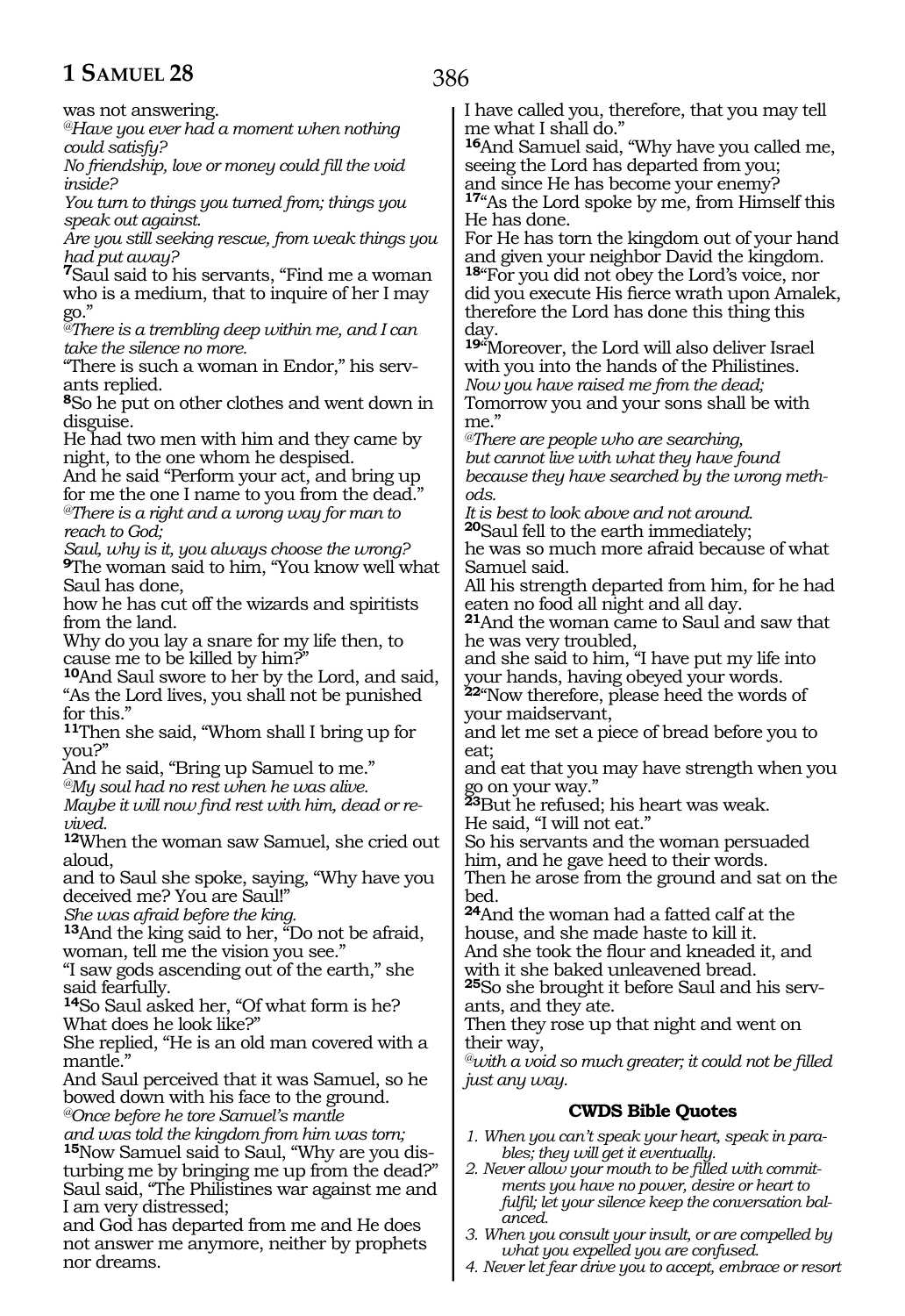*to repulsive sin you put away.*

- *5. Never search the pits to get an answer from the throne; never seek an abomination to find the heart of the holy God; never push God away in an attempt to bring Him close.*
- *6. Do not fool yourself; even if Samuel is brought up from the grave or you receive your healing, it is demonic, it is not God.*
- *7. There is never a time or occasion where wrong is right and darkness is light.*
- *8. The darkness you reached out for is reaching out for you; the darkness you embraced is calling out your name perpetually waiting to embrace you.*
- *9. Your evil arts will only serve to seal for you the fate your evil heart has procured.*
- *10. Never wait until tomorrow to get it right today, since tomorrow may never favor you or give you today's opportunity.*
- *11. The kingdom of darkness has power but it owns all the rights and royalties along with everyone who practices and seeks it.*
- *12. The news you seek will drain you if the news you create has not restrained you.*
- *13. You will not have to go searching for answers if you follow the Word, the Way and the Answer.*
- *14. They may be able to satisfy your flesh but they will never be able to satisfy your spirit; they may be able to satisfy the moment but they may never be able to satisfy your destiny.*

#### **PRAYER POINTS**

- O God my Father, let the spirit of wisdom to order my words carefully in difficult situations be my portion today, in the name of Jesus.
- Spirit of integrity that keeps my conversation honest in pressing situations, envelop my life now, in the name of Jesus.
- Let every spirit that bows to circumstances in the body of Christ, be fanned away by the righteous blood of Jesus. Amen.
- Spirit of witchcraft and demonic consultation among believers, somersault and die now; be replaced with ardent and uncompromising faith, in the name of Jesus.
- Spirit of the living God, shine Your light in every dark area in the church and in the life of believers; expose and dispel every evil spirit given permit residence among us, in the name of Jesus. Amen.

#### **I know whom they are fighting and I cannot go;**

**But it may cost my life if I should tell them no.**

#### **I will go to their army; I will give to them no doubt;**

#### **But I know this is not God's battle and I will be filtered out.**

#### 1 SAMUEL 29

**<sup>1</sup>**The Philistines gathered all their armies at Aphek and Israel camped by a fountain in Jezreel.

*@My heart is with them there by the fountain; I do not like the way this feels.*

**<sup>2</sup>**Then the lords of the Philistines passed to inspect by hundreds and by thousands, but David and his men were with Achish at the rear of the army.

*@David must have prayed, "Lord, I am Your servant David, waiting for You to filter me out."*

*Ah, yes, now it is happening!*

**<sup>3</sup>**The princes of the Philistines came, and said, "Why are these Hebrews here?"

And Achish said to the princes of the Philistines, "Is this not David Saul's servant, who has been with me these days and years? And to this day, ever since he has defected to me, I have found in him no fault."

*@At this David smiled in reflection;*

*"Thank God! I have not been caught."*

**<sup>4</sup>**The Philistines were angry with him, *and David felt assured.*

They said to him, "Make this fellow return..." *This is good! Say on, say more!*

"Let him go back to the place you have appointed for him,

do not let him go down with us to battle, lest in the heat of battle...

You said it, David would turn.

"How best to reconcile with his master? Shall it not be with our heads?"

*@Wrong this time, but yes, speak on;*

*David smiled, go right ahead.*

**<sup>5</sup>**"Is this not David of whom they sang to each other in dances, saying,

'Saul has slain his thousands,

and David his ten thousands?'"

*@What is this he is doing?*

*How can he be sending me away?*

**<sup>6</sup>**Achish called David and said to him, "Surely as the Lord lives, all your days with me you have been upright.

Your going out and coming in with me in the army is good in my sight.

I found no evil in you since the day you came to me.

However the lords do not favor you.

**<sup>7</sup>**"Return now therefore, so you do not dis- please them.

In peace you must now go."

*I must show my disappointment:*

**<sup>8</sup>**David said to Achish, "But what have I done?"

*Though I know it is God's appointment.* "To this day, ever since I have been with you, have you ever found in me any wrong, that I may not go and fight against the enemies of my lord, the king?"

**<sup>9</sup>**Achish made good his defence;

"I know, you have been good in my sight as one of God's angels, but David, it is not I, the princes of the Philistines have said, 'He shall not go up with us to battle.'

**<sup>10</sup>**"Therefore rise early in the morning with your master's servants with you, and at the light of dawn return."

**<sup>11</sup>**So in the morning David and his men rose early to return.

*@Yet his mind never held a doubt. This was never the Lord's battle, and he would have been filtered out.*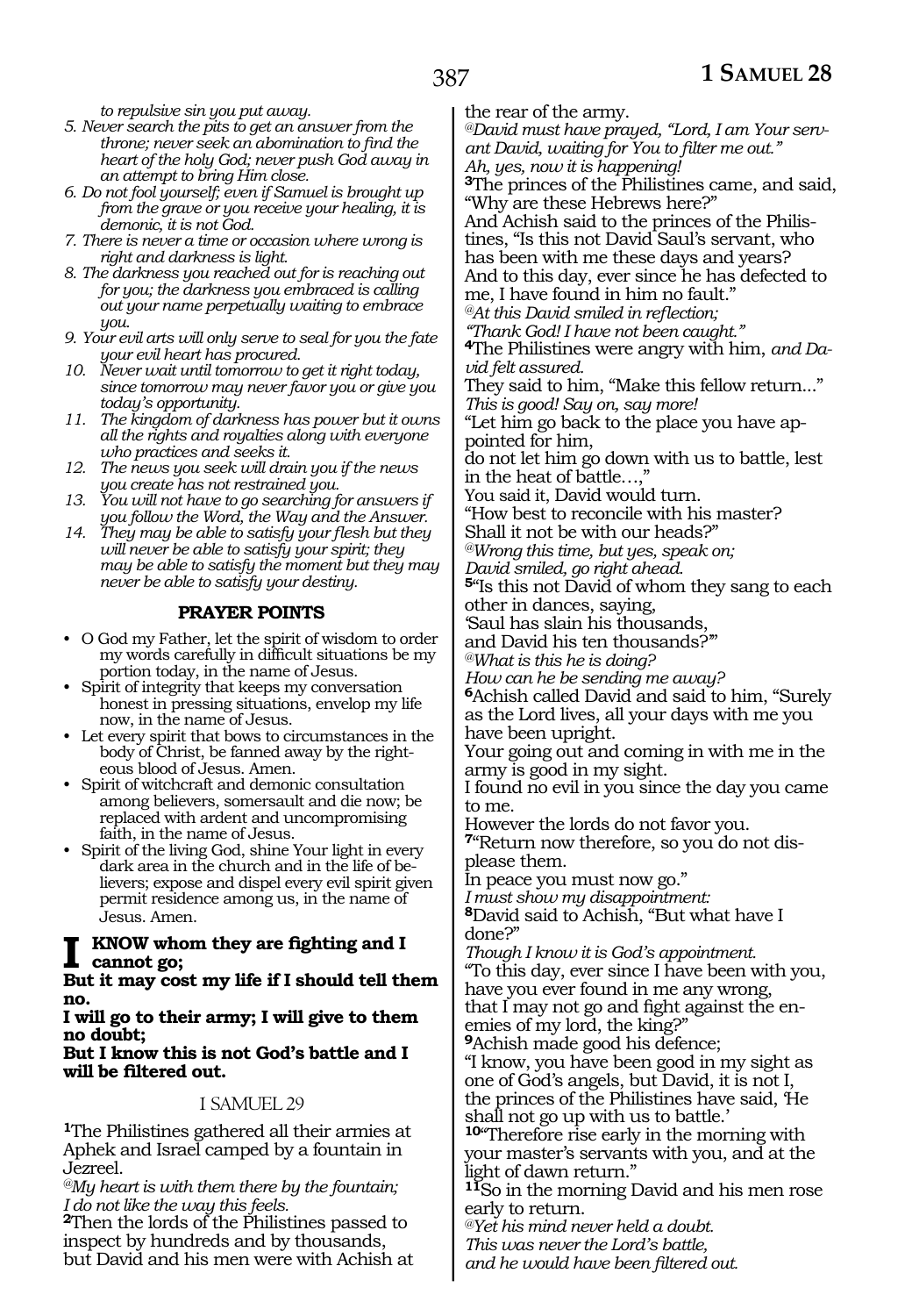#### 388

#### **CWDS Bible Quotes**

- *1. If your uncompromising heart finds itself in an uncomfortable and compromising situation, trust the heart of God to honor your integrity and get you out.*
- *2. It is best to eliminate the threat from within than to be guarded and suspicious about your backs when you do battle.*
- *3. You cannot go to battle if you do not know who your enemies are; uncertainty about your friends and allies is self-defeating.*
- *4. There should be no question that your loyalty is completely to God, nor does it need reconciliation since being distanced by man never distances God from a great relationship with you.*
- *5. They may be wrong about your motive but completely right about your loyalty; it lies with God.*
- *6. The Lord who enlisted you to fight for Him will filter you out of battles that are not His, or engagements that do not glorify Him.*
- *7. God will wrong side your enemy to place you on the right side of His battle.*
- *8. Put God on display; be happy to be known as the giant killer, the greatest reminder of the enemy's humiliation before your God who is their fear in battle.*
- *9. Let them know they are a hundred percent right about you; the enemy of God will always be your enemy; your God is free to command you anytime, anywhere against anyone.*
- *10. Never plead with sin to hold you bound; it may change its mind.*
- *11. The reason why they hate to lose you is the reason why God must excuse you; they can find no fault in you.*
- *12. The fault they cannot find is hidden on covert battlefields expressing your zeal for the Almighty and releasing favor from above to hide you.*

#### **PRAYER POINTS**

- Merciful Father, deliver me from every trap of duty conflicting with Your will for my life, in the name of Jesus.
- Father God, let every unfaithful spirit operating among believers to weaken their hands be exposed and decisively dealt with, in the name of Jesus.
- Omnipotent Father, I am not ashamed of the gospel of Your Son Jesus Christ; I will be consistent in all forums so people will have no question or be confused about me. Amen.
- My Father, my God, filter me out of every war and away from every business or job engagement that does not glorify You. Amen.
- By the power in the blood of Jesus, I refuse to be fighting on the wrong side of the battle for souls. Merciful Father, let nothing that I do result in the death of a soul, in the name of Jesus.
- Distinguishing faith that will make me a song of taunt to Your enemy manifest in my life now, in the name of Jesus.

**He was fighting for his city; He was fighting for his life. He was fighting for his servants; He was fighting for his wives. If your own should turn against you, Do not lose your head!**

#### **Turn your eyes up to glory, And see the Lord instead. He will not leave you nor forsake you; You shall recover all. For when your spoils go out to Hebron, They will find you standing tall.**

#### 1 SAMUEL 30

**<sup>1</sup>**David and his men returned to Ziklag, on the third day, just to find

that the Amalekites had invaded the South and Ziklag, and they burnt Ziklag with fire. *@The Amalekites were known to prey on, and to plunder the weak;*

*so while the men were gone to battle they came.* **<sup>2</sup>**They took the women captive, and everyone left there, small and great.

They did not kill anyone, but they carried them all away.

**<sup>3</sup>**So David and his men came to the city, and it was there, burnt and empty.

Their wives, their sons, and their daughters were all taken captive.

**<sup>4</sup>**Then David and the people who were with him lifted up their voices and wept.

They wept so bitterly until they had no power or strength left.

**5**And David's two wives Ahinoam the Jezreelitess, and Abigail Nabal's widow were taken captive.

**6**And David was greatly distressed, for the people spoke of stoning him,

for the souls of all the people were grieved, every man for his daughters and sons.

*Why are you cast down, O my soul?*

David encouraged himself in the Lord his God. **<sup>7</sup>**Then David said to Abiathar the priest, Ahimelech's son,

"Bring the ephod to me please."

And Abiathar brought the ephod to David. **<sup>8</sup>**And David inquired of the Lord, saying,

"Shall I pursue this troop?

Shall I overtake them?" And the Lord answered him, "Pursue;

you shall surely overtake them, and without fail recover all."

**<sup>9</sup>**So David and his six hundred men set out, encouraged by the Lord.

They came to the Brook Besor, where those who were left behind stayed.

**10**And with the four hundred men David pursued; for two hundred were left; they could not cross the Brook Besor, they were too weak.

**<sup>11</sup>**And they found an Egyptian in the field, and brought him to David.

And David gave him bread to eat and water to drink.

**<sup>12</sup>**And they gave him a piece of cake of figs and raisins, and when he had eaten his strength revived,

for he had eaten no bread nor drunk water for three days and three nights.

**<sup>13</sup>**Then David said to him, "Who are you? Where are you from?"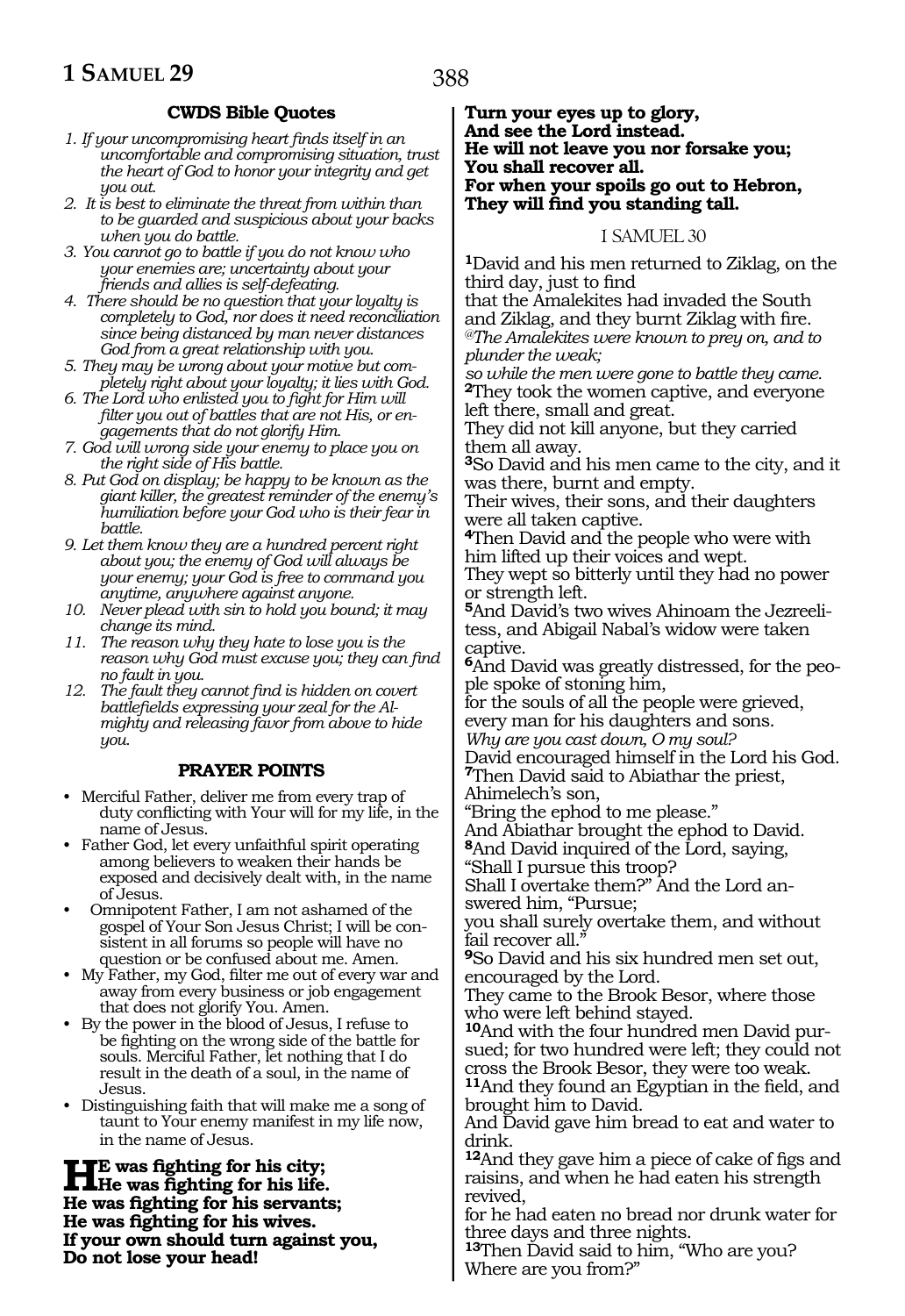And he said, "I am a young man from Egypt, servant to an Amalekite.

My master left me behind three days ago, because I fell sick.

**14**"We made an invasion on southern Cherethites, in the country which belongs to Judah, and on southern Caleb; and we burnt Ziklag with fire."

**<sup>15</sup>**And David said to him, "Can you bring me to this company?"

And he said, "Swear to me by God that when I take you, you will not kill me nor deliver me into my master's hands."

**<sup>16</sup>**And when he brought him down, he found them spread out all over the place,

eating, drinking and dancing, because the spoils they had taken from the land of the Philistines and Judah was very great.

**<sup>17</sup>**And David struck them from twilight until the evening of the next day.

Except for four hundred young men who rode on camels and fled, not a man of them escaped.

**<sup>18</sup>**So David recovered all that the Amalekites had taken, and he rescued his two wives. **<sup>19</sup>**Nothing that belonged to them, great or small, was lacking,

neither son nor daughter, spoil nor anything they had taken from them; David recovered all.

**<sup>20</sup>**David also took all the flocks and herds which they had driven before the other livestock,

and he said, "This is David's spoil."

**<sup>21</sup>**And David returned to the two hundred men who were so weary they could not go with David and the others;

the men they had made to stay at the Brook Besor.

They came out to meet David and the men who were with him. And David came near and greeted them.

**<sup>22</sup>**But the wicked men who were with David, said, "Because they did not go with us,

we will not give them any of the spoils we have recovered,

except for their own wives and children, that they may take them and go."

**<sup>23</sup>**But David said, "My brethren, you shall not do this with what is given us by the Lord. It is He who has delivered this company who came against us into our hands and has prospered our cause.

**<sup>24</sup>**"For who will heed you in this matter? He who went to battle shall have a similar share to him who stayed behind and guarded the supplies."

**<sup>25</sup>**And so it was, from that day forward, he made it a statute and an ordinance for Israel to this day.

*@When your life is in shambles and your past is all burnt,*

*perhaps the Lord is moving you forward; things are about to turn.*

*He gives you wealth to create bridges, spoils of the enemies of the Lord;*

*for when your spoils go out to Judah, they will find you standing tall.*

**<sup>26</sup>**When David came to Ziklag, he sent some of the spoils to Judah, to the elders, his friends, saying, "Here is a present for you from the spoil of the Lord's enemies."

**<sup>27</sup>**To those who were in Bethel, and in Ramoth of the South, and those in Jattir,

**<sup>28</sup>**to those who were in Aeroer, and in Siphmoth and in Eshtemoa,

**<sup>29</sup>**to those who were in Racal, and those in the cities of the Jerahmeelites, and in the cities of the Kenites,

**<sup>30</sup>**to those who were in Hormah, and those in Chorashan, and in Athach,

**<sup>31</sup>**and to those who were in Hebron.

*@It was a gift of attitude, displaying the victories of the Lord.*

*It was a gift of gratitude*, for all these places that were the former hiding places for David and his men.

*It was a gift of latitude to set his future path. For when your gift goes out to Hebron, they will find you standing tall.*

#### **CWDS Bible Quotes**

*1. Your strength is weak when you target the weak to build your strength. You are hapless when you seek to gain glory from the helpless.*

- *2. Not because you carry God's promises means you will not shoulder personal problems; it means, however, that you have a shoulder to put them on.*
- *3. Your strongest support in good times may be your greatest opposition in bad times.*
- *4. The weight of leadership is defined as follows: not because you carry the burdens of the people means they are willing to carry yours; they may grievously add theirs to yours.*
- *5. In your times of greatest weakness and distress when your own strength cannot stand, draw from your Source; find strength in the Lord.*
- *6. Times of distress may cause you to lose your strength but it must never cause you to lose your fight; be prepared to fight your way out.*
- *7. When you are confused about the next move, look to the Door for an opening; seek the Lord; a word from the Lord in times of crisis opens the door to hope and great comfort.*
- *8. The Lord will give you assurance and confidence, but you may have to invest exertion and energy; be prepared to go; be prepared to pursue; be prepared to travail; be prepared to fight.*
- *9. Keep going even when it gets strenuous, even when a part of you gives out; easy may not always be reconcilable with victory.*
- *10. You may never know the kingdom treasures that you will find deposited in those cast down and forsaken if you are willing to invest in them.*
- *11. Complacency is foreplay for defeat; be on your guard, you may never know what seed you planted that is coming back for you.*
- *12. It is your right and responsibility to plunder the enemy and take back everything that belongs to you with interest.*
- *13. Teamwork includes everyone in the victory and*